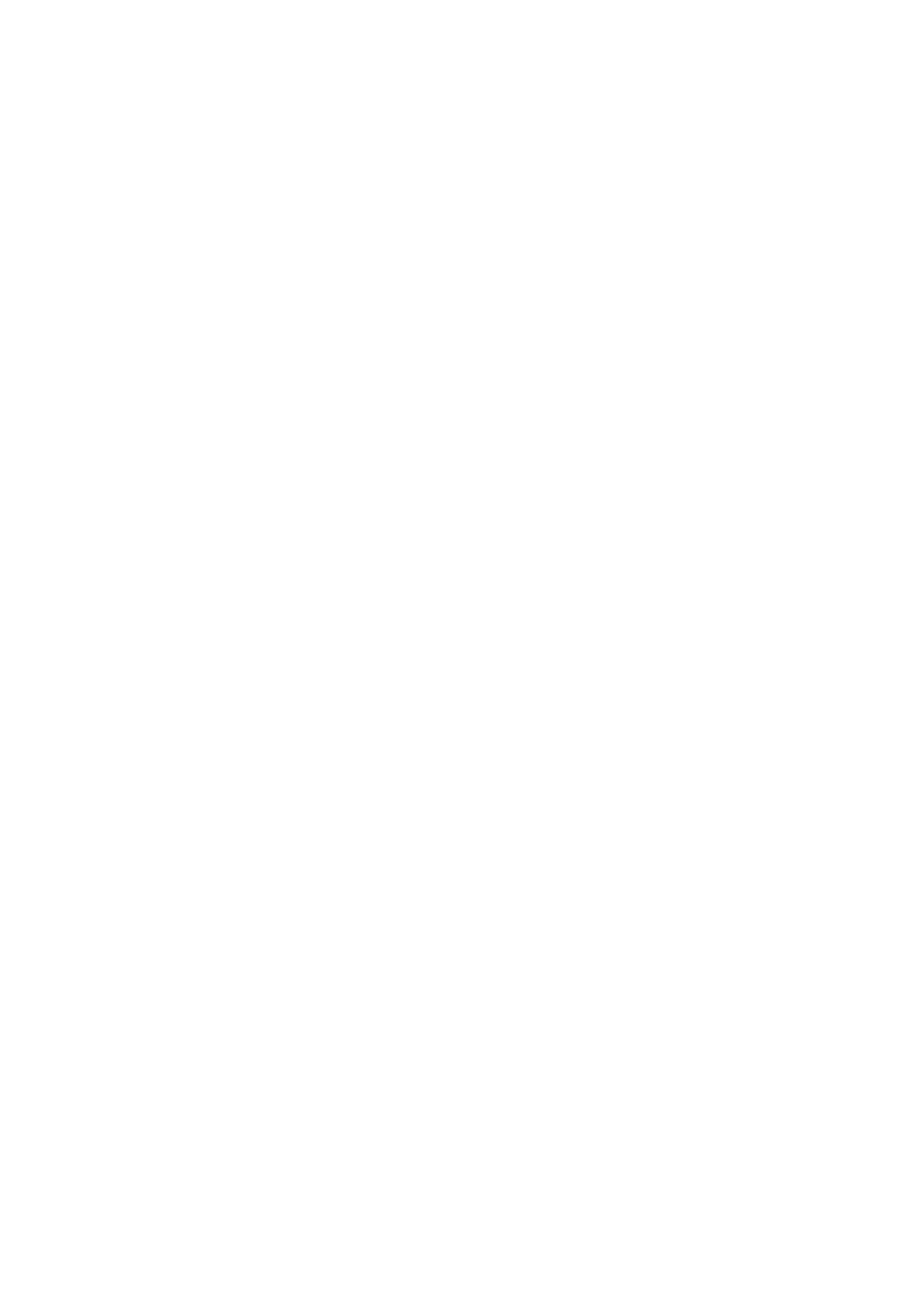European University Institute **Max Weber Programme**

# **Regulating Corporate Regulators through Contract Law? The Case of Corporate Social Responsibility Codes of Conduct**

Anna Beckers

EUI Working Paper **MWP** 2016/12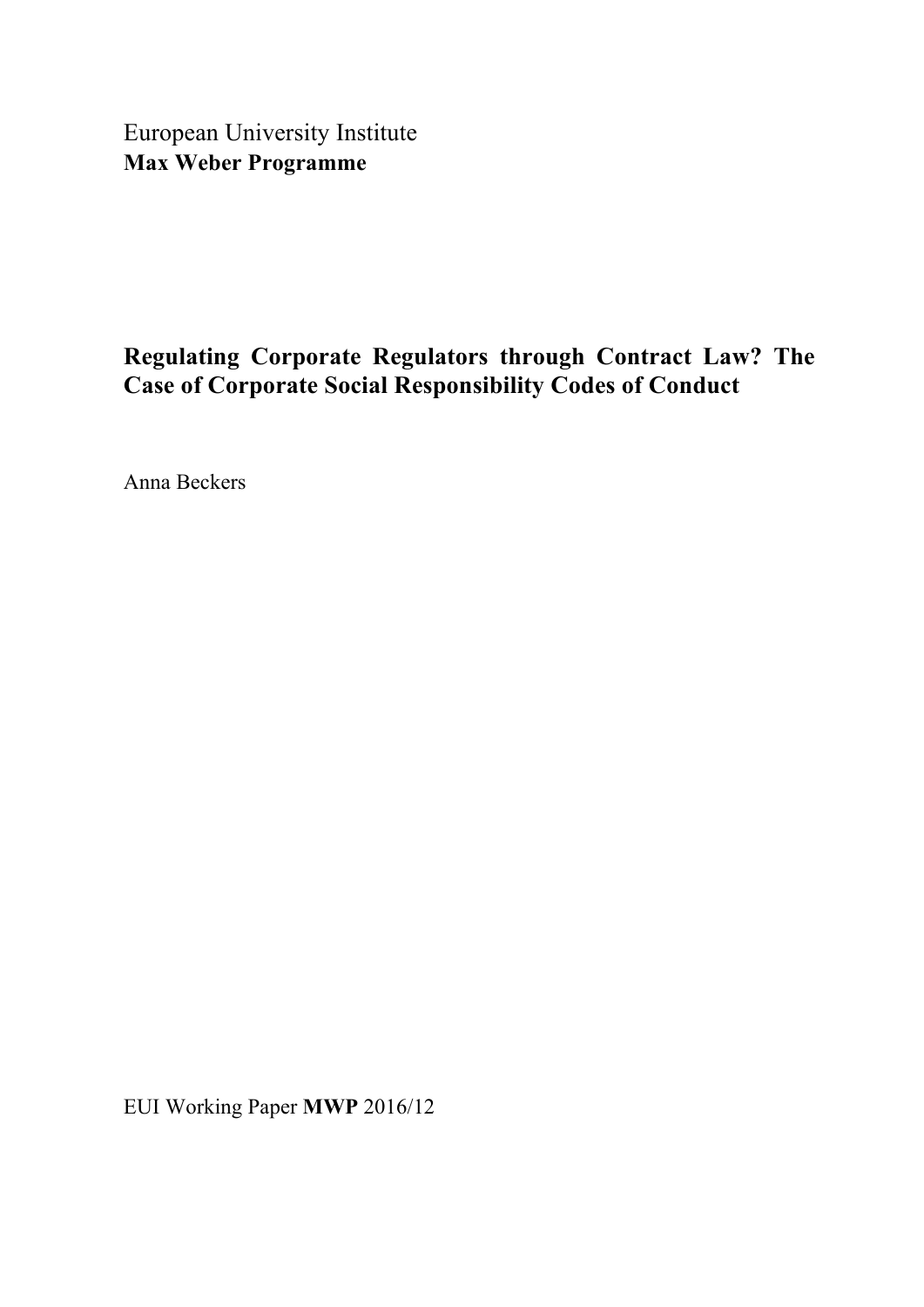This text may be downloaded for personal research purposes only. Any additional reproduction for other purposes, whether in hard copy or electronically, requires the consent of the author(s), editor(s). If cited or quoted, reference should be made to the full name of the author(s), editor(s), the title, the working paper or other series, the year, and the publisher.

ISSN 1830-7728

© Anna Beckers, 2016

Printed in Italy European University Institute Badia Fiesolana I – 50014 San Domenico di Fiesole (FI) Italy www.eui.eu cadmus.eui.eu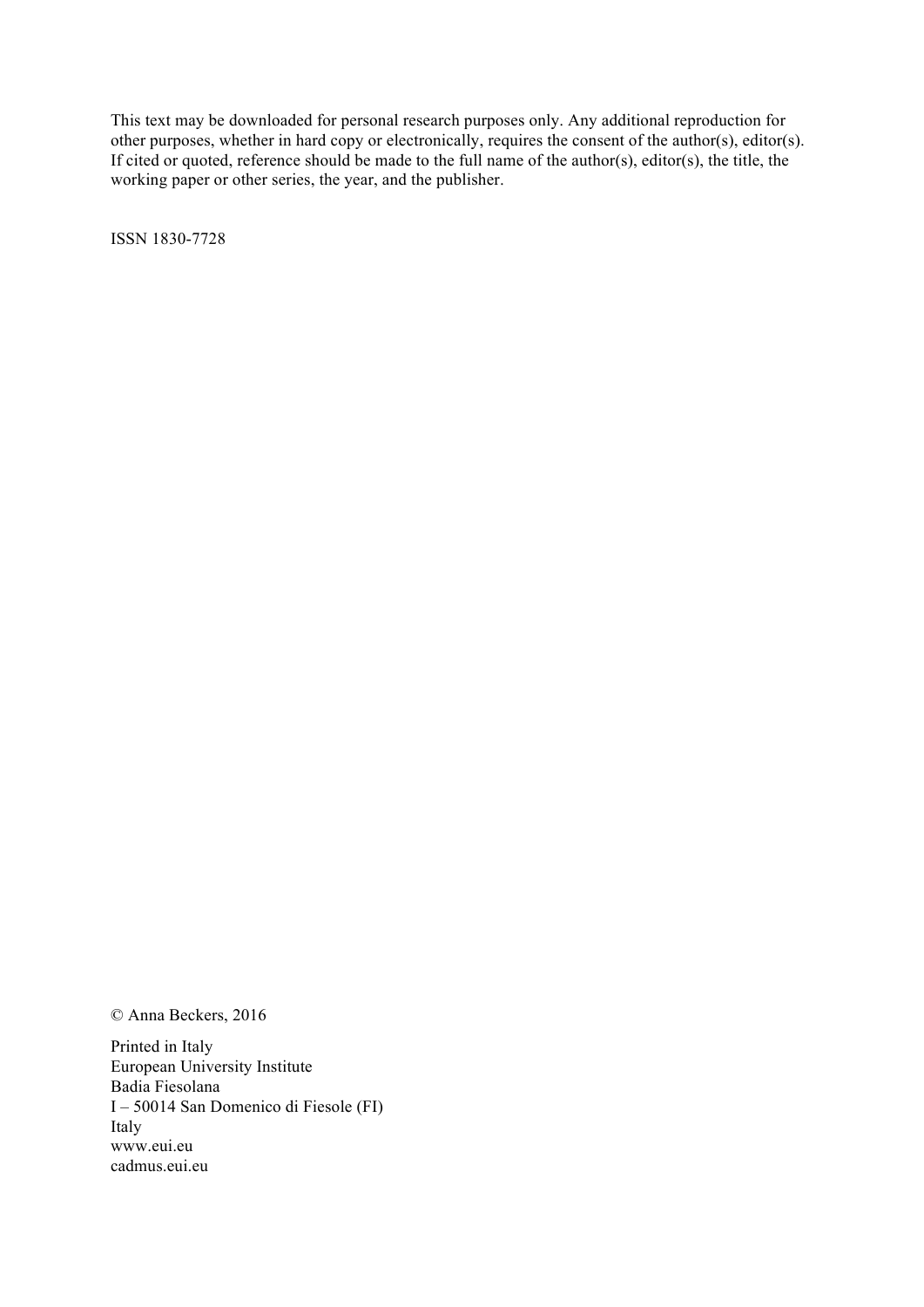## **Abstract**

Codes of conduct transcend the boundaries between the concepts of self-regulation, contract and regulation. This contribution focuses specifically on the phenomenon of corporate codes of conduct and argues that these codes can be described as a genuine form of regulation initiated by corporations, which as a consequence requires private law as the applicable legal framework to become more regulatory itself. In the context of this paper, corporate codes are defined as unilateral selfcommitments by companies to respect fundamental societal interests, such as human rights, labour standards or environmental protection, and the specific focus is on the role of contract law in regulating this corporate regulatory activity. To that end, the paper consists of four parts: it starts by proffering an explanation of why the phenomenon of corporate codes of conduct has only recently started to interest contract law scholars. It continues by analysing the way in which corporations use (and do not use) contracts and contract law enforcement in developing and practising their codes, and how contract law doctrine perceives this strategy. It reveals that there is currently a high degree of uncertainty over how contract law doctrine should react to this phenomenon. A normative argument is therefore developed and contextualised in favour of a stronger role for contract law in enforcing and regulating corporate codes. The paper concludes by emphasising the need for contract law to become regulatory in a novel sense: rather than focussing solely on the regulation of private actors via mandatory rules, contract law needs to be responsive to the conflict brought about by regulation through corporate codes of conduct by specifying clear rights and obligations that corporate regulators incur through adopting of a code of conduct.

# **Keywords**

Corporate regulation, contract law doctrine, corporate codes of conduct.

*I would like to thank Rob van Gestel and Hans Micklitz for valuable comments on an earlier version as well as the participants at the workshop 'contract and regulation' and the Thematic Research Group on 'Governance, Constitutionalism and Democracy' for helpful discussions on the draft.*

*Anna Beckers*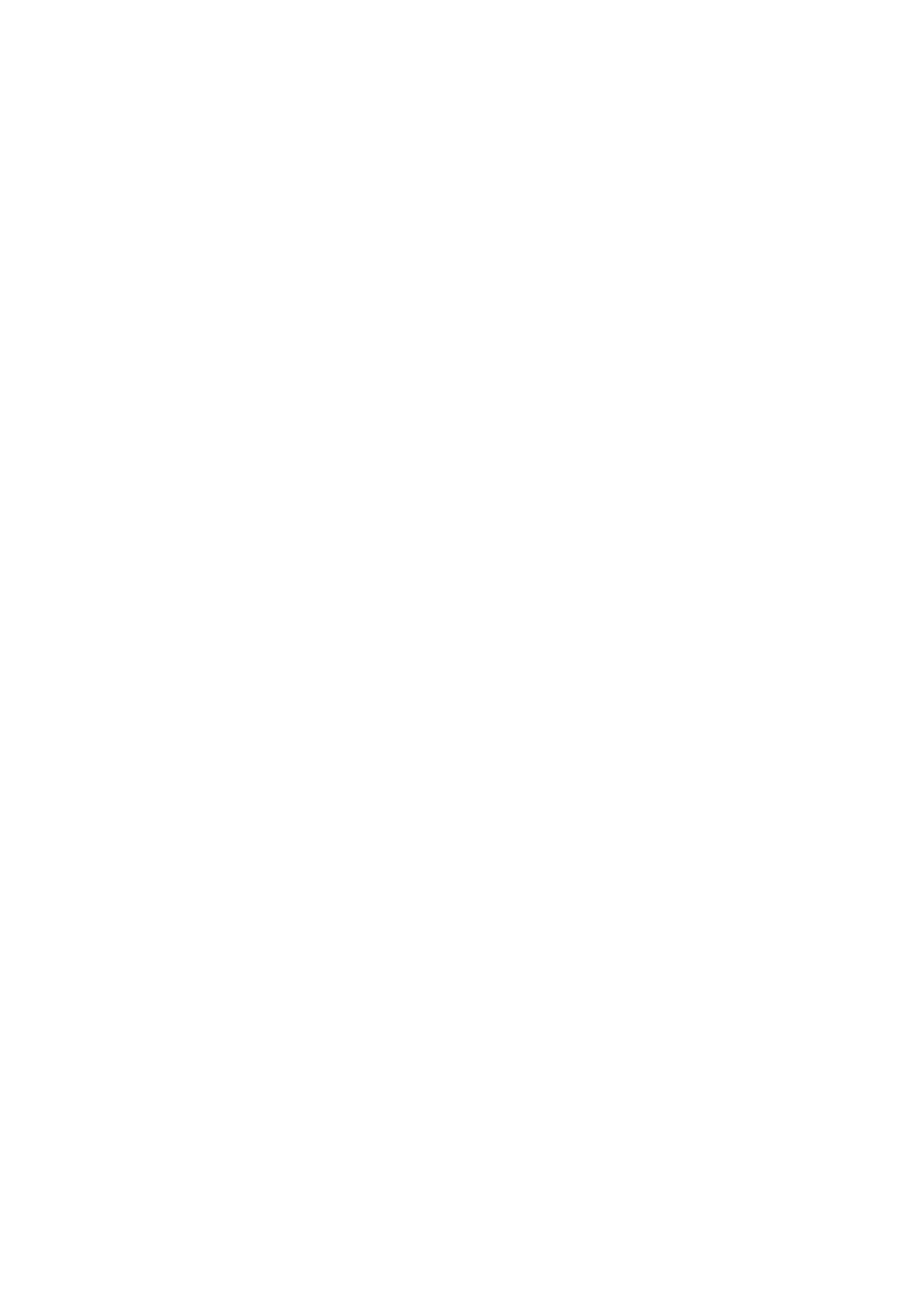#### **I. Introduction**

1

Codes of conduct have become an increasingly popular response by private and public actors to specify rules of proper social, professional or ethical conduct. Individual companies develop them as internal policies for their employees and they form part of agreements in business-to-business and business-to-consumer contracts. They can appear as rules of professional conduct set by organisations for their members or for a specific industry sector. NGOs develop codes of conduct as models for businesses and, interestingly, also for their own activities. Codes of conduct are used in the public sector as well. One can find codes of conduct for government officials, codes of conduct that specify political agreements with a view to specific policy issues, or codes that serve as model rules for businesses.

Equally, the variety of topics that these codes of conduct deal with is impressive: advertising, food safety, privacy, professional conduct, workplace standards, corruption, scientific integrity or financial services, to name only a few. And yet the general private law debate, leaving aside some scholars interested in socio-legal research<sup>1</sup> and some very recent research,<sup>2</sup> has not really seemed to partake in this development. There appears to be an attitude of ignorance towards codes of conduct rather than active engagement in the discussion. The lack of a deeper legal debate on codes of conduct provisions in the unfair commercial practices directive on codes of conduct<sup>3</sup> seems to be a case in point. Although the provision is formulated in quite a broad manner there remains a remarkable silence in private law scholarship and on the part of courts to give the provision a legal meaning. The types of code of conduct it should cover, the types of unfair trading behaviour that qualify a code as a breach and how this is enforced still lack a systematic evaluation.<sup>4</sup>

In the light of this lack of engagement, I seek to engage deeper in an inquiry into the relation between codes of conduct and private law, with a specific focus on contract law, and to provide:

1. an *explanation* of why contract law scholarship has been at unease with codes of conduct even though they have become a tool increasingly employed by public and private actors to govern their conduct, and some reasons why this is currently subject to change;

2. a *descriptive analysis* of how the relation between state contract law and codes of conduct can be understood, both from the perspective of those who engage in this type of self-regulation and from the perspective of contract law doctrine;

<sup>&</sup>lt;sup>1</sup> First and foremost, G. Teubner, 'Self-constitutionalizing Transnational Corporations? On the Linkage of "Private" and "Public" Corporate Codes of Conduct' 18 Indiana Journal of Global Legal Studies, 17-38; M. Herberg, 'Global Legal Pluralism and Interlegality: Environmental Self-Regulation in Multinational Enterprises as Global Law-Making' in O. Dilling, M. Herberg and G. Winter (eds.), *Responsible Business Self-Governance and Law in Transnational Economic Transactions* (Hart Publishing, Oxford 2008), 17-40; L. C. Backer, 'Economic Globalization and the Rise of Efficient Systems of Global Private Law Making: Wal-Mart as Global Legislator' 39 Connecticut Law Review, 1739-84

<sup>2</sup> A. Beckers, *Enforcing Corporate Social Responsibility Codes: On Global Self-Regulation and National Private Law* (Hart Publishing, Oxford 2015); K. Peterkova Mitkidis, *Sustainability Clauses in International Business Contracts* (Dovenschmidt Monographs, Eleven International Publishing, The Hague 2015); L. Vytopil, *Contractual Control in the Supply Chain. On Corporate Social Responsibility, Codes of Conduct, Contracts and (Avoiding) Liability* (Eleven International Publishing, The Hague 2015); P. Verbruggen, *Enforcing Transnational Private Regulation: A Comparative Analysis of Advertising and Food Safety* (Edward Elgar, Cheltenham 2014); C. Glinski, *Die rechtliche Bedeutung der privaten Regulierung globaler Produktionsstandards* (Nomos, Baden-Baden 2011) Cf. also C. Bumke and A. Röthel (eds.), *Privates Recht* (Mohr Siebeck, Tübingen 2011)

<sup>3</sup> Art. 6 (2)(b) Unfair Commercial Practices Directive.

<sup>4</sup> For a notable exception, see C. Pavillon, 'The Interplay between the Unfair Commercial Practices Directive and Codes of Conduct' 5 Erasmus Law Review, 267-88 and F. Cafaggi, 'Self-Regulation in European Private Law' in A. S. Hartkamp and others (eds.), *Towards a European Civil Code Fourth Revised and Expanded version* (Kluwer Law International, Alphen aan den Rijn 2011), 91-126. And with a more practical outlook, A. Bochon and A. v. Waeyenberge, 'The role of codes of conduct in the assessment of unfair commercial practices' Journal of Business Law, forthcoming.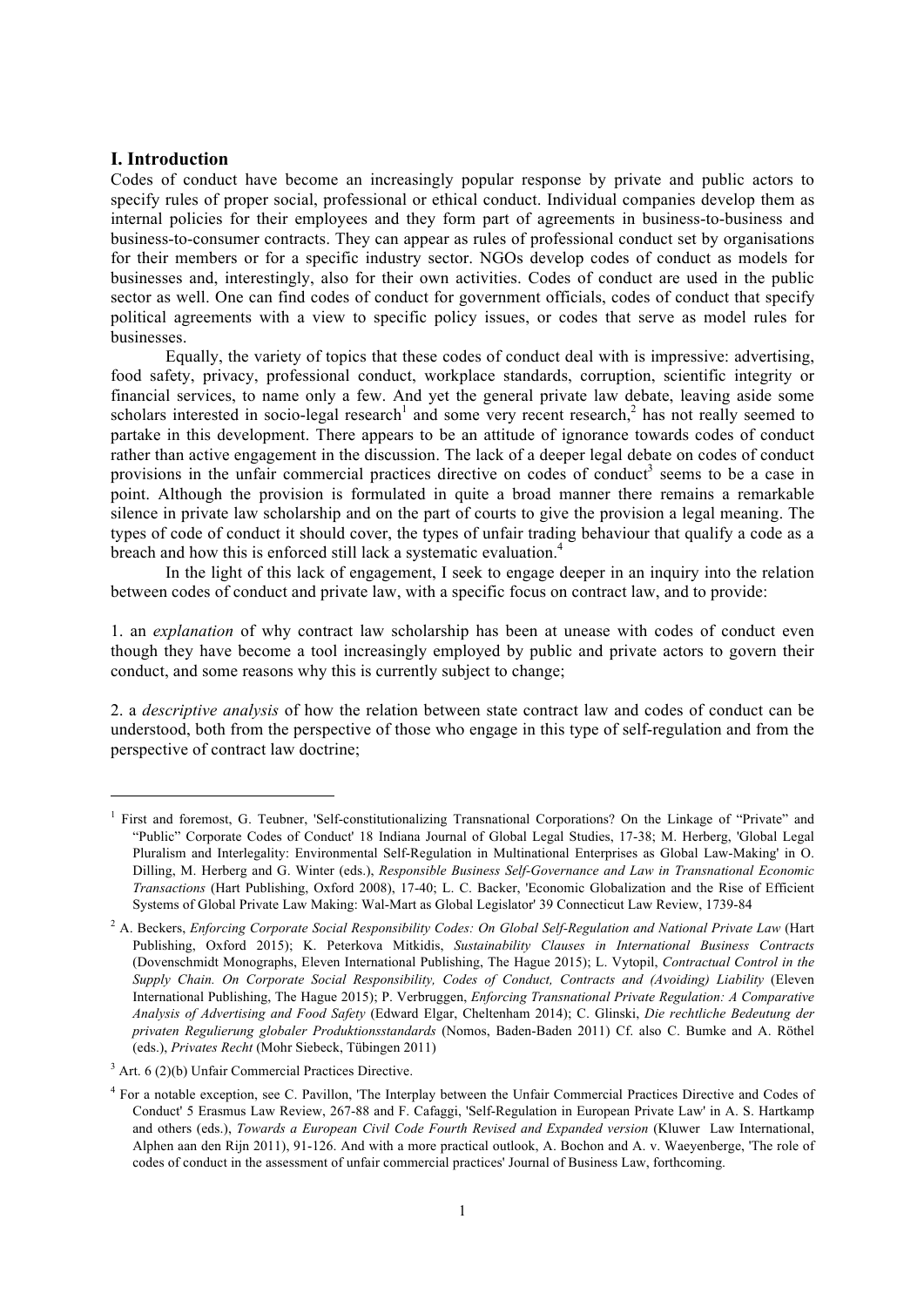3. a *normative argument* on how the relation should look, i.e. whether there is a need for private law to engage I n the regulation of codes of conduct;

4. a concluding *interpretation* of what this could imply for the distinction between contracts and regulation.

Admittedly, this suggests quite ambitious objectives. Hence, in order to be able to offer answers, a micro-focus is employed that concentrates on these questions only with a view to one specific type of code of conduct and one specific issue area. The codes of conduct that will be put under scrutiny are those of *individual companies* (corporate codes of conduct) that deal with aspects of *corporate social responsibility* (CSR), i.e. workplace standards, environmental protection, human rights or ethical aspects of businesses (corporate social responsibility codes). According to the objectives specified above, four questions guide this contribution. If, indeed, in the doctrinal private law debate these particular types of codes of conduct have in the past been widely ignored, what could be the reason for this lack of interest and, based on that, where does the renewed recent interest in corporate codes come from (Section II)? Where do corporate codes and private law interact and how is this relation perceived by those developing codes of conduct and private law (Section III)? Is there a normative justification for making codes of conduct, which are instruments of corporate selfregulation, legal obligations and how can this legalization be envisaged in its broader context (Section IV)? And what does this imply for the relation between contracts and regulation (Section V)?

The objective underlying this contribution is to deliver insights into the character of corporate codes as evolving instruments of genuine political regulation that in order to realise this regulatory purpose rely and avoid relying on contracts and their legally binding character in a strategic way. As I argue, this new form of regulation challenges different aspects of contract law and, from a normative point of view, requires contract law to pay due respect to it. More concretely, contract law is called upon to specify the duties of private regulators and substantive rules for their interaction with public law with the objective of corporations regulating themselves as private regulators and codes of conduct as the means of regulation. To this end, the general insight that I proffer is the need for contract law to become regulatory in a novel sense: rather than focussing solely on the regulation of private actors on the basis of mandatory rules, contract law needs to be responsive to the conflict brought about by regulation through corporate codes of conduct.

# **II. "Strangers no longer": The relation between corporate codes and private law scholarship in transformation**

The starting point for this contribution on codes of conduct, contract and regulation was a statement of surprise that perhaps only legal scholars intrigued by the power of social ordering could raise. Why do scholars of contract law remain largely unaffected by developments in the 'real' world, such as the rise of self-regulation in general and codes of conduct more specifically? Why, referring to *Macaulay*, is law understood and taught in a way that "rested on a picture of the business world that was so distorted that it was silly"?<sup>5</sup>

For corporate codes of conduct, a simple answer could be to blame the phenomenon of codes of conduct, which seem not to have existed in the past. As empirical studies suggest, corporate codes of conduct only became a major response by companies, and at the international level, in the 1990s, as a result of corporate scandals.<sup>6</sup> One could thus infer that private law could have ignored them because if they existed at all they remained rather a marginal phenomenon. However, this perspective seems questionable when the perspective is widened to research on business ethics in general. Although not necessarily named codes of conduct, corporate commitments to formalise the ethical dimension of business already existed significantly earlier than the 1990s. Studies on business ethics already

<sup>5</sup> S. Macaulay, 'Crime and Custom in Society' 22 Journal of Law and Society, 248-58, p. 249.

<sup>6</sup> See A. Kolk and R. van Tulder, 'Setting new global rules? TNCs and Codes of Conduct' 14 Transnational Corporations, 1- 27, p. 6.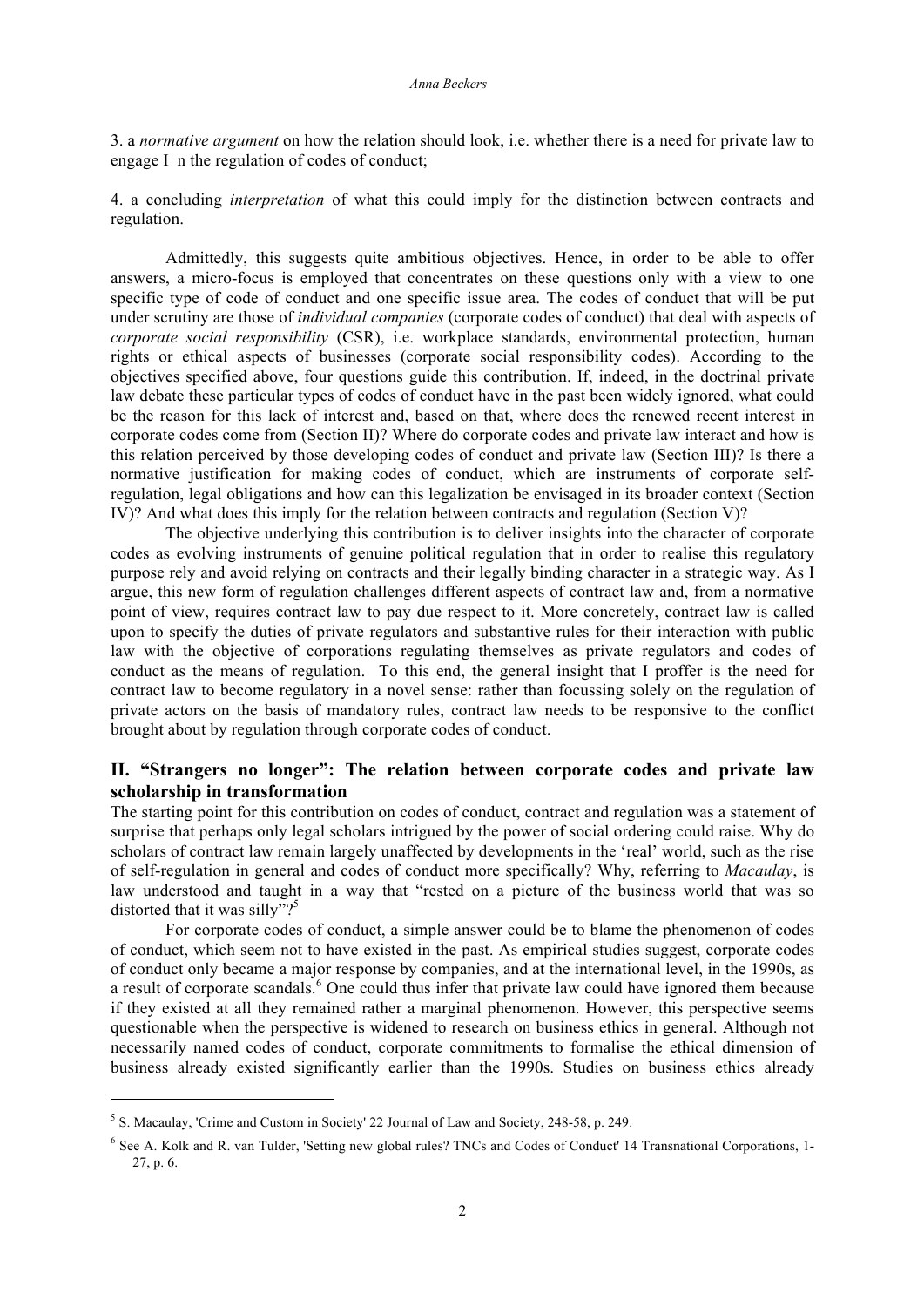focused on codes of ethics in the 1970s; in fact, one study on corporate 'creeds' even dates back to the 1950s.<sup>7</sup> Some even go as far as identifying their origin "around 1900 in response to the reforms of the late nineteenth century.<sup>38</sup> Hence, corporate codes in the form of ethical guidelines for businesses already existed in the past.

Against this background, I proffer a slightly different answer on the absence of interest by private lawyers in engaging in a debate on corporate codes of conduct. By embedding the phenomenon of corporate codes within its national context, in particular within the functioning of a specific capitalist system, and linking it to the specifics of private law thinking in the same national context, I seek to reveal that the reason why corporate codes and private law thinking remained two worlds apart was also a matter of underlying and very implicit assumptions in private legal thought about their object of study, which excluded codes of conduct precisely because they were, in the same national context, not part of the sphere under scrutiny. This can also provide an explanation of why this situation is currently changing: it is a change in the institutional context, a transformation of capitalism, globalisation and the structure of companies, that makes corporate codes more prominent and that calls for a deeper analysis of how corporate codes and private law interact.

# **1. Strangers…: National contexts of corporate social responsibility and private law**

My starting point is the observation that the engagement of companies with social, ethical or environmental concerns has evolved differently in specific national contexts. As empirical evidence suggests, express commitments by companies to engage in corporate social responsibility seem to have become significantly more common in the U.S. than in other national legal systems, in particular if compared to Continental Europe.<sup>9</sup> Research in comparative political economy provides a potential explanation for this different development. It is specific national social institutions, emphasised prominently in the varieties of capitalism research, that have shaped how companies practise corporate social responsibility.  $^{10}$  An additional inquiry into the private law thinking within the same national context may then indicate why the field of corporate social responsibility had to remain a blind spot in private law thinking. To develop this argument, two different national contexts shall be examined, two that are characteristic of different variants of capitalism and consequently conceptualisations of corporate social responsibility and, moreover, different forms of private legal thought: the United States and Germany.

# **a) United States: a state/market distinction in CSR vs. instrumental private law**

In the socio-economic model of the variants of capitalism, the United States is treated as the national context that comes closest to the ideal type of a liberal market economy.<sup>11</sup> As such, its main characteristics are a strong focus on the competitive market as the producer of social goods combined with selective regulatory intervention by the state in order to maintain competition and sanction

<sup>&</sup>lt;sup>7</sup> See G. C. S. Benson, 'Codes of Ethics' 8 Journal of Business Ethics, 305-19, p. 306, who refers to a study by Steward Thomson from 1958 on management 'creeds' or 'credos', which he defines as the precursor of the codes of ethics adopted in the 1970s and 80s.

<sup>8</sup> C. Wiley, 'The ABC's of Business Ethics: Definitions, Philosophies and Implementation' 37 Industrial Management, 22-7, p. 24.

<sup>&</sup>lt;sup>9</sup> See, e.g., the empirical studies by C. C. Langlois and B. B. Schlegelmilch, 'Do Corporate Codes of Ethics Reflect National Character? Evidence from Europe and the United States' 21 Journal of International Business Studies, 519-39; I. Maignan and D. A. Ralston, 'Corporate Social Responsibility in Europe and the U.S.: Insights from Business' Self-Presentations' 33 ibid 497-514; Cf. also Kolk and van Tulder, 'Setting new global rules? TNCs and Codes of Conduct', p. 8; D. Matten and J. Moon, '"Implicit" and "Explicit" CSR: A Conceptual Framework for a Comparative Understanding of Corporate Social Responsibility' 33 Academy of Management Review, 404-24, p. 404.

<sup>&</sup>lt;sup>10</sup> P. A. Hall and D. Soskice (eds.), *Varieties of Capitalism: The Institutional Foundations of Comparative Advantage* (Oxford University Press, Oxford 2001) . For its application in relation to corporate social responsibility, Matten and Moon, '"Implicit" and "Explicit" CSR: A Conceptual Framework for a Comparative Understanding of Corporate Social Responsibility'.

 $11$  The following characteristics are mainly taken from Hall and Soskice (eds.),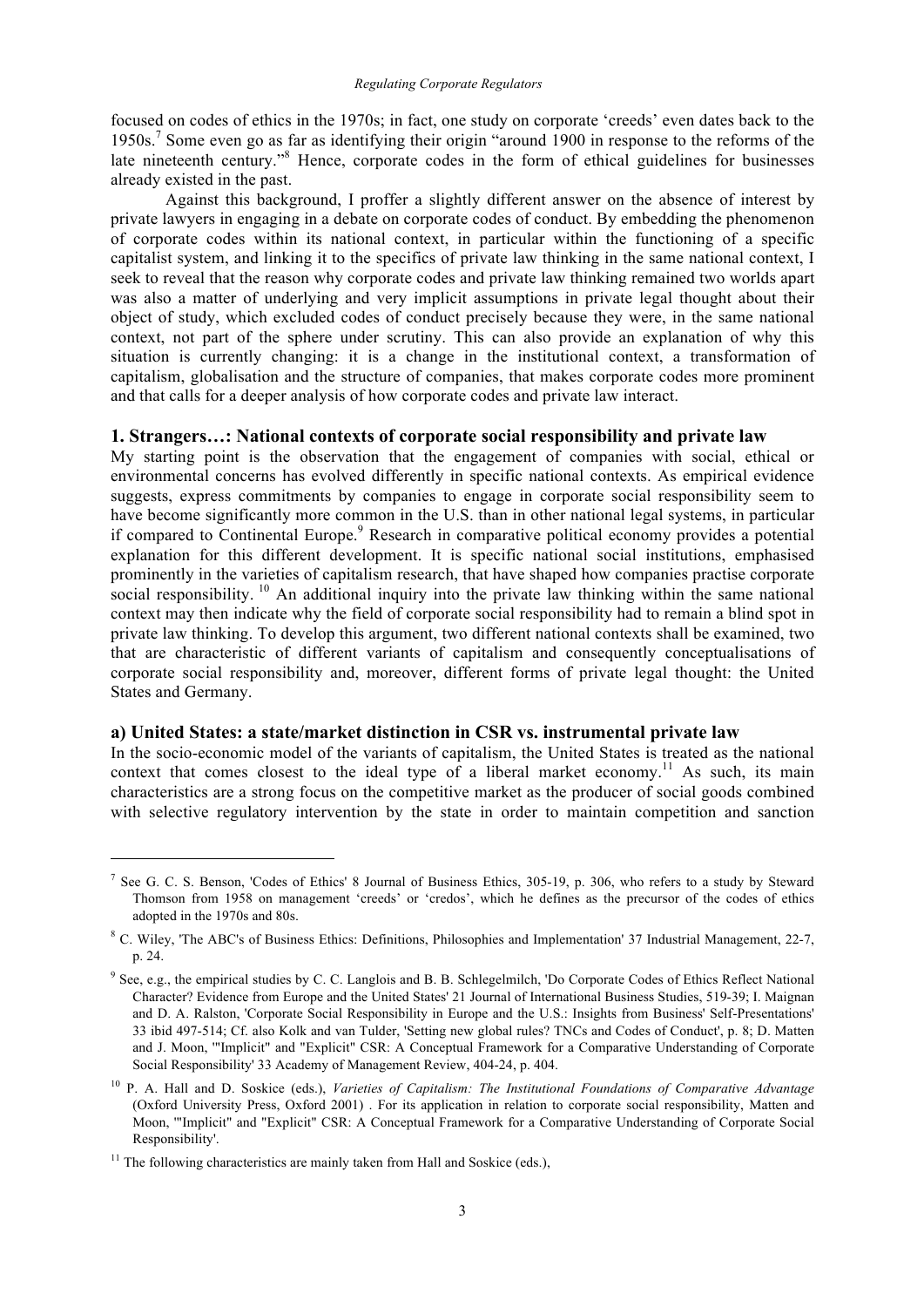market failures. Within this context, corporate social responsibility could have primarily evolved as a form of voluntary engagement by individual companies acting in the market, which is only very selectively replaced by state intervention in the form of administrative and criminal sanctions in the case of corporate scandals and market failure.<sup>12</sup> Such an individualised system of corporate social responsibility is supported by different institutional factors, such as a financing system that is organised around the stock market with a high dispersion of shares, corporate governance oriented around an ownership-management structure and highly flexible labour and education systems. This allows short-term company orientation in reaction to market demands, but simultaneously requires companies to develop individual strategies to increase their attractiveness on the market and remain competitive. Ethical components and social benefits become an attraction for shareholders, highlyskilled employees and consumers, and hence a competitive advantage, and can even prevent the albeit weak pressures from labour and its claims for stronger protection and participation.<sup>13</sup> Moreover, a fundamental distinction exists between the competitive market and the state, which is aksi reflected in cultural perceptions of corporate philanthropy. In general, in the national context of the United States, a strong belief in corporate stewardship of common goods is present, which reveals itself in an expectation that the individual, in particular the wealthy businessman and later corporate management, should be good citizens with a capacity and responsibility towards the community.<sup>14</sup> Based on this understanding, corporate social responsibility strategies of companies can also be explained as individualised responses by businessmen to meet this expectation. This approach is reflected in the language and intent of CSR practice, which takes the form of active and explicit communication that is the result of an individual "deliberate, voluntary, and often strategic decision of a corporation."<sup>15</sup>

Contrasting this understanding with the development of private legal thought within American legal thought, one may find several indications of why this explicitly practised corporate social responsibility has been below the radar of private law scholars. To be sure, if one had looked at this form of corporate social responsibility through a more 'classical' understanding of private law as the field of law dealing with private conduct in the market, one could have inferred that private law would have been competent to facilitate or regulate corporate codes of conduct. However, what is important to note is that this classical understanding was already deconstructed at an early stage. One may only recall the path-breaking work of Roscoe Pound on law as an instrument for social engineering,<sup>16</sup> the debates in the *Lochner* era resulting in the rise of legal realism thinking,<sup>17</sup> and later leftist critical and

1

<sup>14</sup> See, for an overview of the conceptual debates on corporate social responsibility and its relation to philanthropy, A. Carroll, 'A History of Corporate Social Responsibility: Concepts and Practices' in A. Crane and others (eds.), *The Oxford Handbook of Corporate Social Responsibility* (Oxford University Press, Oxford 2008), 19-46., p. 20ff.

<sup>15</sup> Matten and Moon, "'Implicit" and "Explicit" CSR: A Conceptual Framework for a Comparative Understanding of Corporate Social Responsibility', p. 410.

<sup>16</sup> R. Pound, 'The Scope and Purpose of Sociological Jurisprudence. Part I' 24 Harvard Law Review, 591-619; R. Pound, 'The Scope and Purpose of Sociological Jurisprudence. Part II' 25 Harvard Law Review, 140-68; R. Pound, 'The Scope and Purpose of Sociological Jurisprudence. Part III' 25 Harvard Law Review, 489-516

<sup>&</sup>lt;sup>12</sup> See instructively D. Vogel, 'The Globalization of Business Ethics: Why America Remains Distinctive' 35 California Management Review, 30-49.

<sup>&</sup>lt;sup>13</sup> Pointedly, J. Hoffmann, 'Co-ordinated Continental European Market Economies Under Pressure From Globalisation: Germany's Rhineland Capitalism' 5 German Law Journal, 985-1002, p. 1001, fn 54: 'multinationals are (…) adopting codes of conduct or corporate social responsibility (CSR standards) as uniform, certified methods of embedding economic activity into society. In this way, they gain a certain amount of security in unstable consumer markets (threats of boycotts) and can guard against potential action by trade unions.' Cf. also on explicit corporate social responsibility as a reaction to the corporate 'defeat' of labour, R. Marens, 'Generous in victory? American managerial autonomy, labour relations and the invention of Corporate Social Responsibility' 10 Socio-Economic Review, 59-84

<sup>&</sup>lt;sup>17</sup> Pointedly, M. J. Horwitz, 'The History of the Public/Private Distinction' 130 University of Pennsylvania Law Review, p. 1426: "Paralleling arguments then current in political economy, they [legal realists, AB] ridiculed the invisible-hand premise behind any assumption that private law could be neutral and apolitical. (…)". Cf. also for a description of American legal realism as being based on an inherently political conception of the law (and judicial activism) and a comparison with Scandinavian realism, G. S. Alexander, 'Comparing the Two Legal Realisms - American and Scandinavian' 50 American Journal of Comparative Law, 131-74.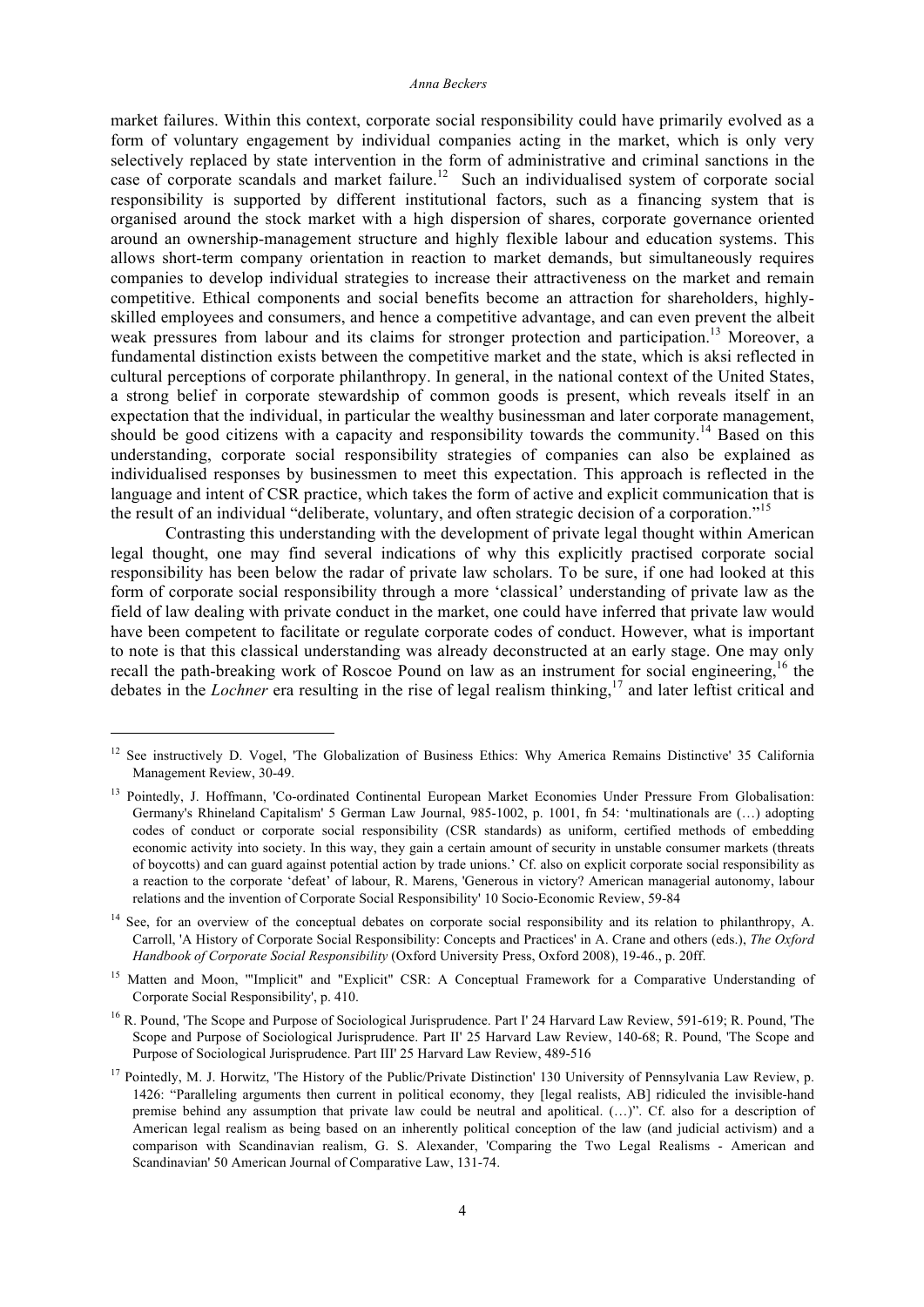rightist economic legal scholarship. The result of this influential scholarship was to deconstruct the public/private divide and to perceive law, including private law, as an instrument used by the state and courts to intervene in the private (market) sphere for policy purposes.<sup>18</sup> Private law was not a neutral or apolitical field of law that simply enforced the actions and agreements of actors in the market, but rather an instrument located in the public sphere, in politically activist courts and government regulation. If corporate social responsibility was thus economically, culturally and politically deeply enshrined in market practices and a matter of corporate philanthropy, and if it was, moreover, perceived to be of an individual rather than collective political nature, private law did not seem to be needed to stabilise, facilitate or intervene. And, *vice versa*, the non-intervention of private law in individual CSR practices helped justify these practices precisely in the way in which they were perceived in this capitalist system, namely as competitive private self-regulation on the market. The only issue in which private law had to intervene was determination of the place of corporate social responsibility between the market and philanthropy, as evidenced in the question of the extent to which corporate social responsibility practices by companies, perceived as voluntary corporate philanthropy, should be prohibited due to their potential to detrimentally affect the orientation of companies in the market as the core deliverers of social welfare.<sup>19</sup>

At a more abstract level, one could describe this lack of fit between private law thought and corporate social responsibility as being caused by two fundamentally different assumptions regarding the relation between the public and the private spheres: whereas the capitalist system in the United States is characterised by a strong distinction between the market and the state, with corporate social responsibility being related to the former and being of an individual nature, this very distinction was deconstructed within private legal thinking in favour of perceiving private law as instrumental and related to the sphere of collective public policy that intervenes in the market. As such, scholars inevitably had to be blind to individual and market-based corporate social responsibility practices being part of the scope of private law.

#### **b) Germany: Co-operation vs. a public/private distinction in the law**

1

The capitalist system in Germany is, in contrast, classified as a prototype of what in the varieties of capitalism literature is understood as a co-ordinated market economy. To that end, the leading organisational paradigm on which capitalism is built is co-operation and co-ordination through longterm relations and not a clear distinction between the market and state. Within this institutional context, corporate social responsibility evolved neither as a matter solely of individual corporations and the ordering capacity of the market nor as a matter of regulatory intervention. Instead, it was shaped by an institutional co-operation between different social interest groups which created expectations of proper socially responsible conduct. Long-term relations with house banks for financing purposes, a corporate governance structure with co-determination, i.e. participation by employees, and a historically evolved composition of shareholding that focused on the collective interest of all shareholders as part of the interest of the enterprise<sup>20</sup> added to this institutional environment. As a result, the objectives of the firm were more strongly influenced by the long-term sustainability of the company in the light of market success, security of employment and politically defined social interest.<sup>21</sup> Corporate social responsibility strategies were not developed individually and

<sup>&</sup>lt;sup>18</sup> Cf. M. Reimann, 'The American Advantage in Global Lawyering' 78 Rabels Zeitschrift für ausländisches und internationales Privatrecht, 1-36, p. 13f. (pointedly on p. 14: "(...) American jurisprudence has long openly acknowledged and usually welcomed that questions of right and wrong turn heavily on larger social goals as well as on the decisionmaker's political views").

<sup>&</sup>lt;sup>19</sup> See, fundamentally, the seminal Berle-Dodd debate in corporate law: A. A. Berle, 'Corporate Powers as Powers in Trust' 44 Harvard Law Review, 1049-74; E. M. Dodd, 'For Whom Are Corporate Mangers Trustees?' 45 ibid 1145-63; A. A. Berle, 'For Whom Are Managers Trustees: A Note' ibid 1365-72.

<sup>&</sup>lt;sup>20</sup> See, generally on this understanding, M. Gelter, 'Taming or Protecting the Corporation? Shareholder-Stakeholder Debates in a Comparative Light' 7 NYU Journal of Law & Business, 641-730, p. 686ff.

<sup>&</sup>lt;sup>21</sup> Hoffmann, 'Co-ordinated Continental European Market Economies Under Pressure From Globalisation: Germany's Rhineland Capitalism', p. 990; W. Streeck and M. Höpner, 'Alle Macht dem Markt?' in W. Streeck and M. Höpner (eds.),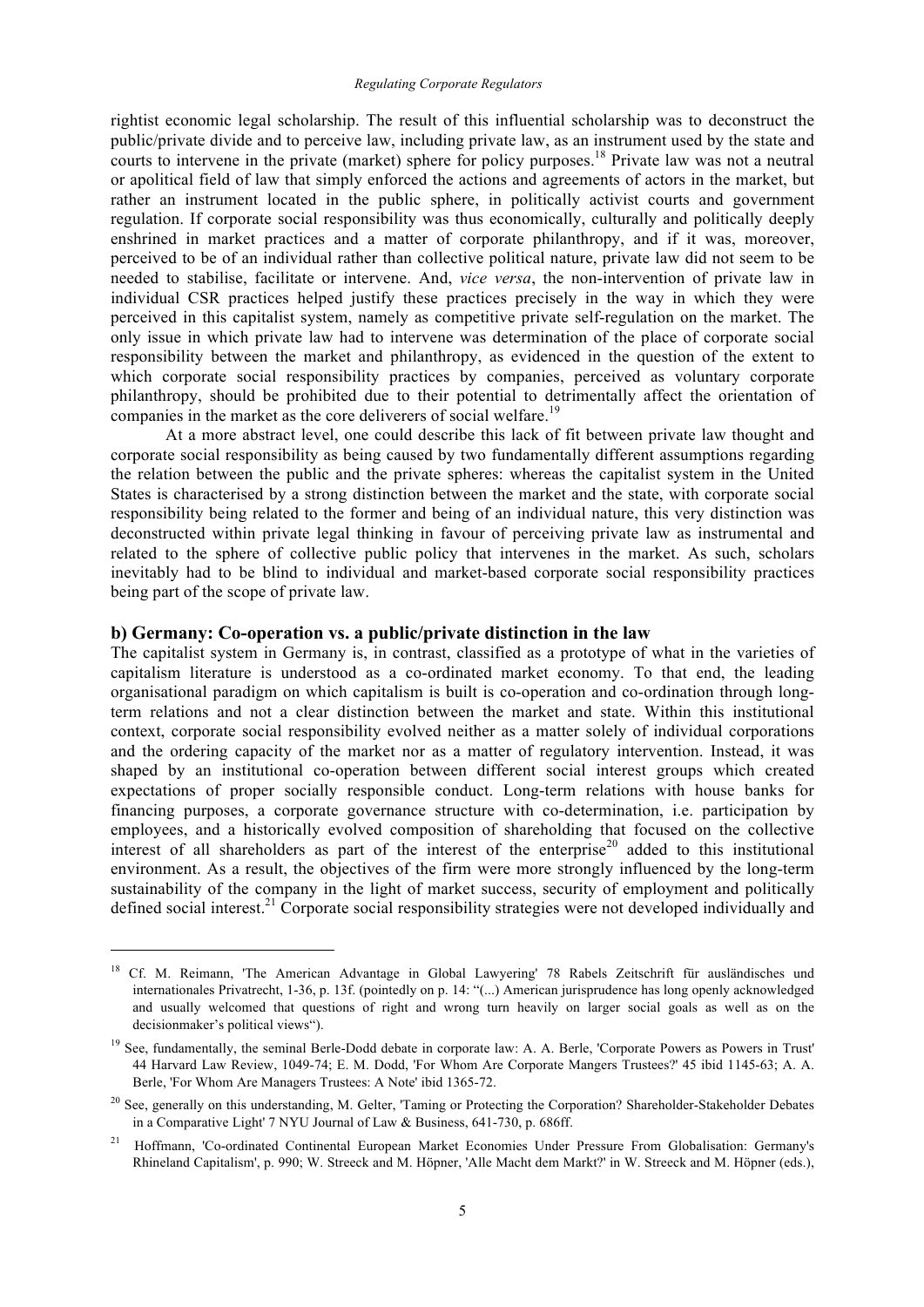#### *Anna Beckers*

strategically in reaction to markets or as a matter of voluntary private stewardship; instead, corporate social responsibility was inherent in the behaviour of companies complying with this institutional environment and pursuing the externally expected social objectives. This was an implicit understanding of corporate social responsibility that did not rely on corporate codes institutionally expected of companies in co-operation with the state and interest groups.<sup>22</sup> Individual companies practice corporate social responsibility. However, these are not codified individual guidelines or commitments, but take the form of a subtle "reaction to, or reflection of, a corporation's institutional environment," of which companies do not claim authorship. $^{23}$ 

This implicit conception of corporate social responsibility stands in contrast with the understanding of private law in the same institutional context, which rested on a much stronger and long-prevailing distinction between the public and the private spheres and their different areas of competence. In fact, the traditional understanding in legal thinking has been to treat public and private law as two separate spheres within the law, where private law was occupied with private relations and public law with matters of the state.<sup>24</sup> A powerful narrative arose that treated private law as being based on party autonomy and freedom of contract,<sup>25</sup> which correlated with the perceived function of private law of supporting and facilitating individual self-determination in its relations with others and of public law of being instrumental to intervene in this private sphere for policy purposes. The influential ordoliberal understanding seems paradigmatic of this perception.<sup>26</sup> According to this understanding, the private sphere was defined as private law society (*Privatrechtsgesellschaft*), as a social sphere governed by private law that effectively rested on institutions, such as freedom of contract and private property, that were guaranteed in public law in the form of an 'economic constitution'. To be sure, there were debates on the *soziale Frage* in private law<sup>27</sup> and later on the intellectual influence of the American debate between instrumental and political private law.<sup>28</sup> Nonetheless, these tendencies remained strongly associated with a need to preserve the integrity of private law as a formalist market-based area by treating such elements of social protection as special private laws and regulations (*Sonderprivatrecht*).<sup>29</sup> Any instrumentalist version of private law occupied a 'specific' status that was separate from general private law. This perception contributed to

- <sup>25</sup> See, for an impressive theoretical analysis of freedom as the powerful narrative for private law scholarship, M. Auer, *Der privatrechtliche Diskurs der Moderne* (Mohr Siebeck, Tübingen 2014).
- <sup>26</sup> F. Böhm, 'Privatrechtsgesellschaft und Marktwirtschaft' in F. Böhm (ed.), *Freiheit und Ordnung in der Marktwirtschaft* (Nomos, Baden-Baden 1966), 105-68.
- <sup>27</sup> Fundamentally, O. v. Gierke, *Die soziale Aufgabe des Privatrechts: Vortrag gehalten am 5. April 1889 in der juristischen Gesellschaft zu Wien* (Verlag Julius von Springer, Berlin 1889). Cf. also later L. Raiser, *Die Zukunft des Privatrechts* (Walter de Gruyter, Berlin/New York 1971).
- <sup>28</sup> One may in particular refer here to the German political school in private law and the influences on it in particular of critical legal thought. Cf. C. Joerges and D. M. Trubek (eds.), *Critical Legal Thought: An American-German Debate* (Nomos, Baden-Baden 1989)
- <sup>29</sup> See, H. Micklitz, 'Introduction' in H. Micklitz (ed.), *The Many Concepts of Social Justice in European Private Law* (Edward Elgar Publishing, Cheltenham 2011), 3-60, p. 20-22.

*<sup>(</sup>Contd.)* 

*Alle Macht dem Markt? Fallstudien zur Abwicklung der Deutschland AG* (Campus, Frankfurt/New York 2003), 11-59, p. 11, 14.

<sup>&</sup>lt;sup>22</sup> Matten and Moon, "'Implicit" and "Explicit" CSR: A Conceptual Framework for a Comparative Understanding of Corporate Social Responsibility', p. 409-10.

<sup>&</sup>lt;sup>23</sup> Ibid., p. 410. Cf. also S. Hiß, 'From Implicit to Explicit Corporate Social Responsibility: Institutional Change as a Fight for Myths' 19 Business Ethics Quarterly, 433-51, p. 436: "Corporations had almost no need to practice voluntary CSR outside mandatory issues. In the context of this national setting, it was the existing institutions that were able to bind corporations to socially responsible behaviour."

<sup>24</sup> F. C. v. Savigny, *System des heutigen römischen Rechts* (Bei Veit und Comp., Berlin 1840), vol I, p. 22: 'Übersehen wir von dem nun gewonnenen Standpunkt aus das Recht, so unterscheiden wir in demselben zwei Gebiete, das Staatsrecht und das Privatrecht. Das erste hat zum Gegenstand den Staat, das heißt die organische Erscheinung des Volks: das zweite die Gesamtheit der Rechtsverhältnisse, welche den Einzelnen umgeben, damit er in ihnen sein inneres Leben führe und zu einer bestimmten Gestalt bilde.'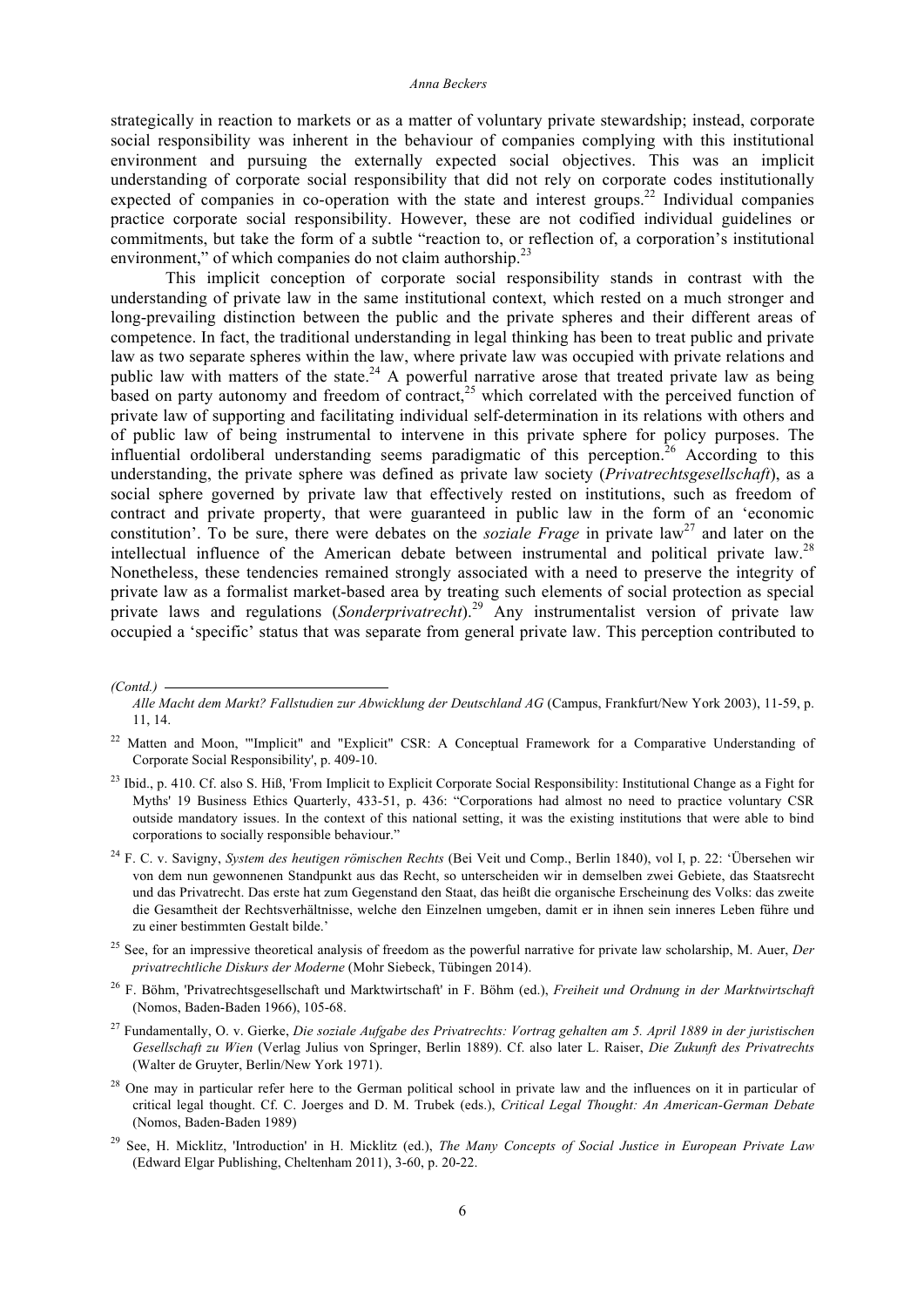upholding the distinction within private law thinking between private law freedom and interventionist state regulation, between liberalism and authority, as two opposing strands.<sup>30</sup>

Relating this understanding to the above-discussed evolution of corporate social responsibility, co-operation between interest groups as a way to determine the rules for socially responsible conduct and to shape the implicit practice of individual companies was not a matter of the private sphere of the market and thus not a matter of private law. Corporate responses to institutionalised expectations of interest groups were not a voluntary and individual behaviour in the market, which is precisely the type of behaviour that in private law thought was considered to be the core competence of private law. And, as in the U.S. context, one could argue at an abstract level that it is the continuing existence of the analytical distinction within private law thinking between the spheres of the state and the market as separate competences of private law and public law respectively which did not fit with corporate social responsibility as a practice that resisted any classification into either private or public. Corporate social responsibility was a mode of institutional co-operation between public and private actors that companies had to comply with without subjecting it explicitly to their market conduct, which private law considered itself responsible for.

#### **2. …no longer: An evolving role for private law in corporate codes?**

Given this past institutional divergence in the relation between private law and corporate social responsibility and related corporate behaviour, how is it possible that this relation has recently been transformed? Why have private law scholars started to show an interest in corporate social responsibility codes as an object of study?<sup>31</sup> I would like to put emphasis on three important drivers that relate primarily to changes in the institutional environment shaping corporate behaviour (and thus corporate codes). These are: 1) an institutional change of national forms of capitalism; 2) the role of codes of conduct given the transformation of companies from domestic legally incorporated entities into transnational corporations; and 3) a change in the understanding of what corporate social responsibility substantively entails.

## *Institutional changes*

1

The first important driver of a stronger interaction can be derived from the arguments made above. If private law and corporate social responsibility were two worlds apart in their national institutional contexts, one can assume that this situation is likely to change in a situation of institutional transformation. Arguably, such a trend can currently be observed. Companies that have been firmly embedded in a co-ordinated market economy seem to reconcile their global strategies with demands from liberal market economies, leading to what scholars have labelled hybridisation.<sup>32</sup> The drivers of such changes seem to come from within the national context (internal political changes towards liberalization) as well as outside of it (Europeanization and globalization).<sup>33</sup> In this situation, explicit forms of corporate social responsibility, i.e. voluntary and strategic codes of conduct, become necessary measures to operate in a different national context, for instance meeting the disclosure requirements necessary to be listed on American Stock exchanges or meeting consumer demands.<sup>34</sup>

<sup>&</sup>lt;sup>30</sup> H. Micklitz, 'On the Intellectual History of Freedom of Contract and Regulation' 4 Penn State Journal of Law & International Affairs, 1-32, p. 21ff.

 $31$  For this interest, see the references in n. 2.

<sup>32</sup> See, with manifold empirical evidence, M. Höpner, *Wer beherrscht die Unternehmen? Shareholder Value, Managerherrschaft und Mitbestimmung in Deutschland* (Campus Verlag, Frankfurt am Main 2003). Cf. also Hoffmann, 'Co-ordinated Continental European Market Economies Under Pressure From Globalisation: Germany's Rhineland Capitalism'.

<sup>&</sup>lt;sup>33</sup> Hiß, 'From Implicit to Explicit Corporate Social Responsibility: Institutional Change as a Fight for Myths', p. 436f.

<sup>&</sup>lt;sup>34</sup> Important disclosure laws applicable to European companies have been, for instance, introduced through the U.S. Sarbanes-Oxley Act, specifically s. 402, 406 Sarbanes-Oxley Act, which requires companies to have in place a 'code of ethics' for their internal operations. It is incorporated in the listing rules of the New York Stock Exchange and thus also covers non-U.S. companies to the extent they are listed on the NYSE. See s. 303A.10, New York Stock Exchange Listed Company Manual: 'Listed companies must adopt and disclose a code of business conduct and ethics for directors,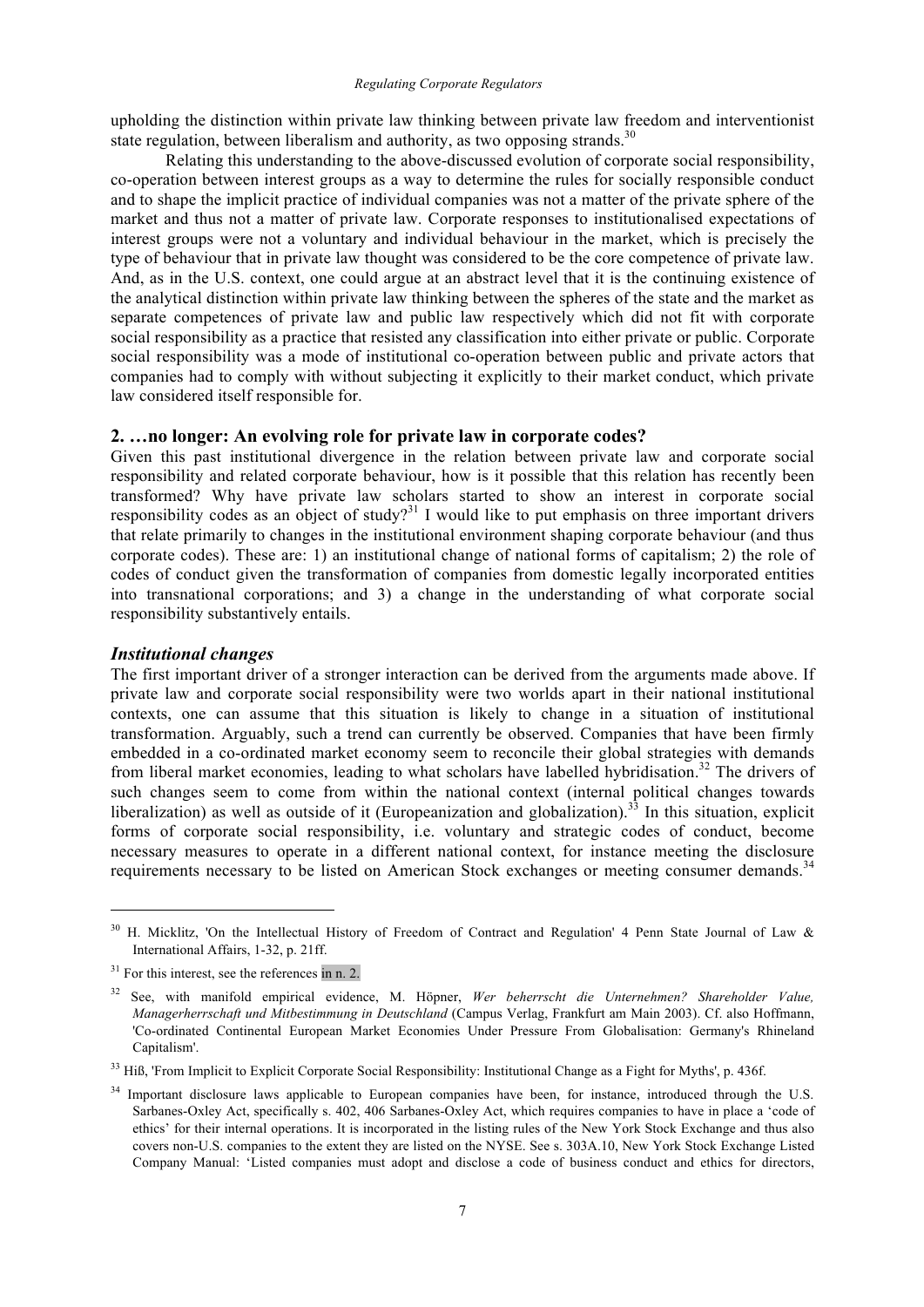#### *Anna Beckers*

Moreover, explicit corporate social responsibility can become a tool for companies to redefine their role at home by advocating a voluntary understanding of corporate social responsibility in an unstable and gradually changing institutional context. This can be observed in the German context, where the dissolution of co-operative structures in corporate governance has led to a stronger emphasis on corporate self-regulation and codes of conduct as a means of regulation.<sup>35</sup> It is also a trend that fits with the debate at the EU level. In the absence of a clear definition of corporate social responsibility, the political debate starting from the Green Paper in  $2001^{36}$  was strongly influenced by business, which directed it towards placing the emphasis on self-regulation and codes of conduct.<sup>37</sup> This suggests that at least in the continental European systems, it is institutional change that led to a situation in which explicit market-oriented social responsibility became a practice within co-ordinated market economies, which can open the door for private law and its focus on the regulation of individual market behaviour.<sup>38</sup>

#### *Transnationalisation*

A second important development resulting in a stronger interaction lies in the changing institutional context of globalization and the related transformation of companies. The increasing cross-border operation and foreign investment strategies of companies have resulted in a situation where the question of corporate social responsibility is not only pressing within different national contexts, but also a matter of global governance.<sup>39</sup> Due to the governance gap at a global level, corporate codes have become a tool with which companies seek to substitute a missing global government by setting their standards autonomously, which is also furthered by attempts in the international community to develop soft law in the form of codes of conduct rather than enacting treaties to impose direct obligations on private actors.<sup>40</sup> Due to the constraints of the Westphalian system of international law, private law has received attention because of several comparative advantages that it has in order to grasp this new 'public' function of companies. Whereas international law focuses on states as its main

*(Contd.)* 

officers and employees, and promptly disclose any waivers of the code for directors or executive officers.' Furthermore, it is discussed (although still subject to controversy) whether information duties on CSR practices towards consumers may derive from unfair commercial practices law. Cf. with further reference to the debate A. Birk, 'Irreführung über CSR - Informationspflichten über CSR?' in R. Hilty and F. Henning-Bodewig (eds.), *Corporate Social Responsibility - Verbindliche Standards des Wettbewerbsrechts?* (Springer, Berlin / Heidelberg 2014), 169-86, p. 176ff.

<sup>&</sup>lt;sup>35</sup> Hiß, 'From Implicit to Explicit Corporate Social Responsibility: Institutional Change as a Fight for Myths', p. 438ff., who describes this as a 'fight for myths'.

<sup>&</sup>lt;sup>36</sup> European Commission, Green Paper, Promoting a European Framework for Corporate Social Responsibility COM (2001) 366 final, p. 6, where the Commission declares that '*Most definitions* of corporate social responsibility describe it as a concept whereby companies integrate social and environmental concerns in their business operations and in their interaction with their stakeholders on a voluntary basis' (Emphasis added) and adopts this as its own definition.

<sup>&</sup>lt;sup>37</sup> See, extensively on the policy debates in reaching this European understanding of CSR, O. De Schutter, 'Corporate Social Responsibility European Style' 14 European Law Journal, 203-36. Arguably, this strong focus on self-regulation and voluntary CSR was not significantly changed by the 'renewed' strategy of the Commission in 2011. Despite accepting a regulatory dimension of CSR through EU laws, this strategy still places the emphasis on the fact that the 'development of CSR should be led by enterprises themselves' (European Commission, A renewed EU strategy 2011-14 for Corporate Social Responsibility, COM (2011) 681, p. 7).

<sup>&</sup>lt;sup>38</sup> See, for the argument supporting a stronger readiness of private law in co-ordinated market economies to enforce corporate codes of conduct, G. Teubner, 'Corporate Codes in the Varieties of Capitalism: How their Enforcement Depends Upon the Difference Between Production Regimes' 23 Indiana Journal of Global Legal Studies, forthcoming.

<sup>39</sup> Beckers, *Enforcing CSR Codes*, p. 9ff.

<sup>40</sup> See, e.g., the Draft United Nations Code of Conduct on Transnational Corporations, UN Doc. E/C.10/1982/6, 5 June 1982 (revised UN Doc. E/1983/17/Rev.1); the OECD Guidelines for Multinational Enterprises 1976 (last update 2011); UN Guiding Principles on Business and Human Rights 2011 (A/HRC/17/31) endorsed by the UN Human Rights Council on 6 July 2011 (A/HRC/RES/17/4).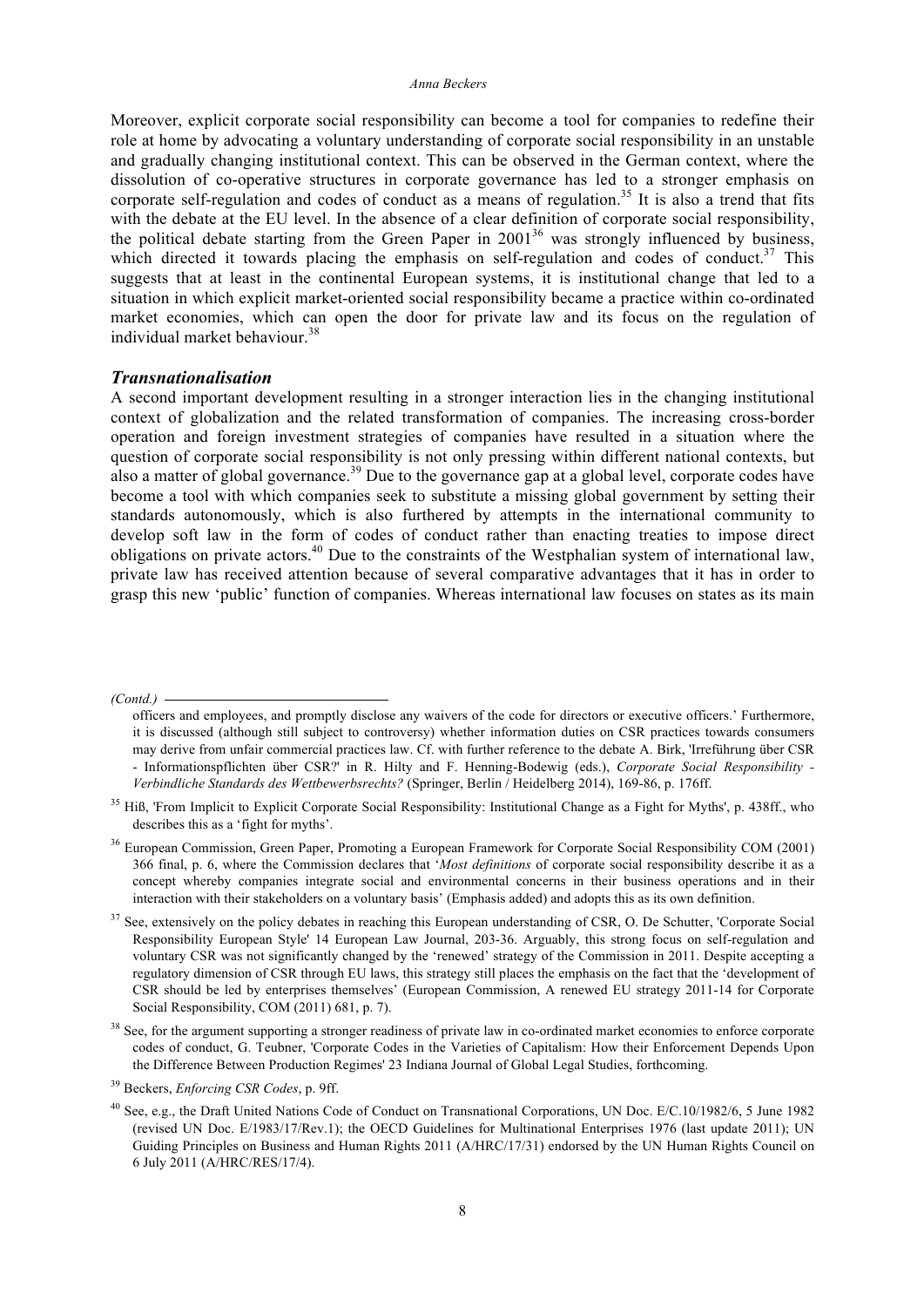subjects and thus their capability to regulate corporations, private law can play an important role due to its character of regulating the conduct of private actors directly.<sup>41</sup>

Another related element is the reorganisation of companies from previously hierarchical organisations into a fragmented system that includes subsidiaries as parts of corporate groups and suppliers and distributors as parts of contractual networks.<sup>42</sup> Under these conditions, corporate codes fill a gap by not being restricted to the regulation of one single corporation, but by extending the scope of application of the code of conduct to the entire corporate group including  $-$  via contracts  $-$  the worldwide operating network of suppliers and distributors. Again, this novel use of codes of conduct within specifically transnational corporations as tools to regulate contractual relations through the supply chain across national borders can specifically call upon private law to regulate itself.

# *A broader focus of CSR in substance*

Finally, under globalization companies have become confronted with societal demands that go beyond the responsibility for labour, consumers or shareholders that they have faced in the national context as a result of the expectations of either the market or the corporatist institutional environment. Due to, amongst other things, pressures from non-governmental organisations or recommendations by politicians, companies are expected to pay respect to ethical business conduct by preventing corruption, internalising the ecological dimension in their business behaviour, and protecting the human rights of individuals and the respect rights of local communities. These are issues that have become what some authors describe as genuine global problems or risks,<sup>43</sup> for which no clearly defined distribution of competences exists within global capitalist structures between the public and the private sphere. It is this institutional uncertainty which companies have already stepped into with their corporate codes. As one observer has it, 'Corporate codes no longer only mediate the distributive interests of capital and labour within the enterprise. The civil society protests go much further than these important but limited themes, and compel corporations to establish encompassing public interests with binding force: environmental protection, anti-discrimination, human rights, product quality, consumer protection, data protection, freedom of the internet, and fair trade.<sup>44</sup> This voluntary assumption of responsibility by companies for factors that have not traditionally been part of corporate responsibilities in the national context could, in turn, open space for private lawyers precisely because they have no clear institutionalised competence between the state, corporations and stakeholders. After all, these efforts have their origin in truly private (corporate) conduct. Simultaneously, these new efforts are not yet institutionalised within the capitalist structure as a competence of the state, market or co-operation between interest groups, which opens up room for experimentation and debate on whether private law is or should be competent to deal with these new self-regulatory corporate responsibilities. The evolving debate on how to deal with the new contracting between companies on human rights may be but one prominent example of where such a new discussion can take place.<sup>45</sup>

<sup>&</sup>lt;sup>41</sup> Cf. for this 'state-making' function of private law under globalization: D. Caruso, 'Private Law and State-Making in the Age of Globalization' 39 New York University Journal of International Law and Politics, 1-74.

<sup>42</sup> See, in detail Beckers, *Enforcing CSR Codes*, p. 11ff.

<sup>43</sup> R. Michaels, 'Global Problems in Domestic Courts' in S. Muller and others (eds.), *The Law of the Future and the Future of Law* (Torkel Opsahl Academic EPublisher, Oslo 2011), 165-75, p. 166ff.; A. G. Scherer and G. Palazzo, 'Globalization and Corporate Social Responsibility' in A. Crane and others (eds.), *The Oxford Handbook of Corporate Social Responsibility* (Oxford University Press, Oxford 2008), 413-31, p. 418-19 ('emergence of transnational risks').

<sup>&</sup>lt;sup>44</sup> Teubner, 'Corporate Codes in the Varieties of Capitalism: How their Enforcement Depends Upon the Difference Between Production Regimes', forthcoming, MS, p. 11.

<sup>45</sup> See, e.g., F. Marrella, 'Human Rights, Arbitration, and Corporate Social Responsibility in the Law of International Trade' in W. Benedek, K. de Feyter and F. Marrella (eds.), *Economic Globalisation and Human Rights* (Cambridge University Press, Cambridge 2007), 266-310, p. 305, and, very recently, J. G. Ruggie and J. F. Sherman, 'Adding Human Rights to the New Lex Mercatoria: The Impact of the UN Guiding Principles on Business and Human Rights on Commercial Legal Practice' 6 Journal of International Dispute Settlement, 455-61.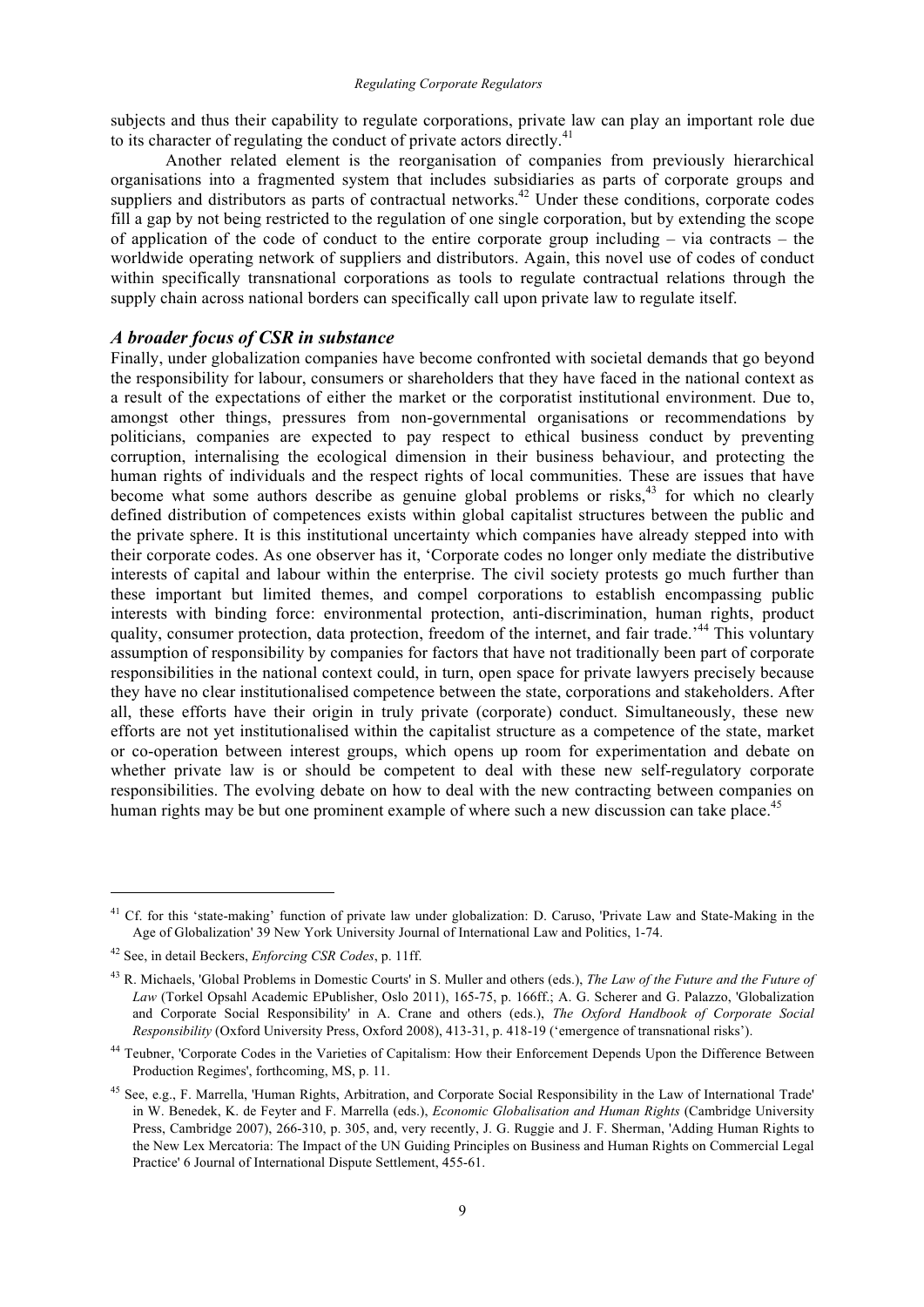## **III. The interaction between corporate codes and contract law**

Having discussed the reasons why corporate social responsibility codes have become a matter to be debated by private law scholars, I will address the question of how the two meet. In this respect, I focus specifically on the area contract law and I approach the interaction between contract law and corporate codes separately from both perspectives, namely the way in which codes of conduct perceive and (do not) use contract law in their corporate code practice and how from the contract law perspective codes of conduct would be approached.<sup>46</sup>

## **1. Contract law in codes of conduct**

1

A general observation on the use of contract law by corporate codes is that they 'play' with the form of contracts and thus the consequence of using contract law enforcement. When looking at corporate codes of conduct in general, contracts are not a preferred form. In fact, the situation resembles what *Macaulay* has observed in his studies of contract practice.<sup>47</sup> The legal dimension plays at best a marginal role for companies when developing and communicating their codes of conduct. When considering the existing studies on the motives of companies to adopt corporate codes, it becomes clear that they mainly serve other purposes. They are, in the first place, attempts by companies to strategically place themselves in the market and potentially receive a competitive advantage in attracting customers and employees.<sup>48</sup> Moreover, sociological studies suggest that in particular large companies make the effort to go beyond compliance and publish their social and environmental commitments for the sake of meeting institutionalised expectations and maintaining what the authors of a study frame as the 'social license to operate'.49 This motive also becomes apparent from the texts of the codes, which as justification refer to the expectations of society and the need to conduct business in a sustainable manner.<sup>50</sup> Consequently, from the sociological perspective corporate codes present themselves as a way in which companies strategically internalise social expectations coming from the market or interest groups.<sup>51</sup> Hence, quite similarly to what *Macaulay* has identified in contract practice between businessmen, it is the need to create a sustainable relation (through corporate codes towards society) that seems to be more important than any legal implications. Moreover, when companies adopt a code of conduct one can frequently find a deliberate choice to not bring the law into the code, which one can see in the preference of companies to choose a unilateral declaration as the form,<sup>52</sup> to incorporate disclaimers<sup>53</sup> and to place emphasis on the fact that adopting a

<sup>&</sup>lt;sup>46</sup> See, for a similar approach framing this relation, K. Webb and A. Morrison, 'The Law and Voluntary Codes: Exploring the 'Tangled Web'' in K. Webb (ed.), *Voluntary Codes, Private Governance, the Public Interest and Innovation* (Carleton University Research Unit for Innovation, Science and the Environment, Ottawa 2004), 97-174, p. 97-102.

<sup>47</sup> See S. Macaulay, 'Non-Contractual Relations in Business: A Preliminary Study' 28 American Sociological Review, 55-67.

<sup>48</sup> J. Diller, 'A social conscience in the global marketplace? Labour dimensions of codes of conduct, social labelling and investor initiatives' 138 International Labour Review, 99-129, p. 101; M. Kerr, R. Janda and C. Pitts, *Corporate Social Responsibility. A Legal Analysis* (LexisNexis Canada, Markham 2009), p. 330f.; F. Cafaggi and A. Randa, 'Public and Private Regulation: Mapping the Labyrinth' 1 The Dovenschmidt Quarterly, 16-33, p. 19.

<sup>49</sup> N. Gunningham, R. A. Kagan and D. Thornton, 'Social License and Environmental Protection: Why Businessses Go Beyond Compliance' 29 Law & Social Inquiry, 307-41; N. Gunningham, D. Thornton and R. A. Kagan, 'Motivating Management: Corporate Compliance and Environmental Protection' 27 Law and Policy, 289-316; N. Gunningham, 'Corporate environmental responsibility: law and the limits of voluntarism' in D. McBarnet, A. Voiculescu and T. Campbell (eds.), *The New Corporate Accountability: Corporate Responsiblity and the Law* (Cambridge University Press, Cambridge 2007), 476-500.

<sup>50</sup> For a detailed analysis of codes of conduct in the chemical industry M. Herberg, *Globalisierung und private Selbstregulierung. Umweltschutz in multinationalen Unternehmen* (Campus, Frankfurt am Main 2007), p. 77ff.

<sup>51</sup> See, fundamentally, S. Hiß, *Warum übernehmen Unternehmen gesellschaftliche Verantwortung?* (Campus, Frankfurt/New York 2005).

 $52$  Herberg, 'Global Legal Pluralism and Interlegality: Environmental Self-Regulation in Multinational Enterprises as Global Law-Making', p. 25.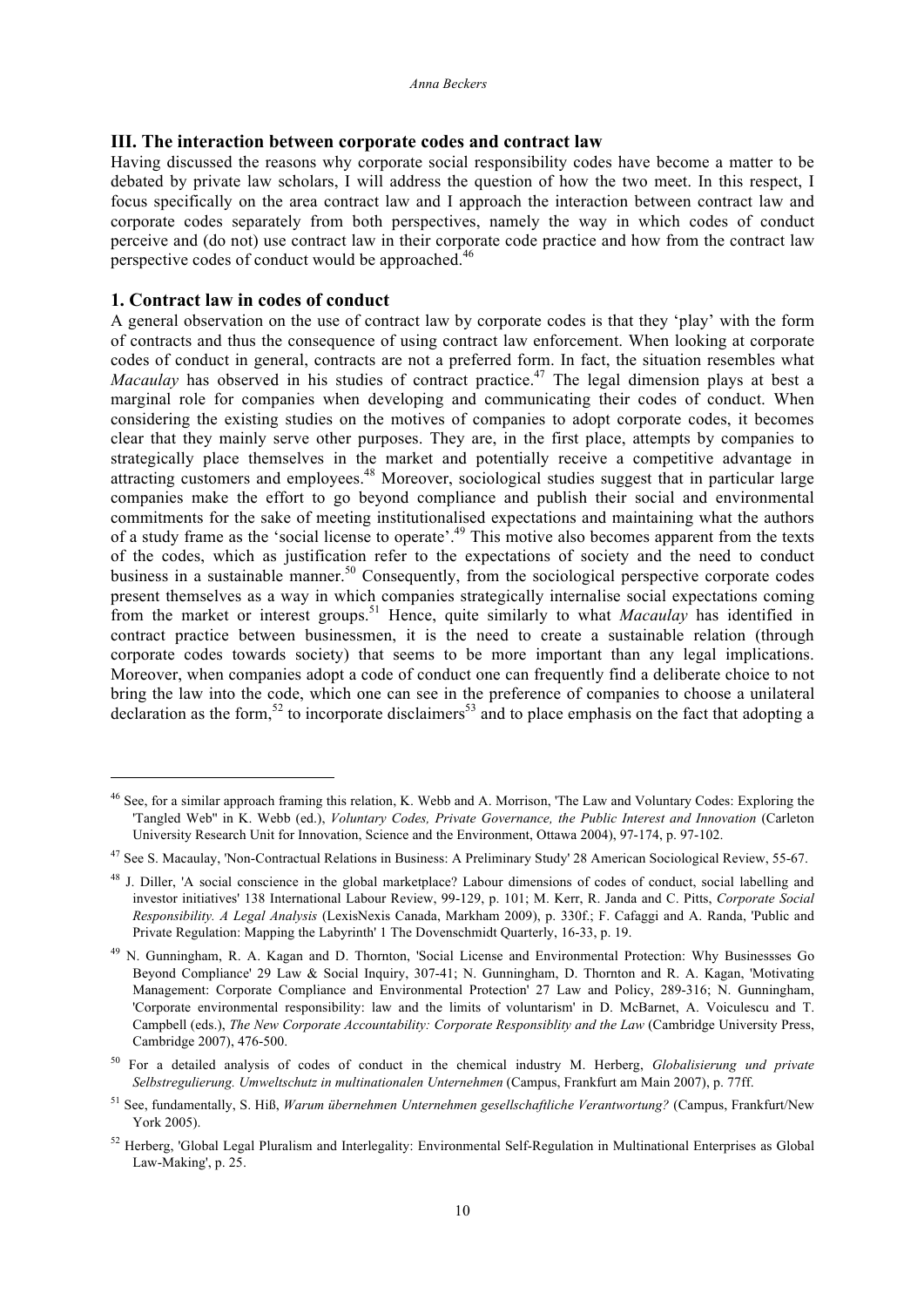code of conduct is a 'moral obligation'. The code of conduct of Volkswagen is a case in point. The company itself introduces and describes its code of conduct as follows: 'The Volkswagen Group has always considered itself bound by more than just legal and internal regulations. We also see *voluntary commitments* and *ethical principles* as an integral component of our corporate culture, providing a frame of reference we can use to guide our decision-making'.<sup>54</sup> This seems to suggest that, from the perspective of codes, there is an attitude of avoiding 'bringing in the law' and instead opting for an autonomous basis for validity. On this basis, one could describe the relationship between the law and corporate codes from the perspective of the latter as one of ignorance or even avoidance, as a form of 'other regulation'.55

However, arguably, this ignorance of the law in corporate codes is an observation that is not valid on an overall scale. Looking more closely into the functioning of codes of conduct within corporate practice, one may also identify a slight shift towards them being more strongly influenced by contract law. Companies take the commitments in their corporate code strategies seriously by beginning to control their global operations through socially acceptable conduct and this is based on an increasing interaction between corporate codes and specifically contract law. Companies are more frequently making use of the instrument of the legally binding contract in order to ensure that their corporate codes work effectively throughout the supply chain. They incorporate these codes in their contracts with suppliers<sup>56</sup> and, in so doing, actively rely on contract law as a means of potentially enforcing their obligations towards their suppliers. Similarly, codes of conduct are made binding for employees.<sup>57</sup> However, what is interesting to note is that in using contract law for the regulation of their global supply chains and towards their employees, companies seem to remain highly strategic in relation to the type of obligations and legal enforcement they choose. First, contracts and their legal enforcement are not used to bind themselves, as they do this in their codes through a voluntary commitment; rather, by using a specific contract design, companies seek to oblige their business partners to comply with their code.<sup>58</sup> The same applies to employees, where the obligation to comply

*(Contd.)* 

<sup>57</sup> On this, see extensively D. Klösel, *Compliance-Richtlinien. Zum Funktionswandel des Zivilrechts im Gewährleistungsstaat* (Nomos, Baden-Baden 2012), with examples of 'ideal typical' codes of conduct that are made binding towards employees with references to codes of conduct actually used by companies, p. 194ff.

<sup>53</sup> See, on disclaimers in codes of conduct if they are contractually incorporated, A. Rühmkorf, *Corporate Social Responsibility, Private Law and Global Supply Chains* (Edward Elgar, Cheltenham 2015), p. 104-107; J. Phillips and S.- J. Lim, 'Their Brothers' Keeper: Global Buyers and the Legal Duty to Protect Suppliers' Employees' 61 Rutgers Law Review, 333-79, p. 374, 376f. On general company strategies to avoid legal liability for their codes through specific wording and contract design, see Vytopil, *Contractual Control in the Supply Chain. On Corporate Social Responsibility, Codes of Conduct, Contracts and (Avoiding) Liability*, p. 267ff. On disclaimers in unilateral codes of conduct and framework agreements, see E. Kocher, 'Codes of Conduct and Framework Agreements on Social Minimum Standards - Private Regulation?' in O. Dilling, M. Herberg and G. Winter (eds.), *Responsible Business Self-Governance and Law in Transnational Economic Transactions* (Hart Publishing, Oxford 2008), 67-86, p. 71 and Glinski, *Die rechtliche Bedeutung*, p. 178f. (regarding codes of conduct in advertisement campaigns towards consumers).

<sup>54</sup> http://www.volkswagenag.com/content/vwcorp/content/en/the\_group/compliance.html (emphasis added).

<sup>&</sup>lt;sup>55</sup> For this notion, regarding contractually incorporated codes of conduct, see D. McBarnet and M. Kurkchiyan, 'Corporate Social Responsibility through Contractual Control? Global Supply Chains and 'Other Regulation'' in D. McBarnet, A. Vioiculescu and T. Campbell (eds.), *The New Corporate Accountability Corporate Social Responsibility and the Law* (Cambridge University Press, Cambridge 2007), 59-92.

<sup>&</sup>lt;sup>56</sup> See for empirical evidence on this phenomenon with a view to different countries and sectors, e.g., M. P. Vandenbergh, 'The New Wal-Mart Effect: The Role of Private Contracting in Global Governance' 54 UCLA Law Review, 913-70; ; L. C. Backer, 'Multinational Corporations as Objects and Sources of Transnational Regulation' 14 ILSA Journal for International & Comparative Law, 499-523; F. Cafaggi, 'The Regulatory Functions of Transnational Commercial Contracts: New Architectures' 36 Fordham International Law Journal, 1557-618; Vytopil, *Contractual Control in the Supply Chain. On Corporate Social Responsibility, Codes of Conduct, Contracts and (Avoiding) Liability*; Peterkova Mitkidis, *Sustainability Clauses in International Business Contracts*.

<sup>58</sup> Backer, 'Multinational Corporations as Objects and Sources', p. 511, 518, 522; Cafaggi, 'The Regulatory Functions', p. 1592: 'Rarely does the contract wording define and impose obligations on the main contractor or the retailer to monitor compliance in the interest of the final beneficiaries'; Vytopil, *Contractual Control in the Supply Chain. On Corporate Social Responsibility, Codes of Conduct, Contracts and (Avoiding) Liability*, p. 268 ('(…) the instruments studied do not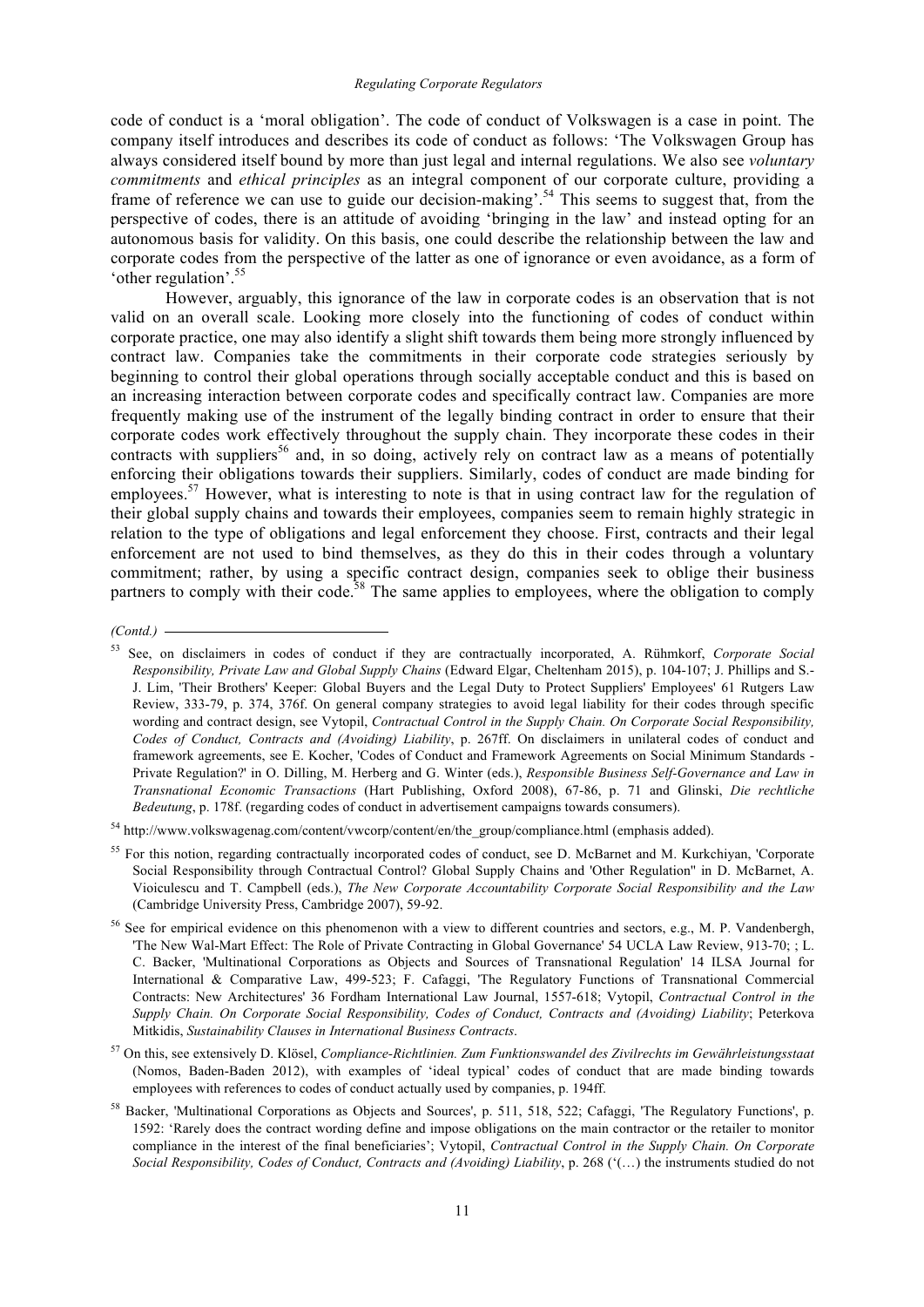with the code is included as an obligation for them in the employment contract. Second, the perceived value of actually enforcing these formalised codes of conduct is similar to what *Macaulay* has observed for contractual relations between businessmen in general. An observation by *McBarnet* and *Kurkchiyan* on the basis of interviews seems revealing in this respect: 'Despite the insistence by one interviewee that contractual obligation is important to get the issues taken seriously, he was quick to add "even though it is unlikely that we would ever go to court."<sup>59</sup> Regarding the strategic incorporation of corporate codes into contracts, one can thus describe the relation between corporate codes and contract law as one where corporate codes begin to make use of the form of the contract and its capacity to be enforced under contract law, but with a simultaneous reluctance in practice to make use of judicial enforcement.

In both the strategic use of contracts to impose standards on suppliers and employees and the strategic avoidance of relying on the form of contracts for the code of conduct, a second interesting element in the interaction between corporate codes and contract law can be observed. They are characterised by a novel purpose for private instruments  $-$  i.e. codes and contracts  $-$  to be used for: companies have started to use corporate codes as a specific means to substitute or complement public law standards. The inclination of companies to adopt and implement a corporate code throughout their global operations seems to correlate with the institutional environment of the countries in which the company and its subsidiaries are operating, as recent studies reveal. To be more precise, these studies suggest that the weaker the rule of law in general and labour and environmental laws specifically, the more a company sourcing from or investing in a country seems eager to engage in corporate social responsibility that is aimed at safeguarding minimum standards.<sup>60</sup> In this regard, the adoption of corporate codes is, from the perspective of corporate managers, understood as a way to substitute regulation by law<sup>61</sup> and to act as an enforcer of weakly enforced national law, which is evidenced in the fact that the codes often contain reference to compliance with national laws and regulations in the country of operation. <sup>62</sup> Moreover, it is a common reaction of companies to use international soft law frameworks as inspiration when designing their codes.<sup>63</sup> This suggests that corporate codes also use contract law to harden international soft law standards and complement international hard law through incorporation into contracts.<sup>64</sup> Finally, corporate codes also tend to reflect national legal standards concerning labour or the environment as a minimum, in the same way that that they are themselves regulated in their home country.<sup>65</sup> In addition to this referencing to public law frameworks, however, companies also include in their codes of conduct autonomous standards that do not reflect international standards. This autonomous standard-setting seems of particular importance in the field of environmental protection, such as reducing carbon emissions, given the political controversy and the large differences in national environmental standards on this topic. Corporate codes of conduct

*<sup>(</sup>Contd.)* 

include clear, strong obligations for the MNC [Multinational Corporation] (rather than the supplier) that would give rise to a claim if these obligations would not be lived up to').

<sup>59</sup> McBarnet and Kurkchiyan, 'CSR through Contractual Control?', p. 79.

<sup>60</sup> N. Rathert, *Why and How Firms Adress Stakeholde Issues: Institutional and Organizational Determinants of Corporate Social Responsibility Action* (Dissertation Free University Berlin, Berlin 2015), p. 4f.

<sup>&</sup>lt;sup>61</sup> G. Jackson, 'A Socio-Political Perspective on Corporate Social Responsibility: Understanding Regulatory Substitution and the Persistence of Irresponsibility' in R. Hilty and F. Henning-Bodewig (eds.), *Corporate Social Responsibility - Verbindliche Standards des Wettbewerbsrechts?* (Berlin / Heidelberg 2014), 19-31, p. 28-29.

<sup>62</sup> See McBarnet and Kurkchiyan, 'CSR through Contractual Control?', p. 66f.

<sup>&</sup>lt;sup>63</sup> European Commission, An Analysis of Policy References made by large EU Companies to Internationally Recognised CSR Guidelines and Principles, March 2013, p. 7. Moreover, see the empirical studies by Kocher, 'Codes of Conduct and Framework Agreements on Social Minimum Standards - Private Regulation?', p. 70; L. Vytopil, 'Contractual Control and Labour-Related CSR Norms in the Supply Chain: Dutch Best Practices' 8 Utrecht Law Review, 155-69, p. 166.

<sup>64</sup> F. Cafaggi, 'New Foundations of Transnational Private Regulation' 38 Journal of Law and Society, 20-49, p. 42f. Cf. also Backer, 'Multinational Corporations as Objects and Sources', p. 522 (regarding specifically the ILO core labour standards).

<sup>65</sup> L.-W. Lin, 'Legal Transplants through Private Contracting: Codes of Vendor Conduct in Global Supply Chains as Example' 57 American Journal of Comparative Law, 711-44.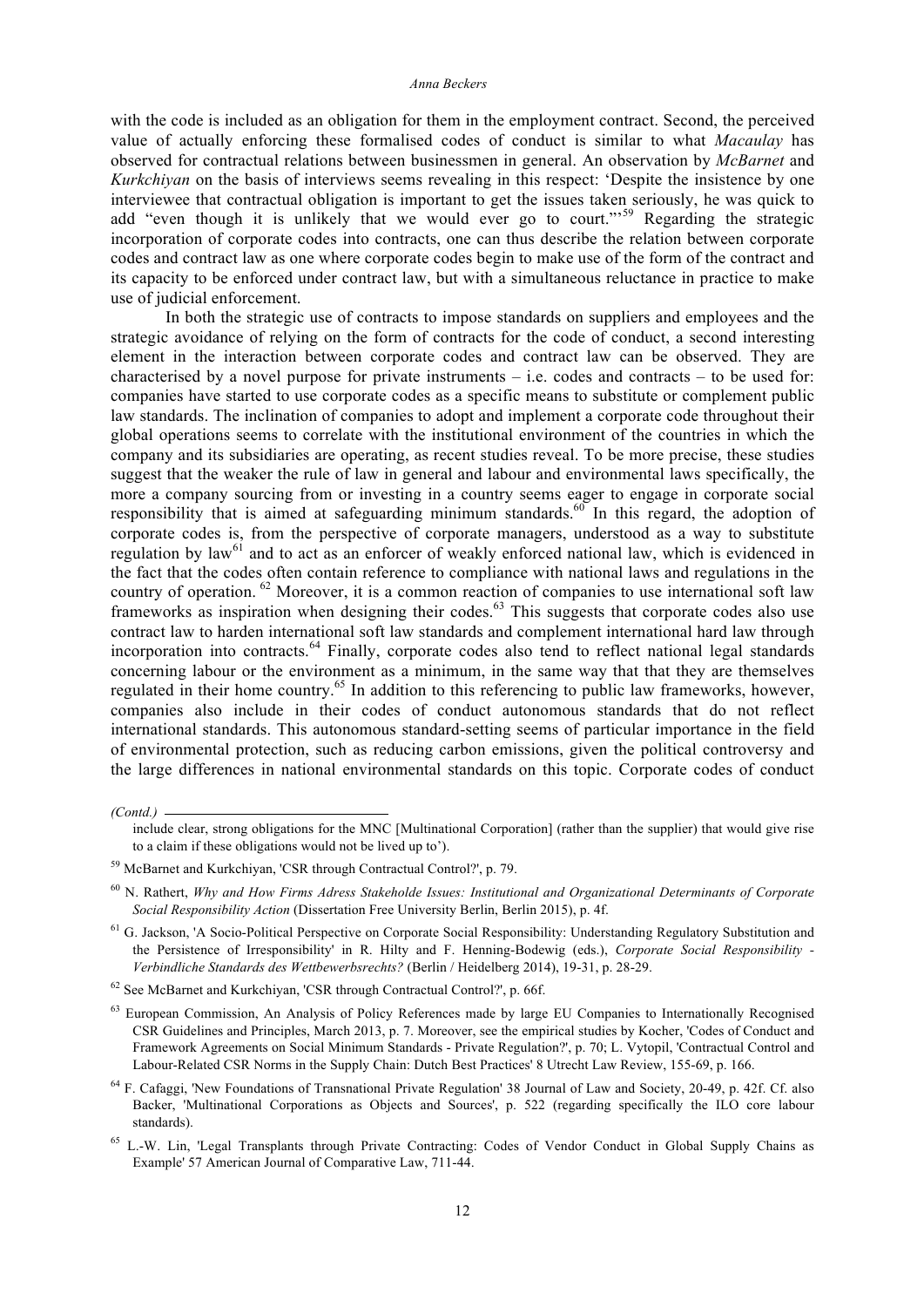specifying a commitment to pursue carbon emission reduction and their implementation in supplier contracts appears as an autonomous response by companies in reaction to social pressures due to the lack of a common international standard. $66$ 

Hence, one can describe corporate codes of conduct as instruments that use contracts and the power of contract enforcement through contract law strategically and selectively to complement or even substitute public law and regulation. This specific use of contracts to further public goals is important from a conceptual perspective because it changes the character of the public law norms referred to. They are not imposed on companies as obligations. Public law rather takes the form of 'norms that have no legal effect, except, ironically, as enacted into the contractual relations'.<sup>67</sup> Public law and regulation itself appears from the perspective of companies as a matter of choice, as sets of dispositive rules that companies can voluntarily make part of their contracts and that company lawyers can advise their corporate clients to consider as possible frameworks when drafting their codes.<sup>68</sup>

#### **2. Corporate codes in contract law**

1

Reversing the perspective, what does this strategic and selective engagement in contract law in codes of conduct mean for their treatment under contract law? More specifically, does contract law doctrine ignore, accept, prohibit or itself regulate this strategic corporate behaviour? In the following, I describe the approach within contract law as being characterised by an internal conflict within contract law between different potentially applicable doctrines, and, as a result, as currently being characterised by a high degree of uncertainty as to the appropriate role of law. This conflict reveals itself primarily in the academic debate, thus contract law scholarship, but it can also be observed from the few court rulings that exist on corporate codes. I illustrate this conflict and uncertainty with respect to two aspects: 1) the aforementioned form of codes and the ambiguous shifting of companies between using contracts (without judicial enforcement) and unilateral commitments; and 2) the purpose of codes as defined by companies with a mixture of references to national laws, international soft law and the specification of autonomous standards and their general character as regulatory instruments that contain elements of private choice and public elements.

There are two aspects that I will not specifically discuss in the inquiry. First, I will not inquire into the problem of the vague content of codes of conduct, the reason for this being the conviction that contract law is capable of dealing with this problem in the course of contract interpretation.<sup>69</sup> Second, I will not inquire into the certainly also important aspect of the transnational character of codes and the related question of the forum and the law applicable to corporate codes when they are brought under contract law. The reason for excluding this aspect relates to the fact that it would open a debate that would require going far beyond the relation between corporate codes and contract law by including the rules on jurisdiction and choice of law. Moreover, in practical terms, authors inquiring into codes of conduct under contract law have concluded that due to the choice of law in (supplier) contracts and the use of the unilateral commitment in the consumer market, it is possible to argue for the relevance of

<sup>66</sup> See, generally on this gap-filling function of (contractually incorporated) codes of conduct, in the field of environmental law, K. Peterkova Mitkidis, 'Using Private Contracts for Climate Change Mitigation' 2 Groningen Journal of International Law, 52-77.

<sup>67</sup> Backer, 'Multinational Corporations as Objects and Sources', p. 522 (regarding the ILO core labour rights). Cf. for this point also Cafaggi, 'The Regulatory Functions', p. 1565: 'Commercial contracts expand the effect of international public regulation to relationships between private parties and may increase their effectiveness by using private law as an enforcement mechanism.'

<sup>&</sup>lt;sup>68</sup> See, for a strong case in this direction, Ruggie and Sherman, 'Adding Human Rights to the New Lex Mercatoria: The Impact of the UN Guiding Principles on Business and Human Rights on Commercial Legal Practice'

 $<sup>69</sup>$  I have elaborated more extensively on this problem of vagueness from the perspective of contract law. See, Beckers,</sup> *Enforcing CSR Codes*, p. 243-246, 266f. (text accompanying n. 181).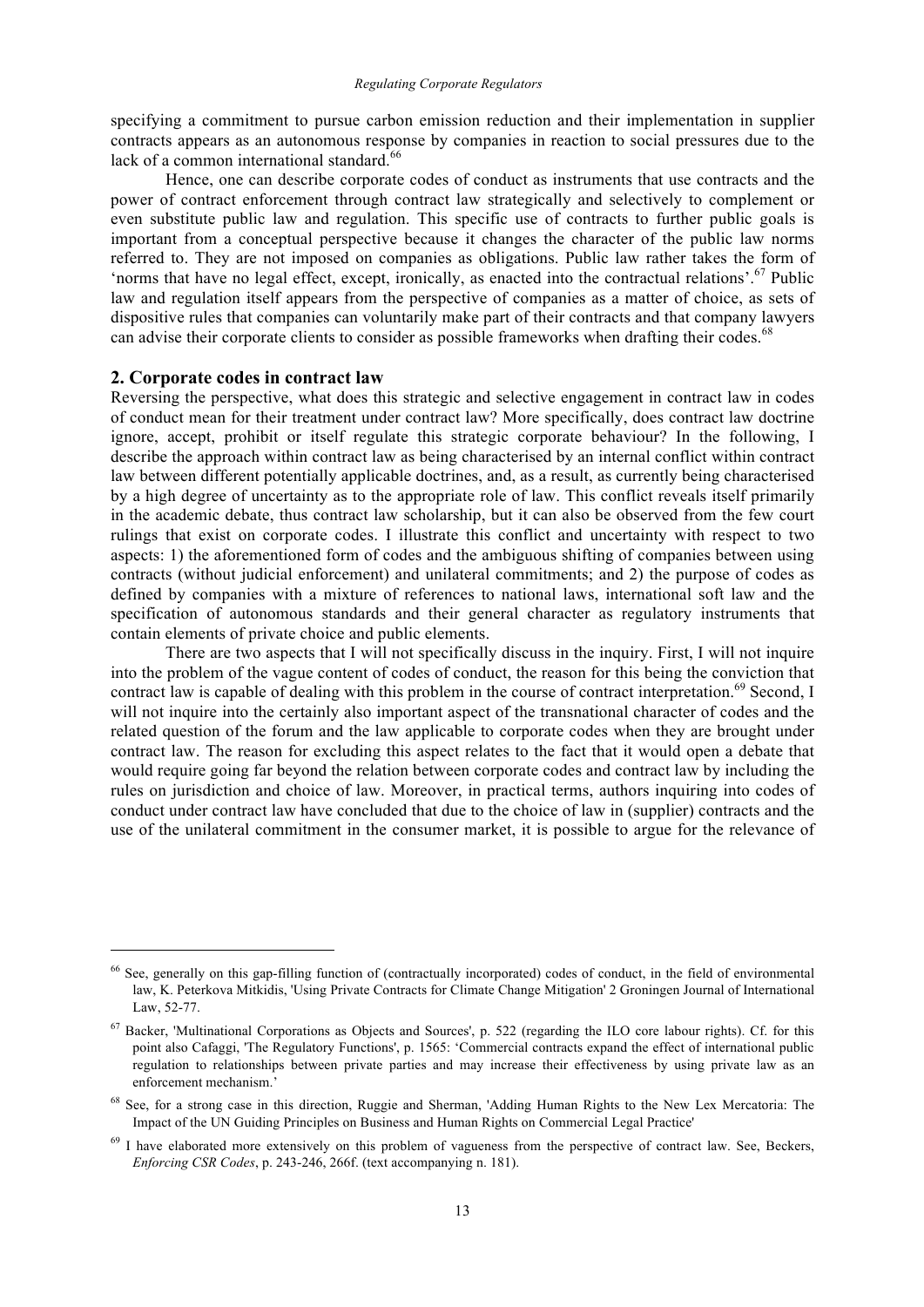the contract law of the home state of the company that has adopted the code of conduct and incorporated it into contracts. $\frac{70}{2}$ 

# **a) Form**

1

Companies deliberately communicate their codes as unilateral declarations to the public and strategically incorporate them into contracts in order to bind their business partners in supply-chains and their employees internally. As unilateral acts, corporate codes conflict with the underlying principle that enforceable obligations need to be reciprocal, which renders it difficult for contract law to determine whether these codes become legal obligations. In the strategic reliance on contracts and contract law enforcement through incorporation into contracts, questions arise as to the principles underlying the interpretation of these contracts between the intention expressed in the contract, the legitimate expectations of the addresses, and the principle of contractual fairness as expressed in principles of fair dealing and good faith.

# **(1) Unilateral declarations and the contract law principle of reciprocity**

Towards the outside world, corporate codes remain a unilateral act having the character of a selfcommitment. Companies publish their corporate codes on websites, $^{71}$  they refer to them in marketing campaigns, or they put emphasis on such commitments after the company or sector has been involved in a scandal.<sup>72</sup> This is difficult to classify from the perspective of contract law because unilateral declarations are generally not enforceable if they do not meet high formal threshold requirements.<sup>73</sup> At the heart of this interpretation lies the narrow focus within contract law on a reciprocal social interaction between private actors as the basis for legal obligations. Enforceable legal obligations are primarily those that private actors have mutually agreed upon and not those that one actor unilaterally declares.

However, it is equally true that there are certain categories that have been used to give unilateral declarations a binding character. Without neglecting the differences in detail, one may refer here to the doctrine of unilateral contracts in English law,<sup>74</sup> the statutory exceptions in the German civil code and the case law on declarations of intent where acceptance requirements are waived,  $^{75}$  the doctrine of promissory estoppel under U.S. law,<sup>76</sup> or the principle of estoppel and the protection of legitimate expectations as applied in international trade.<sup>77</sup> These narrowly confined doctrinal concepts could be used to treat these unilateral declarations as binding, but it seems to be highly contested whether they can be applied in this particular constellation. In this respect, it still seems the prevailing

<sup>70</sup> See Vytopil, *Contractual Control in the Supply Chain. On Corporate Social Responsibility, Codes of Conduct, Contracts and (Avoiding) Liability*, p. 43ff.; Rühmkorf, *Corporate Social Responsibility, Private Law and Global Supply Chains*, p. 83ff.

<sup>71</sup> For empirical evidence, see, e.g., K. Bondy, D. Matten and J. Moon, 'The Adoption of Voluntary Codes in MNCs: A Three-Country Comparative Study' 109 Business and Society Review, 449-77.

 $72$  See, for an illustrative example, the campaign by Chevron after the Deep Water Horizon catastrophe as described by M. A. Cherry and J. F. Sneirson, 'Chevron, Greenwashing, and the Myth of "Green Oil Companies"' 3 Washington & Lee Journal of Energy, Climate and the Environment, 133-54.

<sup>73</sup> See, extensively on the German and English rules on contract formation, Beckers, *Enforcing CSR Codes* p. 81ff., 146f.; and regarding the Dutch, English and Californian system, see Vytopil, *Contractual Control in the Supply Chain. On Corporate Social Responsibility, Codes of Conduct, Contracts and (Avoiding) Liability*, p. 73ff. (Netherlands), p. 89 (England), p. 105.

<sup>74</sup> Fundamentally *Carlill v Carbolic Smoke Ball Corp.* [1892] EWCA Civ 1; *Bowerman v Association of British Travel Agents* [1996] CLC 451.

<sup>75</sup> On these categories, see G. Bachmann, *Private Ordnung* (Mohr Siebeck, Tübingen 2006), p. 227-298.

<sup>76</sup> s. 90 Restatement (Second) of Contracts.

<sup>77</sup> On this and its relevance in relation to codes of conduct, see Marrella, 'Human Rights, Arbitration, and Corporate Social Responsibility in the Law of International Trade', p. 302.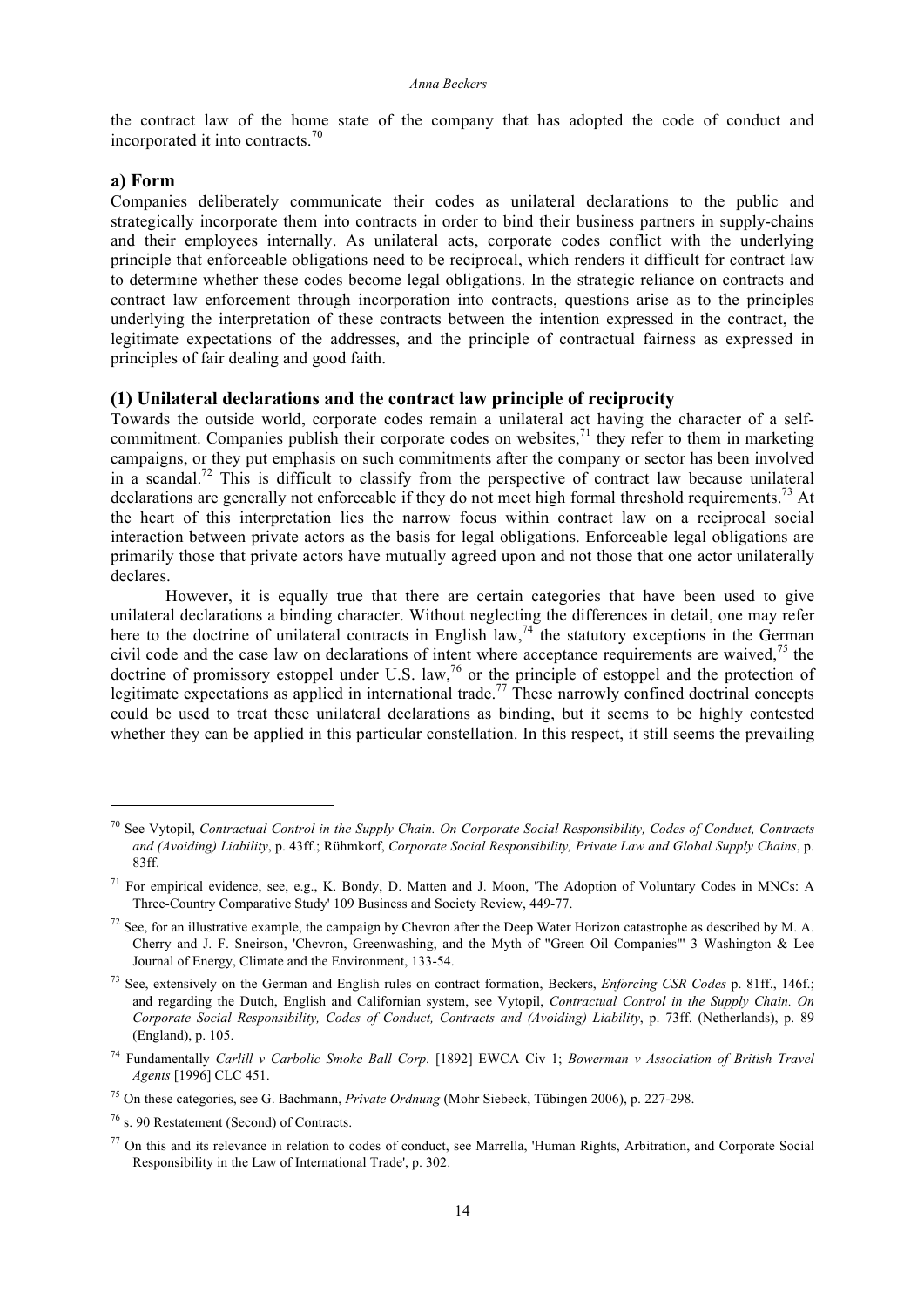opinion within the doctrinal debate that corporate codes should be treated as not enforceable,<sup>78</sup> but there are a few authors arguing in favour of treating the unilateral act as legally binding under contract law on the basis of these doctrines.<sup>79</sup>

Interestingly enough, the case law too seems equally non-uniform on this issue. Whereas corporate codes of conduct are not considered binding in general, courts occasionally seem prepared to consider them binding if they are addressed towards actors that receive particular legal protection. To be more concrete, there is a distinction between the binding effects towards employees, consumers, business partners and the ultimate beneficiaries, such as employees in supplier factories or local communities.

In relation to employees, courts have been prepared to interpret unilateral acts, for instance the publication of a corporate code in a factory or reference to it in a report, as an integral part of the employment contract.<sup>80</sup> A possible explanation for considering them legally binding could be the stronger proximity between the company as employer and the employee, but also the fact that once they are considered binding, courts can regulate and control these codes of conduct on the ground of labour law. The most famous example is the case against Wal-Mart in Germany, in which a labour court considered the unilateral code of conduct to be a document constituting rights and obligations for employees and argued that this code of conduct would have to be reconciled to be in compliance with the rules on co-determination and the constitutional rights of employees.<sup>81</sup> Hence, what can be seen in this case is how a different doctrine, namely the horizontal effect of human rights, served as an important trigger for the law to sidestep the established doctrine that contractual obligations are created bilaterally, which it then used to exercise control over the unilateral regulatory measure.<sup>82</sup>

Moreover, the legally binding character of unilateral declarations is also partly furthered through consumer law with reliance on the legitimate expectations of consumers. In the debate on the legally binding effect of corporate codes of conduct on the consumer market, attention is also paid to the fact that pre-contractual marketing statements are considered in shaping the rights of consumers in

<sup>78</sup> See, with further references to national debates, Vytopil, *Contractual Control in the Supply Chain. On Corporate Social Responsibility, Codes of Conduct, Contracts and (Avoiding) Liability*, p. 73-76; 89; Rühmkorf, *Corporate Social Responsibility, Private Law and Global Supply Chains*, p. 95-6.

<sup>79</sup> See (with important variations on how this binding effect is justified and thus how far it can be taken) Bachmann, *Private Ordnung*, p. 278ff. (based on the intention of the corporation, the foreseeability of liability risk and the intention to provoke reciprocity); Herberg, *Globalisierung und private Selbstregulierung. Umweltschutz in multinationalen Unternehmen*, p. 114f. (based on the concept of unilateral declarations); C. Glinski, 'Corporate Codes of Conduct: Moral or Legal Obligation?' in D. McBarnet, A. Voiculescu and T. Campbell (eds.), *The New Corporate Accountability Corporate Social Responsibility and the Law* (Cambridge University Press, Cambridge 2007), 119-47, p. 122ff. (based on the legitimate expectations of consumers); L. Moerel, *Binding Corporate Rules: Corporate Self-Regulation of Global Data Transfers* (Oxford University Press, Oxford 2012), p. 132ff. (based on the doctrinal category of the unilateral undertaking and regarding binding corporate rules); Beckers, *Enforcing CSR Codes*, Chapter 7 & p. 366ff. (based on a combination of intention and the reasonable reliance of market actors).

<sup>&</sup>lt;sup>80</sup> See, for the U.S., Weber Shandwick Worldwide v Reid et al, District Court, Northern District of Illinois, No 05 C 709, decided 12 May 2005; Brinkley v Honeywell, United States Court of Appeal for the 9<sup>th</sup> Circuit, 35 F.3d 570, Guz v Bechtel National Inc., Court of Appeal for the 1<sup>st</sup> District Division, 8 P.3d 1089, all discussed in K. E. Kenny, 'Code or Conduct: Whether Wal-Mart's Code of Conduct Creates a Contractual Obligation Between Wal-Mart and the Employees of its foreign suppliers' 27 Northwestern Journal of International Law and Business, 453-74, p. 459ff. See, for Germany, the so-called 'betriebliche Übung', BAG NJW 1963, 1996, 1996. See also Bachmann, *Private Ordnung*, p. 285ff. For the Netherlands, cf. also the Batco-case, Ondernemingskamer [Dutch Company and Business Court], 21 June 1979, NJ 1980, 71, in which the court considered a commitment by the company to the OECD Guidelines to create binding obligations of the company to consult employee representatives before closing down a factory.

<sup>81</sup> ArbG Wuppertal, NZA-RR 2005, 476, LAG Düsseldorf NZA-RR 2006, 81. Cf., in detail for the influence of constitutional rights on codes of conduct for the German context, Klösel, *Compliance-Richtlinien. Zum Funktionswandel des Zivilrechts im Gewährleistungsstaat*, p. 57ff.

 $82$  Cf., for the value of the doctrine of horizontal effect in the enforcement and control of transnational private regulation in general, E. Benvenisti and G. Downs, 'National courts and transnational private regulation' in F. Cafaggi (ed.), *Enforcement of Transnational Regulation Ensuring Compliance in a Globalized World* (Edward Elgar Publishing, Cheltenham 2012), 131-46, p. 137f.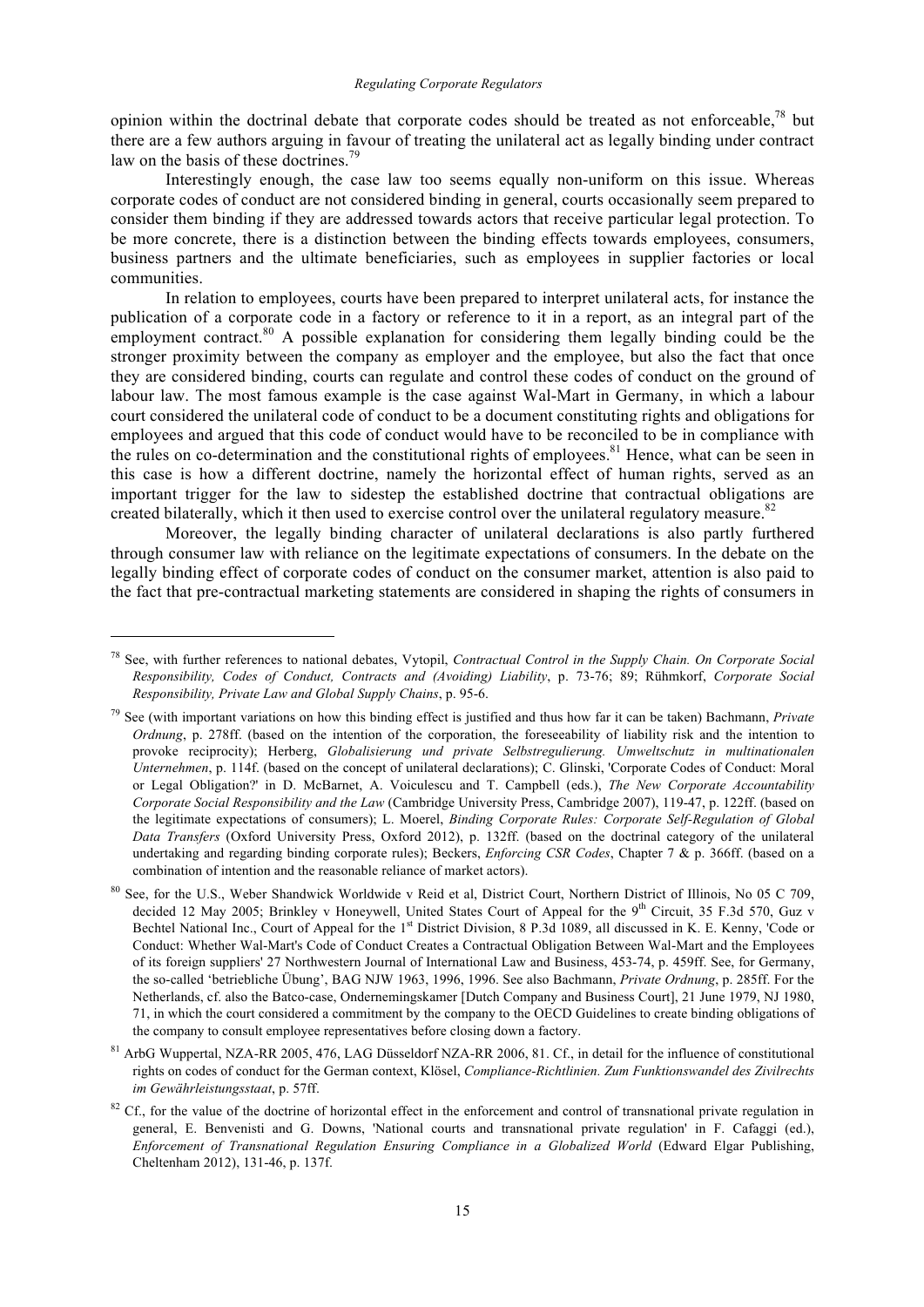a contract.<sup>83</sup> The Court of Justice of the European Union went as far as to decide that in the specific constellation of prize notifications, unilateral promises that are made towards consumers for marketing purposes can be understood as being of a contractual nature.<sup>84</sup> This jurisprudence could arguably be used to inform the broader enforcement of unilateral promises towards consumers.<sup>85</sup>

On the other hand, in relation to parties that receive less specific legal protection, unilateral declarations seem to be considered less a source of obligation. This applies to their effect towards other commercial parties<sup>86</sup> as well as towards the ultimate beneficiaries of the code of conduct – local communities, employees in supplier factories, and those affected by breaches of environmental commitments,<sup>87</sup> although on the ground of the principle of reasonable reliance of the addressees even this is occasionally suggested.<sup>88</sup> In this context, it should be noted that recent developments in tort law suggest that the presence of corporate codes might help in establishing tort liability of a company if a breach of a code results in damage,<sup>89</sup> but from the contract law perspective there remains strong reluctance to consider such unilateral corporate codes as creating contractual or quasi-contractual obligations that are enforceable by those affected.

One can thus see that already within contract law doctrine, quite different approaches are taken to dealing with these strategic attempts by companies to use the unilateral declaration as the form for their codes. These can range from a general perception of their non-binding character due to a lack of reciprocity to a differentiation between different interest groups relying on such codes. Their treatment can become even more complex if one broadens the perspective beyond the debate in contract law to other areas of private law that are affected by the use of corporate codes. Without going into much detail here, I would like to mention at least one other area which is affected by the use of codes of conduct. A unilateral commitment to comply with a corporate code could result in liability for unfair trading behaviour if the communication is directed towards consumers and the

<sup>83</sup> See Glinski, 'Corporate Codes of Conduct' p. 124ff; A. Barron, 'Reasonable Expectations, Good Faith and Self-Regulatory Codes' in G. Howells and others (eds.), *The Yearbook of Consumer Law 2007* (Ashgate Publishing, Aldershot 2007), 3- 30.

<sup>84</sup> Case C-96/00 *Rudolf Gabriel* [2002] ECR I-06367; Case C-27/02 *Petra Engler v. Janus Versand GmbH* [2005] ECR I-00481; Case C-180/06 *Renate Ilsinger v. Martin Dreschers*, [2009 ]ECR I-3961.

<sup>85</sup> See, for this suggestion, Bachmann, *Private Ordnung*, p. 298; Beckers, *Enforcing CSR Codes*, p. 373f.

<sup>86</sup> See, for a sceptical position regarding English law, Rühmkorf, *Corporate Social Responsibility, Private Law and Global Supply Chains*, p. 95f; regarding the CISG, C. Ramberg, 'Emotional Non-Conformity in the International Sales of Goods, Particularly in Relation to CSR-Policies and Codes of Conduct' in I. Schwenzer and L. Spagnolo (eds.), *Boundaries and Intersections 5th Annual MAA Schlechtriem CISG Conference* (Eleven International Publishing, The Hague 2014), 71-94, p. 80ff.

<sup>&</sup>lt;sup>87</sup> This can be taken from the case *Doe v Wal-Mart Stores*, United States of Appeal for the 9<sup>th</sup> circuit, 572 F.3d 677, in which the employees of a supplier of Wal-Mart could not establish any substantive claim against Wal-Mart on the basis of their code of conduct.

<sup>88</sup> See, for suggestions to this end, Herberg, *Globalisierung und private Selbstregulierung. Umweltschutz in multinationalen Unternehmen*, p. 115; Phillips and Lim, 'Their Brothers' Keeper', p. 375ff. Cf. also K. Peterkova Mitkidis, 'Sustainability Clauses in International Supply Chain Contracts: Regulation, Enforceability and Effects of Ethical Requirements' Nordic Journal of Commercial Law, 1-30, p. 16ff.

<sup>&</sup>lt;sup>89</sup> There are at least two noteworthy rulings in this respect: first, in *Doe v. Nestle Inc*. the U.S. Court of Appeal for the 9<sup>th</sup> circuit (No. 10-56739, filed September 4th, 2014) considered corporate reliance on and lobbying for voluntary initiatives to be an element that plays a role in assessing whether liability for human rights violations could be assigned to a company on the basis of knowledge. Second, the Court of Appeal in the Hague, in deciding on a question of jurisdiction, substantively assessed the possibility of a parent company being responsible for environmental damage caused by a foreign subsidiary and concluded that it cannot be excluded beforehand that there is no liability, and even more so if the parent has been actively involved in the operational management and made an effort to prevent environmental damage (see Gerechtshof Den Haag, Oguru v. Shell, 18 December 2015, ECLI:NL:GHDHA:2015:3588, para 2.2.: 'eens temeer indien zij een speerpunt heeft gemaakt van het voorkomen van milieuschade door activiteiten van de concernvennootschappen en tot op zekere hoogte actieve bemoeienis heeft met en sturing geeft aan de bedrijfsvoering van die vennootschappen').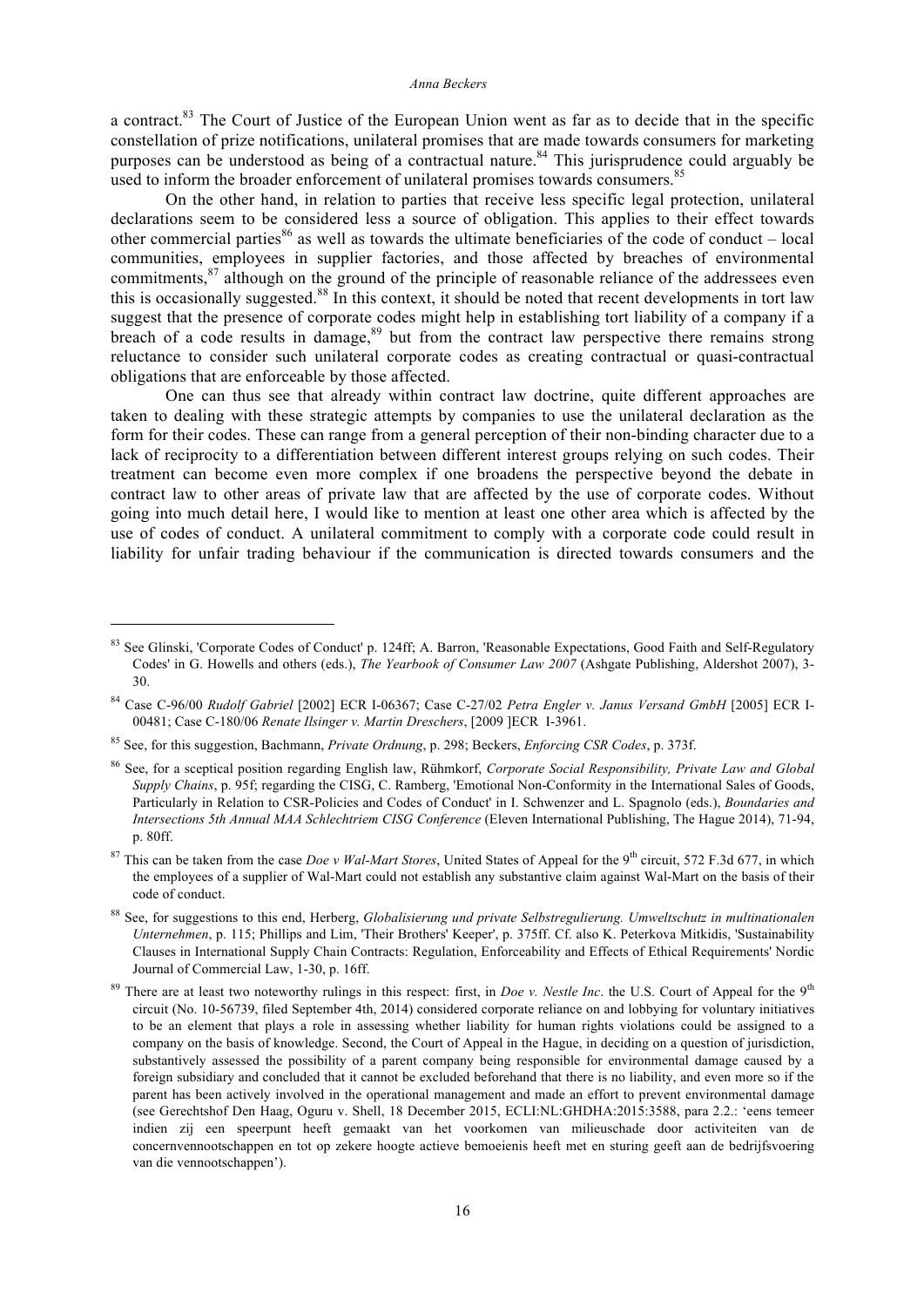company does not comply with its code.<sup>90</sup> The result of applying this remedy, however, aims not at recognition of codes of conduct as a source for legal obligations, as the rules on contract law would suggest, but rather at a prohibition on companies actually communicating their policies.<sup>91</sup> The opposite interpretation of corporate codes, which would arguably be more in line with the perception in contract law, namely to perceive corporate codes of conduct as a self-imposed threshold for what is considered fair trading behaviour and thus bind companies to their commitments, is in principle possible under unfair commercial practices law,  $92$  but it remains highly contested whether corporate codes of conduct would qualify as such. $93$ 

What this discussion of unilateral declarations under contract law and unfair commercial practices law has thus shown is that the core strategy of companies to use for their codes a form that is not institutionalised in contract law, namely a unilateral declaration, results in a high degree of uncertainty over whether and what form of regulation through private law is appropriate.

## **(2) Contractual codes of conduct and the threshold of contract interpretation**

As has been discussed above, corporate codes currently partly indeed take a contractual form through which a company seeks to incorporate its code commitments into its contracts with suppliers. From a contract law perspective, it seems less problematic to consider this as being of a contractually binding character. This applies to expressly incorporated terms as much as to codes of conduct that appear in the general terms and conditions, within framework agreements or as a separate contract.<sup>94</sup> However, in relation to contractual incorporation of codes of conduct the actual conflict within contract law relates to the question of whether this corporate strategy of how the obligations are laid down in the contract is to be accepted or controlled on the grounds of the principles of good faith and fair dealing.

There is little case law on this question with the exception of one U.S. case, in which the Court of Appeals for the  $9<sup>th</sup>$  circuit ruled that the rights and obligations deriving from a contractually incorporated code of conduct are to be determined with a view to what the parties have explicitly agreed on. According to this understanding, strategically incorporated codes of conduct become legal obligations solely for the supplier.<sup>95</sup> The academic debate seems to be quite divided on this issue. Some seem to accept that due to the focus on the actual agreement, contract law reaches its limits in enforcing codes of conduct differently than agreed upon by the parties; $96$  others assume that contract law could more actively engage in an interpretation of these contracts in the light of the expectations

<sup>&</sup>lt;sup>90</sup> See, for the U.S.: Kasky v Nike 45 P 3d 243 (California Supreme Court); and for Germany: Verbraucherzentrale v Lidl, complaint filed at LG Heilbronn 6 April 2010, case settled on 14 April 2010.

<sup>&</sup>lt;sup>91</sup> I.e. Consumer organisations may seek injunction orders or, although practically not very likely, consumers may withdraw from contracts made in reliance. See extensively Beckers, *Enforcing CSR Codes*, p. 208ff.

 $92$  See Art. 6 (2)(b) Unfair Commercial Practices Directive.

<sup>&</sup>lt;sup>93</sup> See, on the controversy in Germany, e.g., S. Augenhofer, 'German Report' in B. Kilpatrick, P. Kellezi and P. Kobel (eds.), *Antitrust in the Groceries Sector & Liability Issues in Relation to Corporate Social Responsibility* (Springer, Heidelberg / New York 2015), 507-30, p. 510-14; R. Podszun, 'Corporate Social Responsibility-Standards: Rechtstheoretische Aspekte und die Frage, was den "Markenkern" der Rechtswissenschaft ausmacht' in R. Hilty and F. Henning-Bodewig (eds.), *Corporate Social Responsibility - Verbindliche Standards des Wettbewerbsrechts?* (Springer, Berlin / Heidelberg 2014), 51-79, p. 55; Beckers, *Enforcing CSR Codes*, p. 202-205; A. Birk, 'Corporate Responsibility, unternehmerische Selbstverpflichtungen und unlauterer Wettbewerb' Gewerblicher Rechtsschutz und Urheberrecht, 196-203, p. 198-201; for the situation in the UK: Rühmkorf, *Corporate Social Responsibility, Private Law and Global Supply Chains*, p. 133- 137; for some indications as to the legal situation in the Netherlands: Vytopil, *Contractual Control in the Supply Chain. On Corporate Social Responsibility, Codes of Conduct, Contracts and (Avoiding) Liability*, p. 168-9.

<sup>&</sup>lt;sup>94</sup> I have labelled these types of incorporation as 'easy' and 'comparably easy' cases in which codes of conduct become legal obligations: Beckers, *Enforcing CSR Codes*, p. 47ff. See, for similar observations, Vytopil, *Contractual Control in the Supply Chain. On Corporate Social Responsibility, Codes of Conduct, Contracts and (Avoiding) Liability*, p. 123, 129, 136; Peterkova Mitkidis, 'Sustainability Clauses'13- 15.

 $95$  Doe v Wal-Mart Stores, United States of Appeal for the  $9<sup>th</sup>$  circuit, 572 F.3d 677.

<sup>96</sup> Vytopil, *Contractual Control in the Supply Chain. On Corporate Social Responsibility, Codes of Conduct, Contracts and (Avoiding) Liability*, p. 277f. (with, however, some cautious optimism for their possible enforcement under U.S. (Californian) law.)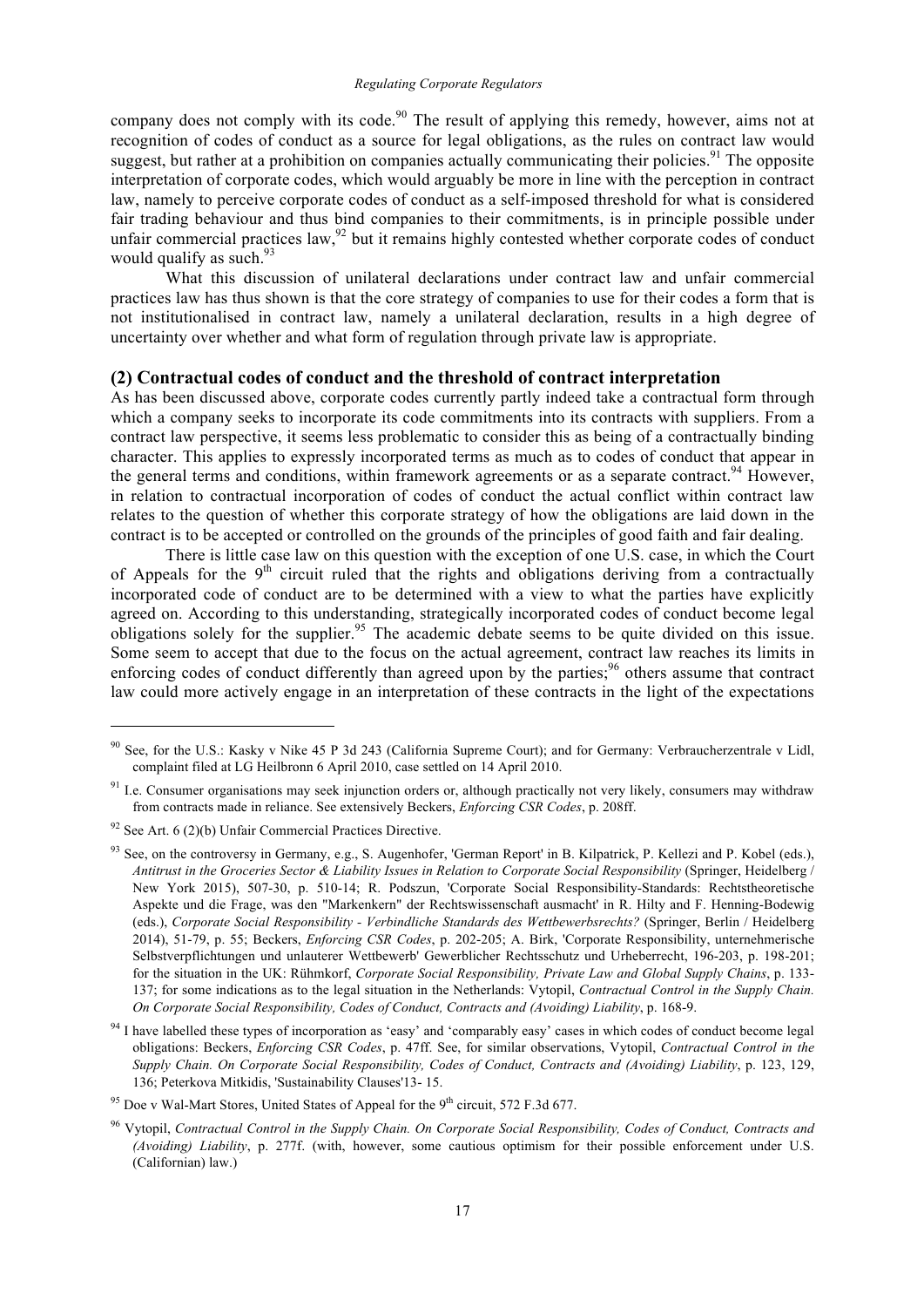#### *Anna Beckers*

of the parties also expressed in the unilateral corporate declarations that ultimately require the code of conduct and the related commitments of that company to be incorporated in the contract.<sup>97</sup> One may additionally also consider the application of the rules on unfair contract terms in relation to such contracts to prevent a unilateral imposition of a code of conduct on the other contracting party.<sup>98</sup> Each of these positions can be based on a valid approach to contract interpretation in contract law. Those arguing for the acceptance of the corporate strategy of imposing limits can rely on contract enforcement according to the objective terms, which reflect the presumed subjective intentions of the parties; those arguing for a stronger consideration of rights of suppliers can base their argument on the principle of protecting the reasonable expectations of the addressee in the publicly available code of conduct on which the contractual clause is based; and finally those arguing for a control on the use of contracts by large companies may be justified on the basis of the contract law principles of fair dealing and good faith. Certainly, a decision for one position or another may be influenced by the national specifics of contract interpretation,<sup>99</sup> but eventually it remains a decision that leads to a conflict between different principles underlying the creation of obligations in contract law: is it the intention of the parties as expressed in the contract, reliance on the code of conduct as a regulatory tool, or the need to interpret the contractual obligations in the light of fair dealing and good faith in which the code of conduct could play a role?

#### **b) The purpose of codes under contract law**

Next to the difficulties in relation to the form used by companies, from the perspective of contract law the substance of codes also does not fit into established classifications. The following analysis will focus on two characteristics, namely the *type* of the obligation created through a code of conduct from the perspective of contract law and the *threshold* that the code of conduct contains, i.e. the substantive standard that companies use as benchmarks for their codes, and the *procedural inclusion* of regulated parties in the drafting and enforcement process.

## **(1) The type of obligation under contract law: exchange v. regulation**

What, if any, from the perspective of contract law, is the actual type of obligation that companies create when they commit themselves to comply with a corporate code of conduct? Empirical studies suggest a classification as an obligation to undertake a specific process rather than to achieve a certain result.<sup>100</sup> In the language of obligations under general contract law, this classification is akin to an obligation to perform a service as opposed to a result obligation, as is common in sales or craft contracts. As such, this does not raise difficulties, as contract law could accordingly treat and enforce corporate code obligations as services and rely, if necessary, on the dispositive rules applicable to this type of contract. Nonetheless, for contractually incorporated codes of conduct or those where unilateral declarations can be read into the contract, the basis often remains a sales contract. From the perspective of contract law, this renders the specific process obligation in the section dealing with code compliance somewhat at odds with the overall contractual architecture. Provisions requiring compliance with corporate codes would qualify better as service obligations, although they are incorporated within sales contracts.

 $97$  Most prominently, Phillips and Lim, 'Their Brothers' Keeper'., p. 371ff.

<sup>98</sup> See (although with scepticism under current contract law doctrine) Rühmkorf, *Corporate Social Responsibility, Private Law and Global Supply Chains*, p. 93-4. Effectively, applying the rules on unfair contract terms would require arguing for an application of consumer protection rules to the business-to-business context. See, for suggestions in this direction, J. Klijnsma (2014). The CESL and its unfair terms protection for SMEs. In M.B.M. Loos & I. Samoy (Eds.), *The position of small and medium-sized enterprises in European contract law* (Ius commune: European and comparative law series, 121) (pp. 73-81). Cambridge: Intersentia.

<sup>99</sup> On this, see the extensive analysis by N. Kornet, *Contract Interpretation and Gap Filling: Comparative and Theoretical Perspectives* (Intersentia, Antwerp 2006).

<sup>100</sup> Cafaggi, 'The Regulatory Functions', p. 1596f.; P. Verbruggen, 'Regulatory Governance by Contract: the Rise of Regulatory Standards in Commercial Contracts' 35 Recht der Werkelijkheid, 79-100, p. 94-5.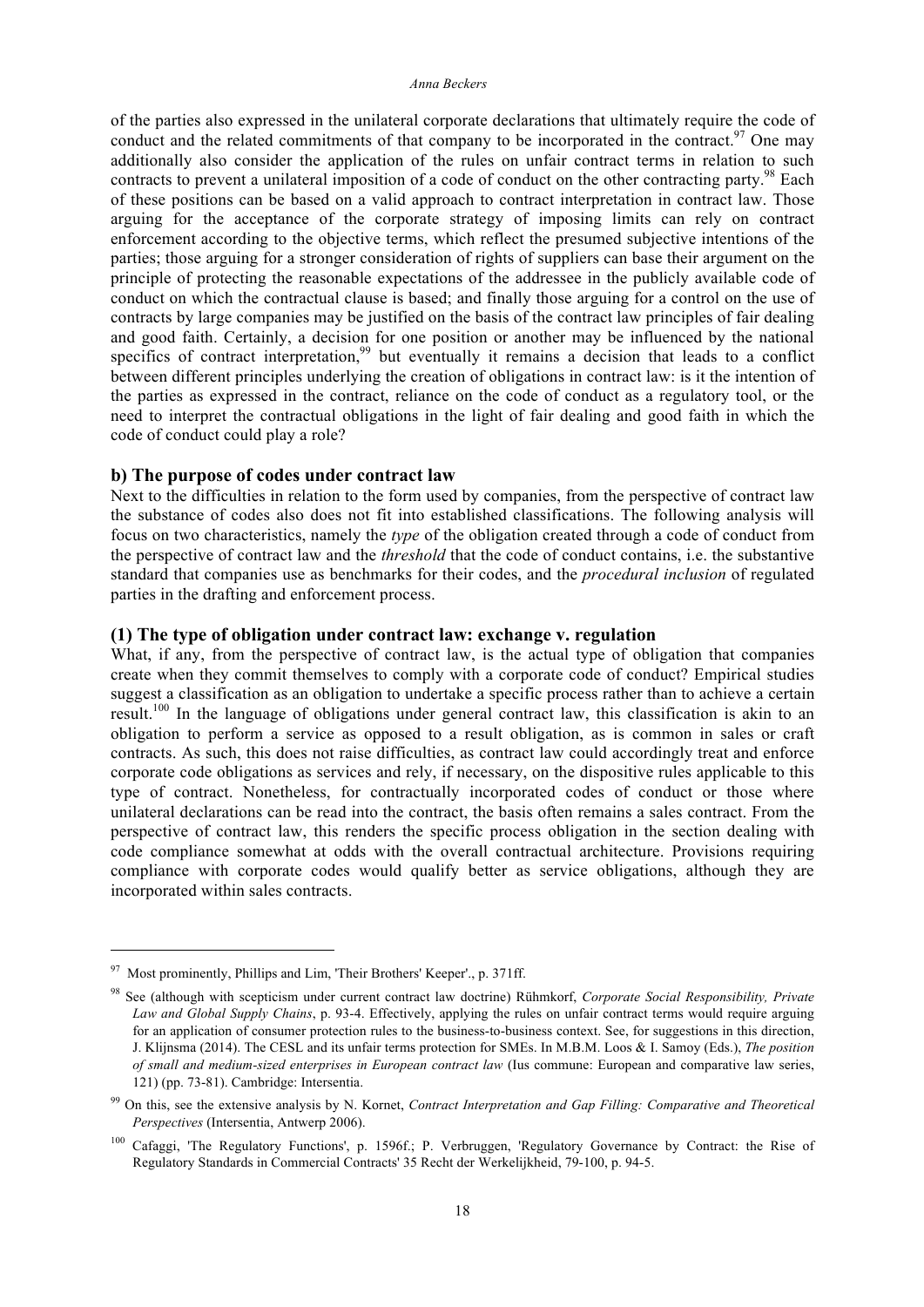#### *Regulating Corporate Regulators*

In order to make sense of this term in the overall contractual architecture as a sale, contract law scholars have put much effort into relating the obligation to comply with a code of conduct to sales law obligations. To this end, widening the definition of the product quality to also cover ethical manufacturing practices has been specifically discussed.<sup>101</sup> This might suggest that there is no real conflict from the contract law perspective, as the commitments taken on in corporate codes of conduct can eventually be reconciled with the general rules on sales. Arguably, however, this attempt to reconcile the commitments in codes of conduct with the rights and duties in sales contracts results in theoretical and practical difficulties. The lack of fit can be most prominently observed when investigating the legal consequences and the remedies that an indirect regulation of codes of conduct via sales law and product regulation would result in. A sales law remedy does not seem to fit with the obligations taken on by a company in a code of conduct: specific performance would not be suitable; an award for damages would require significantly broadening the understanding of what damages can be claimed (damages for failure to regulate or to compensate third party losses); and avoidance and termination, despite remaining suitable remedies, are questionable in terms of their effect on furthering improvements in the socially responsible behaviour on the part of contracting partners.<sup>102</sup>

One possible explanation of the reluctance to apply rules other than sales contract rules to process-oriented code of conduct obligations could be the fact that in traditional contract laws the focus has mostly been on sales contracts with a wide ignorance of service contracts.<sup>103</sup> In addition, from the contract law perspective there seems to be a difficulty in classifying specific obligations within a contract that deviate from the general purpose of the same contract. It is revealing that corporate codes in contracts are described by scholars as "not the stuff of contract breach"<sup>104</sup> and as accommodating a logic different to that typical in domestic contract laws.<sup>105</sup> To be more concrete, if a corporate code is included in a sales contract, non-compliance with that code does not follow the logic of the contract in which it is included: curing the defect in the sales contract is related to solving the problem of a default in delivery, while the goal of curing non-compliance with a code of conduct is to detect the reason in order to avoid reoccurrence of the violation.<sup>106</sup> Against this background, from the perspective of contract law, determination of a frame of reference (or dispositive contract rules and remedies) that is applicable to corporate code provisions is an open question: whether to relate it to the exchange logic and consider the rules on sales contracts applicable or to relate it to the logic of regulation and develop self-standing rules for the determination of duties and remedies.

<sup>101</sup> See, regarding different national sales laws, e.g., C. Glinski and P. Rott, 'Umweltfreundliches und ethisches Konsumverhalten im harmonisierten Kaufrecht' [Hard Copy Folder] Europäische Zeitschrift für Wirtschaftsrecht, 649-54; O. Dilling, 'Die Produktionsbedingung als Produkteigenschaft - Ein Fallbeispiel für die Haftung bei Werbung mit ethischen Produktionsstandards nach der Schuldrechtsreform' in G. Winter (ed.), *Die Umweltverantwortung multinationaler Unternehmen Selbststeuerung und Recht bei Auslandsinvestitionen* (Baden-Baden, Nomos 2005), 283- 313; Kocher, 'Codes of Conduct and Framework Agreements on Social Minimum Standards - Private Regulation?', p. 78f.; A. G. Castermans, *De burger in het burgerlijk recht of De eigenschappen van perensap* (Boom Uitgevers, Den Haag 2009). Regarding the CISG affirmatively, see I. Schwenzer and B. Leisinger, 'Ethical Values and International Sales Contracts' in R. Cranston, J. Ramberg and J. Ziegel (eds.), *Commercial Law Challenges in the 21st century: Jan Hellner in memorium* (Stockholm Centre for Commercial Law Juridiska Institutionen, Stockholm 2007), 249-75, p. 265f.; and, critically, Ramberg, 'Emotional Non-Conformity in the International Sales of Goods, Particularly in Relation to CSR-Policies and Codes of Conduct', p. 82ff.

<sup>102</sup> See, on the difficulties, extensively, Beckers, *Enforcing CSR Codes*, p. 121ff., 147f.

<sup>&</sup>lt;sup>103</sup> See, for this observation, H. Micklitz, 'The Internal vs. the External Dimension of European Private Law - A Conceptual Design and A Research Agenda' in M. Cremona and H. Micklitz (eds.), *Private Law in the External Relations of the EU* (Oxford University Press, Oxford 2016), 9-31, p. 12.

<sup>104</sup> Backer, 'Multinational Corporations as Objects and Sources', p. 518.

<sup>&</sup>lt;sup>105</sup> Cafaggi, 'The Regulatory Functions', p. 1612f.

<sup>106</sup> Ibid., p. 1616.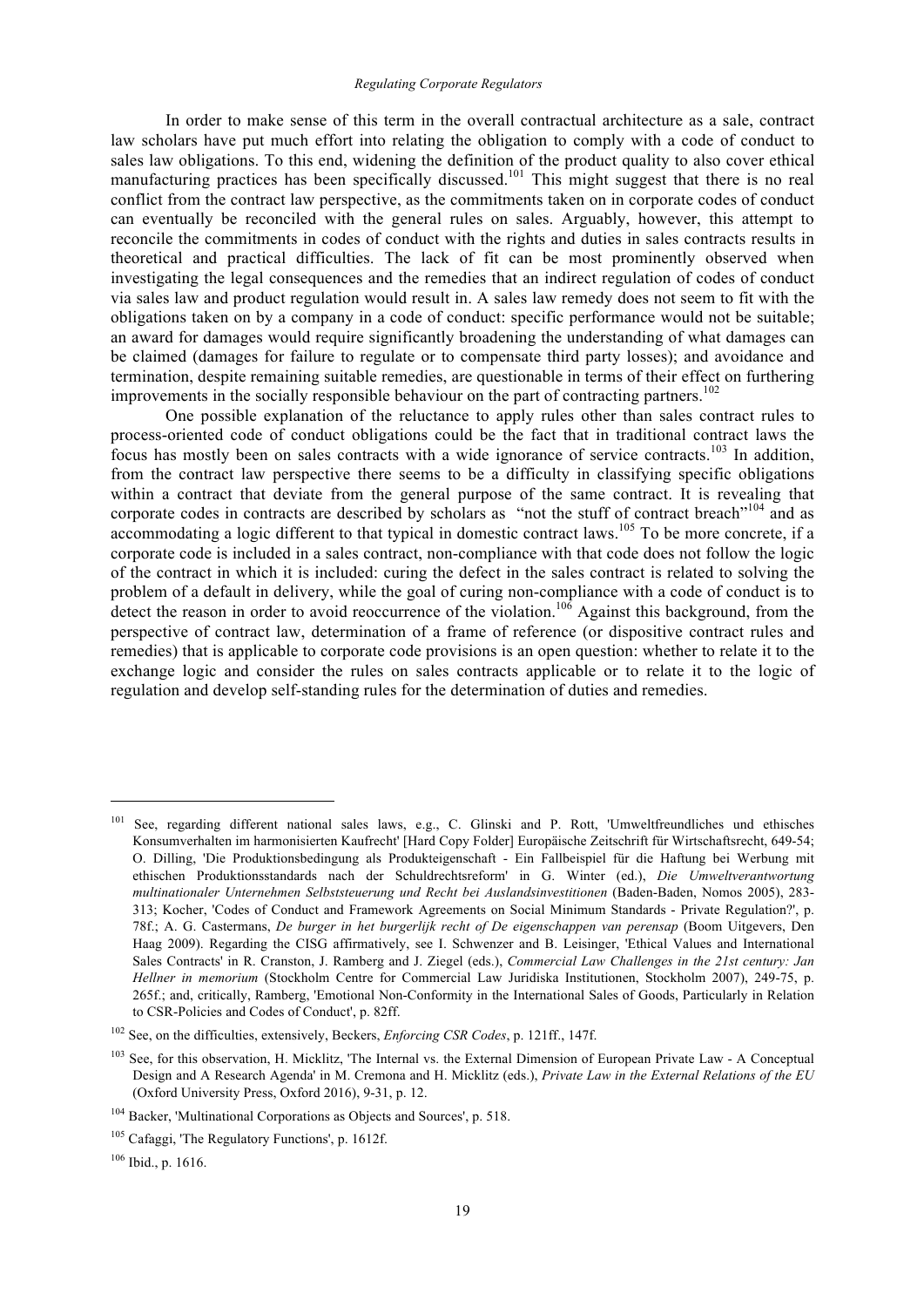# **(2) The substantive contract obligation: private agreement v. political substance**

Generally speaking, corporate codes are a tool through which companies commit themselves to adhere to standards that concern matters of public interest.<sup>107</sup> They commonly contain commitments related to human rights protection, fundamental labour standards, the prevention of corruption and environmental protection. Hence, these forms of codes of conduct have a strong public interest dimension. Recalling what has been described above, one can identify several layers in this respect: codes of conduct appear to contain references to established national public law frameworks and to international conventions, but they also contain autonomous standards through which companies react to social pressures.

The key to understanding the difficulty with contract law doctrine in treating this novel content of commitments is related to the public/private divide and the content of this new dimension of how public interests, as laid down in international soft law, treaties or national (labour or environmental) law, become relevant in private law. So far, public interests in private law have been primarily discussed as being linked to the sphere of state or public policy and emphatically not as elements that are incorporated into a private contract or a unilateral declaration. This is exactly the aspect in which corporate codes are novel: they have a strong public interest dimension, but this appears without a direct involvement of the state as the regulator. In contract law terms, public interests appear not in the form of mandatory rules, as has been the case for consumer protection laws or labour laws, but they appear as a *choice* by companies to make these policies subject to their global business operations. How can contract law deal with such autonomous choices? A likely answer from traditional contract law would be to interpret such commitments in the light of the intention of the parties, but this seems questionable against the background of precisely the public dimension of the issues agreed upon. One could also suggest as a frame of reference for such commitments not the traditional logic of private contracting but the public framework that they refer to.<sup>108</sup> As a result, international political frameworks could be used to determine the content of vague provisions in corporate codes. One could even go further by arguing that this new corporate role exhibited in codes of conduct requires a new form of materialist private law, in which contractual obligations are generally controlled to the extent to which they fulfil their public role and which considers private contracts void if this is not the case.<sup>109</sup>

To be more concrete, the problem can be exemplified by considering the incorporation of labour standards. How do corporate codes, if understood as private regulatory activities, relate to regulation by the state through mandatory laws? Is the commitment to protect fundamental labour standards to be interpreted in accordance with the text of the corporate code in the light of the national law, or does it require interpretation in the light of the ILO core labour rights (provided the protection is higher than under national law)? One might be tempted to say that there ultimately remains a hierarchy in which mandatory rules are superior to commitments in corporate codes, a position also expressed by the German Labour court when ruling on Wal-Mart's code of conduct.<sup>110</sup> However, when the perspective is widened and focused on global corporate activities, this accepted hierarchy does not seem so clear-cut. If corporate codes are directed towards improving the situation for workers in national contexts where labour law is restrictive or absent, it seems to be less accepted that this perceived hierarchy is still valid. In fact, in their relations with countries with weak labour standards, companies are confronted with the conflicting expectation of not breaching national laws and at the

<sup>107</sup> Cf., in this respect especially, K. Webb, 'Understanding the Voluntary Codes Phenomenon' in K. Webb (ed.), *Voluntary Codes: Private Governance, the Public Interest and Innovation* (Charleton University, School of Public Policy and Adminstration, Ottawa 2004), 3-32, p. 13-15.

<sup>&</sup>lt;sup>108</sup> See, with a view to the specific case of framework agreements, S. Coleman, 'Enforcing International Framework Agreements in U.S. Courts: A Contract Analysis' 41 Columbia Human Rights Review, 601-34, p. 623f., 632.

<sup>109</sup> A strong case for such an approach is made by L. K. L. Tjon Soei Len, *The effects of contracts beyond frontiers: A capabilities perspective on externalities and contract law in Europe* (PhD Dissertation, Universiteit van Amsterdam, Amsterdam 2013). Also cf., for the classification of this dimension as a new form of welfarist contract law, T. Wilhelmsson, 'Varieties of Welfarism in European Contract Law' 10 European Law Journal, 712-33, p. 723.

 $110$  See above n. 81.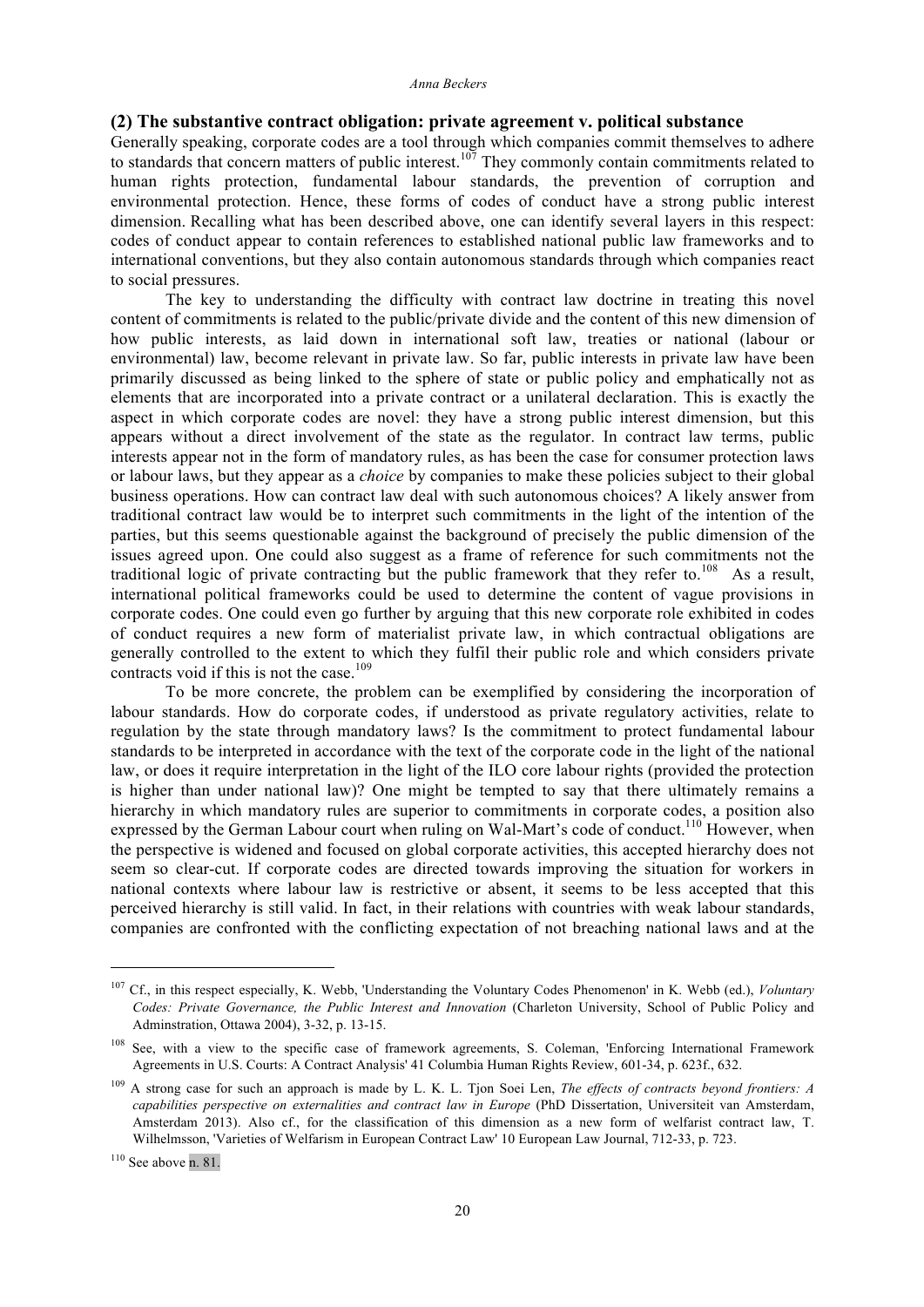same time not contributing to a race to the bottom, taking into account the higher standards as expressed in their codes or a legal obligation in their home country.<sup>111</sup> In this context, there is competition between (nationally legitimised) public law and the higher standard in the corporate code, or in the code interpreted in the light of the ILO core labour standards. Is it, against this background, possible to consider codes of conduct to be subordinated to state law? Do they receive equal recognition on the ground of a public interest in achieving effective global corporate self-regulation in the public interest that is similarly as important as regulation by the state? And what happens in the most difficult case where the code actually breaches national laws or does not comply with the ILO core labour standards?

# **(3) Participation and accountability in codes: privity v. public governance**

This discussion on determining the content of corporate codes in contract law is arguably closely related to a third aspect of corporate codes in which they conflict with contract law. The reason is the fact that the incorporation of public laws raises questions of procedural legitimacy that contract law doctrine cannot account for. As one observer puts it, 'Competition between public and private regimes at transnational level occurs when private actors raise the standards defined by the public actor, thereby decreasing the legitimacy of public regulation and taking leadership without being subject to the procedural requirements applied to international public law regimes.<sup>'112</sup> The inherent suspicion of fully recognising corporate codes of conduct as regulation that furthers public interests is not only related to the substance of the obligations included in codes and their possible interpretation in the light of the referenced public sources; it is a matter of their governance structure and therefore their procedural legitimacy basis.

As a starting point, it may be useful to emphasise that corporate codes remain private and firm-dominated instruments. In this regard, they have to be distinguished from other forms of code of conduct that are investigated in this section, namely those developed by an organization to govern the behaviour of its members and the multilateral agreements between individual firms within an industry or a sector. The influential framework of global governance mechanisms developed by Abbott and Snidal underlines this. In their typology of the governance triangle, codes of conduct of multinational corporations are classified in the firm-centred 'zone'.<sup>113</sup> On the micro level, this understanding can be confirmed by empirical sociological research that has shed light on how corporate codes are adopted. In companies it is the senior management and the board of directors that make the ultimate decision on how the code of conduct should look.<sup>114</sup> In principle, one can relate corporate codes to a specific form of corporate governance in that they appear in the form of firm guidelines governing the internal organisation,<sup>115</sup> or as part of contract governance once they are incorporated into global distribution networks to govern contractual relations.<sup>116</sup> According to this perception, companies use a unilateral declaration as a governance instrument for their global corporate operations and bilateral contracts for

<sup>&</sup>lt;sup>111</sup> This is most apparent in relation to labour rights and the prohibition of discrimination and the freedom of association. Cf. McBarnet and Kurkchiyan, 'CSR through Contractual Control?', p. 70ff.

<sup>112</sup> Cafaggi, 'New Foundations of Transnational Private Regulation', p. 45.

<sup>&</sup>lt;sup>113</sup> K. Abbott and D. Snidal, 'Strengthening International Regulation Through Transnational New Governance: Overcoming the Orchestration Deficit' [GT el] 42 Vanderbilt Journal of Transnational Law, 501-71, p. 512-517.

<sup>114</sup> Herberg, *Globalisierung und private Selbstregulierung. Umweltschutz in multinationalen Unternehmen*, p. 77f.

<sup>&</sup>lt;sup>115</sup> On corporate codes of conduct as corporate governance instruments in the practice of companies, see Bondy, Matten and Moon, 'The Adoption of Voluntary Codes in MNCs: A Three-Country Comparative Study'. On the conceptual link between corporate governance and CSR (with the consequence of CSR codes of conduct becoming effectively corporate governance instruments, see for further references J. Eijsbouts, *Corporate responsibility, beyond voluntarism. Regulatory Options to reinforce the license to operate* (Inaugural Lecture, Maastricht University, Maastricht 2011), p. 42ff.

<sup>&</sup>lt;sup>116</sup> For the understanding of corporate codes as an instrumental complement to contract governance, cf. Micklitz, 'The Internal vs. the External Dimension of European Private Law - A Conceptual Design and A Research Agenda', p. 25. Cf., on the concept of contract governance in general, S. Grundmann, F. Möslein and K. Riesenhuber, 'Contract Governance: Dimensions in Law and Interdisciplinary Research' in S. Grundmann, F. Möslein and K. Riesenhuber (eds.), *Contract Governance: Dimensions in Law and Interdisciplinary Research* (Cambridge University Press, Cambridge 2015), 3-58.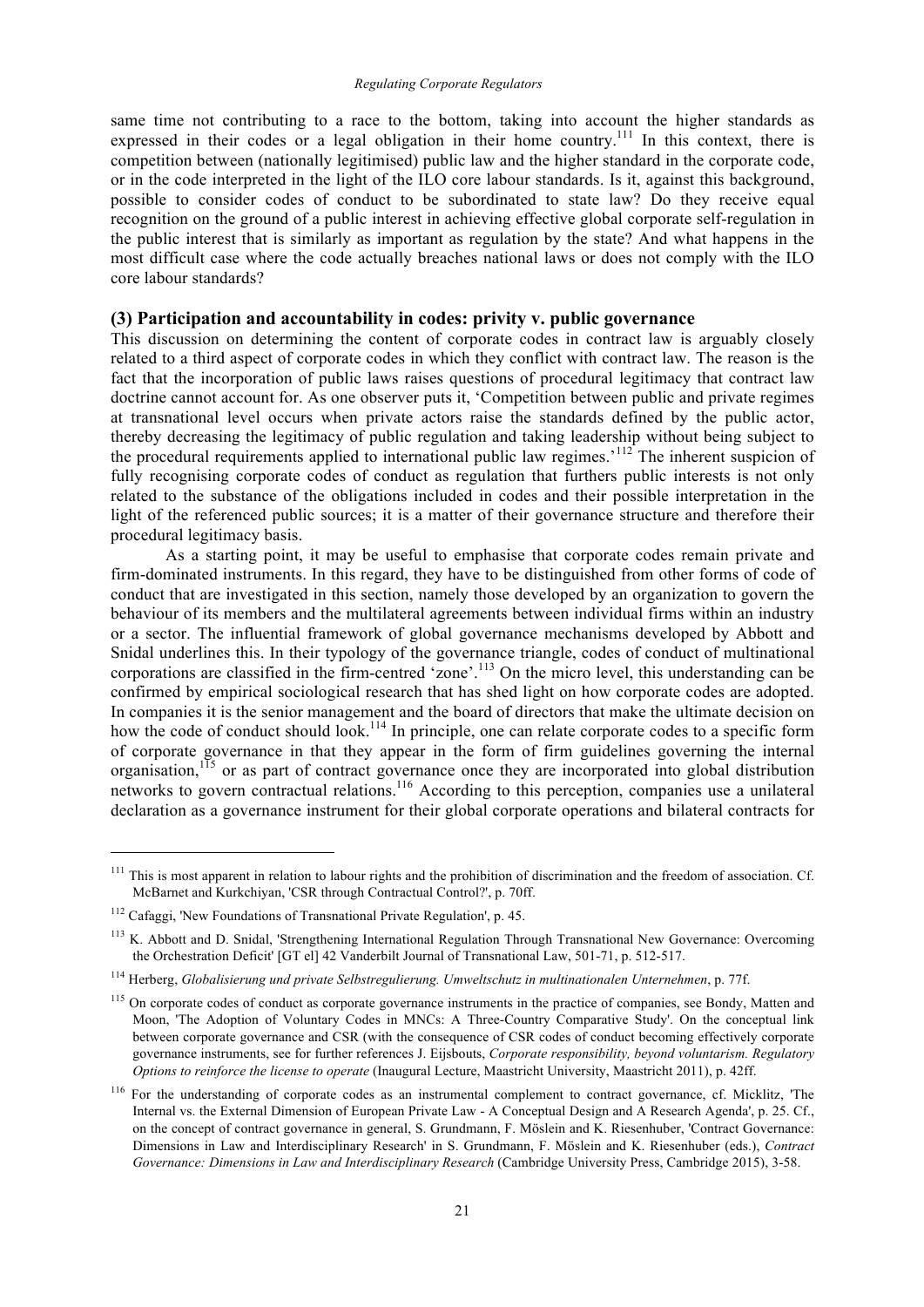other companies linked to them through a market relationship, and all of this has the purpose of implementing the previously set standards in the light of social demands. However, the governance structure and governance effects go beyond this internal corporate and external contractual dimension. First, in the drafting process, a corporate code of conduct is not made without interaction with the external environment. In response to increasing social pressure on companies to improve their codes, one can also observe a trend of increasing cooperation between corporations and non-governmental organisations.<sup>117</sup> From the perspective of companies, this collaboration is relied on in order to enhance the social legitimacy of the individual company code, to become aware of social forces and trends, to establish networks, and to make use of specific expertise that companies may not have.<sup>118</sup> At the same time, it has to be noted that this external input, from NGO collaboration or reconciliation of codes with state law, does not lead to a form of participatory governance in which companies are at the receiving end; on the contrary, companies actively and unilaterally shape this input according to their own interests and objectives.<sup>119</sup>

Second, the governance effect of corporate codes expands beyond the corporate entity and the supply chain towards the 'outside' global public sphere, as they effectively regulate individuals (employees, neighbours), communities (respect for the rights of indigenous communities) and even the public good (the environment). Hence, corporate codes have distributional effects<sup>120</sup> and are criticised in relation to their legitimacy.<sup>121</sup> It is this lack of public legitimacy and their firm-centred character that are a reason for the reluctance to accept standards developed autonomously by companies on a similar footing to mandatory rules in contract law.

Arguably, these procedural requirements regarding the involvement of regulated actors are precisely the question underlying the debate on whether corporate codes should be interpreted under contract law as creating third-party rights or whether the doctrine of the privity of contracts prevents this. What contract law is confronted with is the difficult undertaking of determining whether and to what extent the requirements for public governance, such as transparency, accountability and the participation of those affected, would also need to be observed in the process of negotiating and enforcing codes of conduct if they are treated as contracts. In other words, "The development of such mechanisms would require *significant new forms of legal innovation*, and we should therefore begin thinking more imaginatively about how we *might* appropriately adapt instruments of tort law, contract law and liability law to empower stakeholders to defend their own democratic entitlements in situations where other powerful actors fail to respond appropriately to their interests and expressed preferences."<sup>122</sup>

To consider such requirements within the context of contract law, in particular the participation of and accountability towards affected regulated parties and requests for transparency, is immensely difficult as it contradicts the principles of party autonomy and the privity of contractual obligations in contract law. It would also entail a quite far-reaching liability risk for the corporate

<sup>117</sup> See, for references to empirical studies and a typology of the different forms, M. Yaziji and J. Doh, *NGOs and Corporations. Conflict and Collaboration* (Business, Value Creation, and Society, Cambridge University Press, Cambridge 2009), p. 123-29; O. Dilling, 'From Compliance to Rulemaking: How Global Corporate Norms Emerge from Interplay with States and Stakeholders' 13 German Law Journal, 381-418, p. 405ff. Cf. also H. Micklitz, 'Organisation und öffentliche Güter' in S. Grundmann, H. Micklitz and M. Renner (eds.), *Privatrechtstheorie* (Mohr Siebeck, Tübingen 2015), 1654-72, p. 1667.

<sup>118</sup> Yaziji and Doh, *NGOs and Corporations. Conflict and Collaboration*, p. 127-129.

<sup>&</sup>lt;sup>119</sup> Dilling, 'From Compliance to Rulemaking: How Global Corporate Norms Emerge from Interplay with States and Stakeholders', p. 408.

 $120$  See, for this observation, F. Cafaggi and K. Pistor, 'Regulatory capabilities: A normative framework for assessing the distributional effects of regulation' 9 Regulation & Governance, 95-107, p. 96.

<sup>&</sup>lt;sup>121</sup> See, e.g., R. Wai, 'Private v Private: Transnational Private Law and Contestation in Global Economic Governance' in H. Muir Watt and D. P. Fernández Arroyo (eds.), *Private International Law and Global Governance* (Cambridge University Press, Cambridge 2014), 34-54, p. 41f.

<sup>&</sup>lt;sup>122</sup> T. MacDonald and K. MacDonald, 'Non-Electoral Accountability in Global Politics: Strenghtening Democratic Control within the Global Garment Industry' 17 European Journal of International Law, 89-119, p. 117.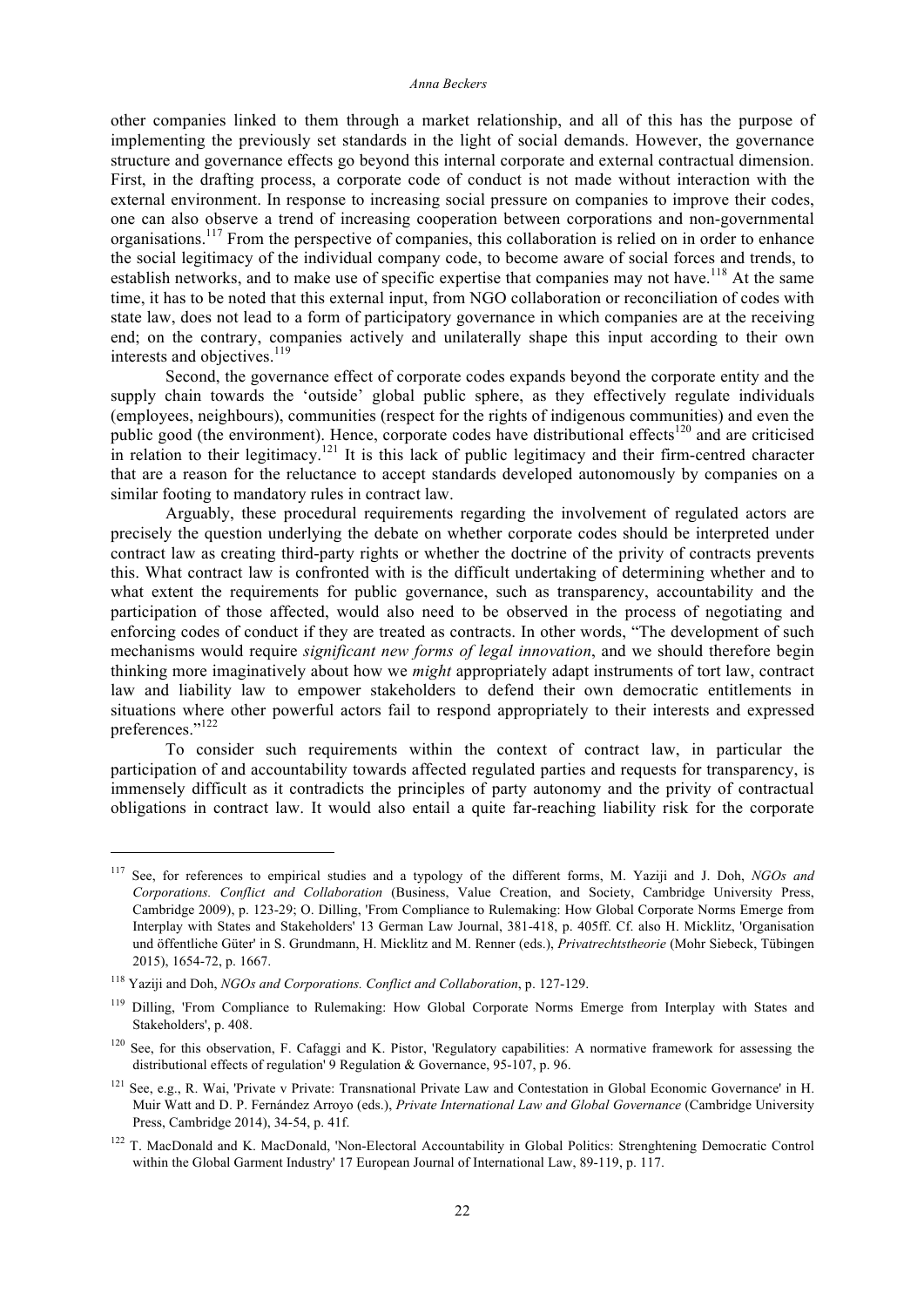entity. One could discuss initiating the aforementioned 'significant new forms of legal innovation' by broadening existing rules that deal with third-party effects of contracts. This would mean considering corporate codes as creating third-party rights in contracts<sup>123</sup> or applying, for instance, the doctrine of transferred losses to allow contracting parties to claim losses by third parties<sup>124</sup> to ensure accountability. One might also consider interpreting the restrictions in national contract laws on concluding contracts to the detriment of third parties without their consent in a wide sense as being essentially an obligation of code drafters to include those affected by their regulation in the regulation process. However, given the broad scope of governance through corporate codes (employees and communities in other countries, the global public's interest in environmental protection), such a considerable broadening without an option for companies to exclude such far-reaching liability is naturally highly disputed<sup>125</sup> and it is argued that even if it were established, companies would immediately seek to reduce their liability risk by including disclaimers.<sup>126</sup>

A different option would be to rely on existing contract law, where a degree of participation and accountability towards third parties is already provided for, in particular the rules on employee participation in corporate governance. In a very concrete way, this would suggest being able to hold companies accountable for non-compliance and considering those participating in the drafting of a code, namely employee representatives (or even consumers), as agents of those that are eventually regulated. However, given the rather narrow scope of these rules, which apply only insofar as direct employees of a company are concerned, they may not provide sufficient grounds to legitimise the public governance dimension of codes of conduct that deal with other areas. In fact, one may even go so far as to argue that reliance on the existing rules on the participation of labour for the broader purpose of other aspects of CSR (human rights, environmental protection) could be counterproductive for the realisation of these very objectives. In drafting codes of conduct, the perspectives of human rights and labour issues may contradict each other.<sup>127</sup> A similar view may be held with respect to the accountability of companies for code compliance towards consumers that consumer sales law can provide for and its conflict with the labour dimension and the environmental dimension in codes of conduct. $128$ 

Consequently, the inherent conflict in contract law relates to the question of the extent to which contract rules that are envisaged to cover the negotiation and enforcement of private contracts between two contractors can be used for constellations where companies effectively agree to regulate the public sphere through codes of conduct. Or concretely, whether the limited and exceptionally applied rules on the third-party effects of contracts under the rules of contract formation and enforcement can accommodate the participation and accountability of regulated collectives.

<sup>&</sup>lt;sup>123</sup> For a discussion of third party rights in CSR codes of conduct and related suggestions on their expansion under English law, see Rühmkorf, *Corporate Social Responsibility, Private Law and Global Supply Chains*, p. 211. Cf. also the detailed analysis by Vytopil on the possibility of interpreting contractually incorporated codes of conduct as creating third party rights: Vytopil, *Contractual Control in the Supply Chain. On Corporate Social Responsibility, Codes of Conduct, Contracts and (Avoiding) Liability*, p. 242ff., 250ff., 256ff.

<sup>&</sup>lt;sup>124</sup> See, for a proposal in this direction, but regarding the third-party effects of the financial crisis, S. Grundmann and M. Renner, 'Vertrag und Dritter - Zwischen Privatrecht und Regulierung' Juristenzeitung, 379-89. For a consideration of its application in the context of corporate codes of conduct, see Beckers, *Enforcing CSR Codes*, p. 164f.

<sup>125</sup> For a sceptical position on such an extension, see specifically Bachmann, *Private Ordnung*, p. 297.

<sup>126</sup> See, e.g., C. Estlund, 'Enforcement of transnational labor regulation: a new frontier in the anti-sweatshop movement?' in F. Cafaggi (ed.), *Enforcement of Transnational Regulation Ensuring Compliance in a Global World* (Edward Elgar Publishing, Cheltenham 2012), 237-62, p. 255.

<sup>&</sup>lt;sup>127</sup> See, pointedly, R. Braun and J. Gearhart, 'Who Should Code Your Conduct? Trade Union and NGO Differences in the Fight for Workers' Rights' 14 Development in Practice, 183-96, p. 187-189 who describe the conflict between human rights and trade union tactics along three dimensions: teleological (ideals vs. interests), structural (free agency vs. accountability towards members) and operational (transcending politics vs. involvement in politics).

<sup>&</sup>lt;sup>128</sup> See, on the conflict between consumer and labour interests, A. Sobczak, 'Are Codes of Conduct in Global Supply Chains Really Voluntary? From Soft Law Regulation of Labour Relations to Consumer Law' 16 Business Ethics Quarterly, 167- 84, p. 177ff., and on the conflict between consumers and the environment, T. Wilhelmsson, 'Consumer Law and the Environment: From Consumer to Citizen' 21 Journal of Consumer Policy, 45-70, p. 49.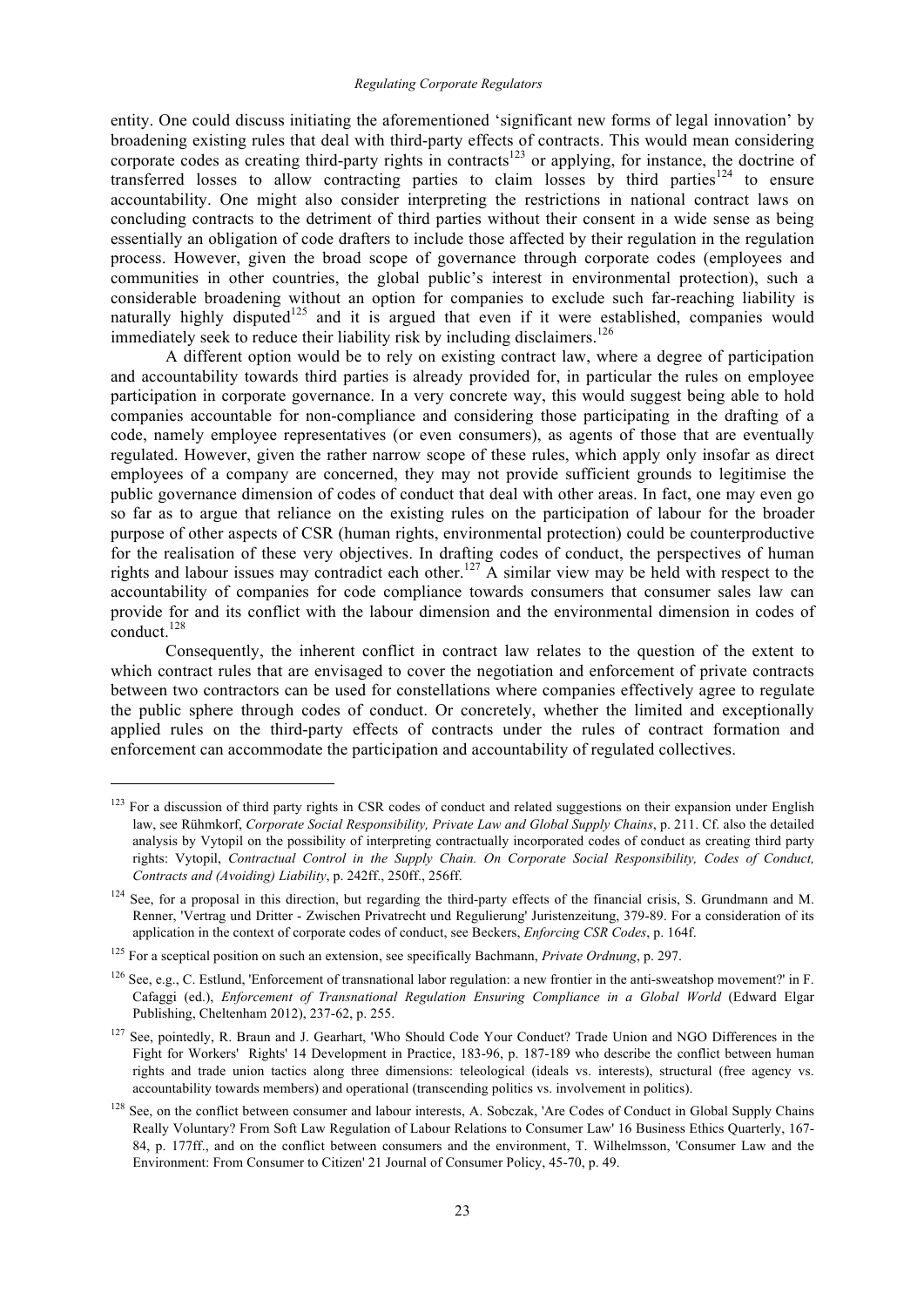# **IV. The inevitable normative question: towards contract law as regulating corporate codes of conduct?**

The conflicts and uncertainty within contract law on how to deal with the phenomenon of corporate codes of conduct and their strategic and selective use of contracts for regulatory purposes inevitably raise normative questions. What, if any, is the role that contract law should play in relation to codes of conduct? Should these new forms of corporate private regulation be subject to contract law and for what purpose? Given this apparent need to discuss such normative questions, I will proffer a normative argument in relation to corporate codes of conduct in favour of a stronger judicial enforcement of these codes and contextualise it.

# **1. The argument: Towards enforcement of corporate codes of conduct**

By means of an approach theoretically grounded in sociological jurisprudence, and thus the normative need of the law to react to the potential and risks of new social phenomena,<sup>129</sup> I have developed elsewhere the argument that private law, including contract law, should take a more active role in enforcing and thereby regulating these types of code of conduct.<sup>130</sup> The core normative argument is the necessary role of the legal system, which includes contract law, to put greater trust in the social institution of private regulation through codes of conduct, and thus in the regulatory role of corporations. Within this architecture, the specific purpose of contract law is envisaged as enforcing these codes and complementing a company's duties undertaken through a code of conduct in its role as a private regulator. To this end, contract law would need to be more regulatory, but regulatory in a novel sense. It would have to become 'a law for private regulators'. More concretely, contract law would need to enforce corporate codes as legal obligations on the part of the corporate entity through contextual contract interpretation and the acceptance of a unilateral declaration as a source of a legal obligation. It would further need to be responsive towards the regulatory role that is pursued through codes of conduct by means of interpreting such legal obligations not as being directed towards conducting an exchange between two parties but as obligations to act as private regulators towards those that are regulated. For this purpose, the duties of private parties and the remedies for breach of contract would need to be, procedurally and substantively, informed by public law frameworks, and third-party rights would require to be more extensively used for these types of contract. Methodologically, I see the core actors to initiate such a transformation of contract law as being primarily domestic courts in deciding cases.<sup>131</sup> Their role becomes arguably more important once enforcement rights do not remain restricted to the companies involved, but expand to cover the rights of the beneficiaries of codes, of the regulated actors affected.

# **2. The context: private regulation, contract law and public regulation**

1

Such a strong normative argument naturally faces several types of criticism, in particular the concern that using contract law to enforce private regulation in the public interest would destroy the integrity of several, if not all, of the areas involved: private regulation, contract law and public law.

<sup>129</sup> See, e.g., on this criterion, G. Teubner, 'Coincidentia oppositorium: Hybrid Networks beyond Contract and Organization' in M. Amstutz and G. Teubner (eds.), *Networks: Legal Issues of Multilateral Cooperation* (Hart Publishing, Oxford 2006), 3-30, p. 10.

<sup>130</sup> See, Beckers, *Enforcing CSR Codes*, Chapters 7 & 8. For the comparative dimension of this enforcement, see A. Beckers, 'Doe v Wal-Mart Stores: Zur Praxis einer rechtsvergleichenden soziologischen Jurisprudenz' in B. Lomfeld (ed.), *Die Fälle der Gesellschaft: Praxis der soziologischen Jurisprudenz* (Mohr Siebeck, Tübingen 2016), and, for its application in public procurement law, A. Beckers, 'Using contracts to further sustainability? A contract law perspective on sustainable public procurement' in B. Sjåfjell and A. Wiesbrock (eds.), *Sustainable public procurement under EU law New perspectives on the state as stakeholder* (Cambridge University Press, Cambridge 2015), 264-92.

<sup>&</sup>lt;sup>131</sup> See, generally, on the role of national courts in relation to the regulation of global administrators (but not considering corporate codes of conduct), B. Kingsbury, 'Weighing global regulatory rules and decisions in national courts' 09 Acta Juridica, 90-119. It is clear that this strong focus on courts raises more fundamental questions as to the legitimacy of courts in initiating such a development and their relation to the roles of the legislator and the administration, the justification for which would, however, need to be reserved for another occasion.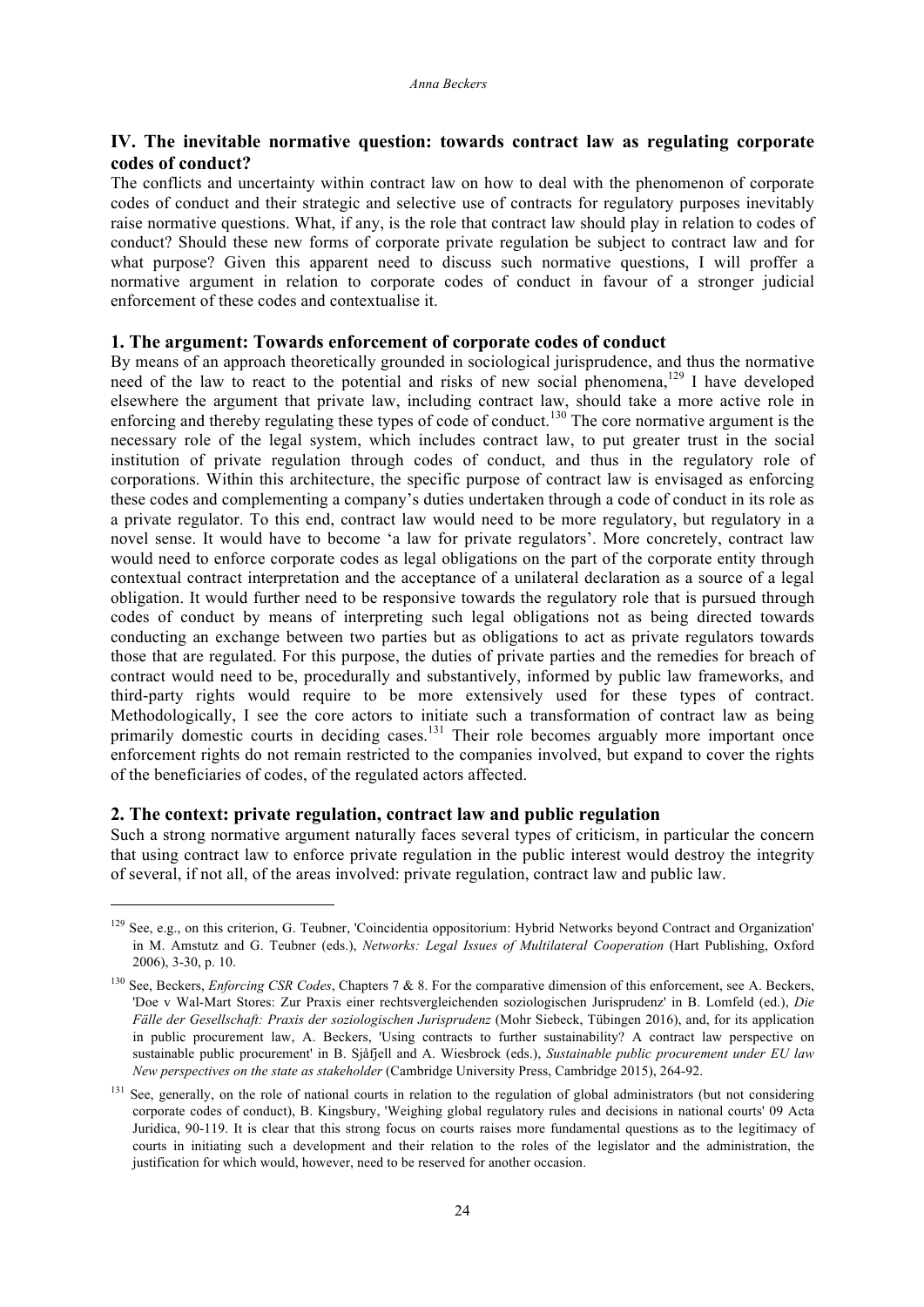#### *Regulating Corporate Regulators*

First of all, corporate codes are private and global regulatory processes for companies that are deliberately detached from the state and have their strengths in their character as social ordering, which legalization would jeopardise.<sup>132</sup> This argument is related to socio-legal scholarship in general that argues that it is social ordering and not legal enforcement that steers the behaviour of commercial actors, including companies, at a global level and that legal enforcement even destroys such social dynamics. This negative tendency of over-regulation could, however, be met if one integrates the argument to enforce corporate codes of conduct through contract law within a larger context of different regulatory mechanisms. In this respect, the use of contract law and contract law enforcement is not the only mechanism to ensure compliance, but rather an element that is used when social ordering proves to be insufficient. Approaching it through the lens of the well-known enforcement pyramid developed by *Ayres* and *Braithwaite,*<sup>133</sup> it could be understood as being located at the intermediate level that is used when relational enforcement fails but a case of corporate misconduct sufficiently severe for state intervention in the form of administrative or even criminal penalties is not reached. Enforcement through courts could be made dependent on the condition that an internal mechanism to restore compliance and settlement had failed, for instance an internal third-party complaint mechanism that it set up at the company level; or it might be possible to distinguish the severity of the damage caused through a breach of the code and allow legal enforcement only in cases of serious breaches.<sup>134</sup> Conceptualised in this way, reliance on contract law to enforce corporate codes of conduct would have two purposes. First, it would be a mechanism that can be invoked when social ordering processes fail, i.e. when disputes cannot be solved informally, when relational sanctions do not lead to compliance, or when a certain threshold has been reached. It would thus function as a true private law mechanism that relies on the willingness of private actors to initiate such a claim. Second, it would also be valuable as a legal framework that on the basis of being a mere possibility could have an impact on the effectiveness of social ordering.<sup>135</sup> Hence, the existence of formal sanctions for noncompliance could strengthen the way in which relational sanctions and informal corrective measures are handled between the parties.<sup>136</sup> This function of contract law to structure the social space arguably seems to be of crucial importance in the current state of codes of conduct. First, these codes represent attempts by companies to show the public a serious and effective commitment to self-regulation, but one needs to add in a potential high degree of distrust towards companies with them risking not being taken seriously.<sup>137</sup> In this situation, contract law could then help enhance social trust in this form of private regulation by enforcing it. Second, as is supported by empirical studies on private compliance programmes, the effectiveness of corporate codes as social ordering seems to remain limited if they

<sup>&</sup>lt;sup>132</sup> For this criticism on the enforcement of codes of conduct, see L. C. Backer, 'A Lex Mercatoria for Corporate Social Responsibility Codes without the State? A Critique of Legalization within the State under the Premises of Globalization ' 24 Indiana Journal of Global Legal Studies, forthcoming; and M. Kawakami, 'Pitfalls of Over-legalization: When the Law Crowds Out and Spills Over' ibid

<sup>&</sup>lt;sup>133</sup> I. Ayres and J. Braithwaite, *Responsive Regulation. Transcending the Deregulation Debate* (Oxford Socio-Legal Studies, Oxford University Press, Oxford 1992)

<sup>&</sup>lt;sup>134</sup> On such a distinction between serious and non-serious infringements as a threshold for enforcement (regarding specifically the administrative enforcement of EU private law), see H. Micklitz, 'Administrative Enforcement of European Private Law' in R. Brownsword and others (eds.), *The Foundations of European Private Law* (Hart Publishing, Oxford 2011), 563-91.

<sup>&</sup>lt;sup>135</sup> For this argument, one is back with the assumptions of legal realism, in particular their emphasis on the law as providing the background parameters for the effectiveness of social ordering. See the works of Hale and Hohfeld, Wai, 'Private v Private: Transnational Private Law and Contestation in Global Economic Governance', p. 46f.

<sup>&</sup>lt;sup>136</sup> For this argument with further references to sociological studies, see Kagan, Gunningham and Thortnon, Peterkova Mitkidis, 'Sustainability Clauses', p. 21f.

<sup>137</sup> Pointedly, see Herberg, *Globalisierung und private Selbstregulierung. Umweltschutz in multinationalen Unternehmen*, p. 75: 'Die Verhaltenskodizes der Konzerne sind daher nicht einfach ein Mittel der Imagepflege wie jedes andere, sie sind ein spezielles Mittel der Werbung um *öffentliches* Vertrauen, und zwar, so sei hinzugefügt, unter den Bedingungen erheblicher Legitimations- und Vertrauensprobleme.'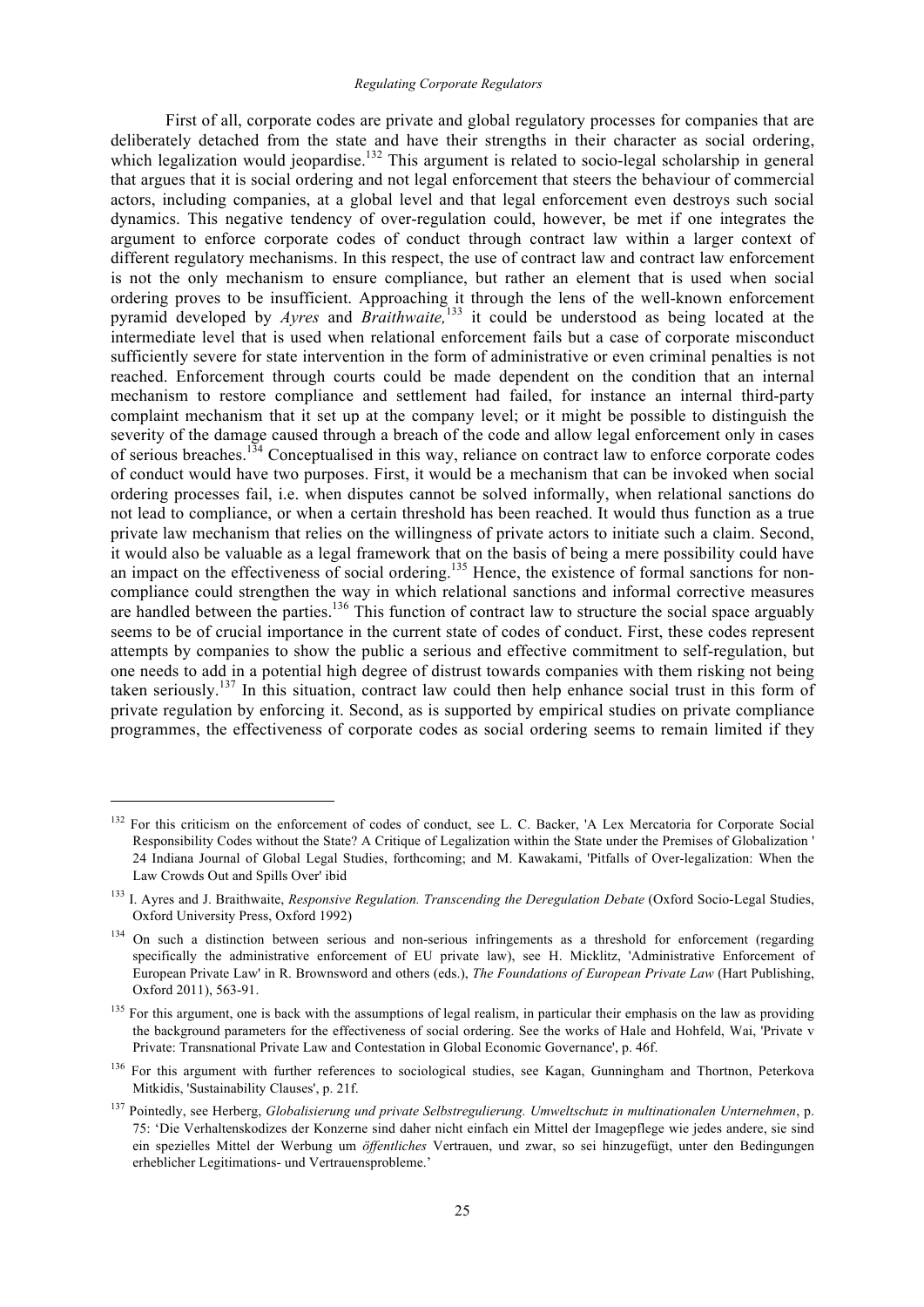are not (as is currently often the case) accompanied by complementary legal regulation.<sup>138</sup> In this respect, contract law could be one of the elements in such a regulatory framework, which, rather than undermining it, could in fact strengthen this form of private regulation.

Second, a stronger interaction between contract law and corporate codes with the objective of regulating companies as private regulators must remain controversial from the perspective of contract law scholars who fear that a transformation could jeopardise the integrity of contract law doctrine. This criticism has been expressed specifically with a view to the enforcement of unilateral declarations,<sup>139</sup> but it can be expanded to other aspects as well. Suggestions to extend the scope of third-party rights and to restrict the autonomy of corporations to exclude legal accountability for their regulatory activities through disclaimers are apparent examples. These examples effectively relate to a broader crucial point about how far legal concepts can be reconciled with developments in practice without destroying the very character of contract law as a system. Preserving the integrity of legal doctrine is not a value on its own, but it is important to safeguard the social function that the legal system fulfils, namely to stabilise social expectations by applying general pre-developed and predictable norms to actual cases and maintaining the unity in the system.<sup>140</sup> However, it is clear that preserving its internal unity and coherence is not the only requirement facing the legal system. There is also a need of the law to remain responsive towards its social environment, to social inequalities, risks and political struggles, and on numerous occasions the courts have shown that they are prepared to react to such external changes.<sup>141</sup> In terms of developing contract law and corporate codes, this implies that the underlying question is primarily a normative question about achieving a balance between social responsiveness and internal integrity, and, moreover, about the time span in which such a change of contract law doctrine should take place. If one considers the quite far-reaching paradigmatic changes within contract law itself in the past from formal to materialist conceptions of contract, the idea that a regulatory conception of contracts and a related contract law could be initiated is not too far-fetched. Provided the development of private law for corporate codes is perceived as a long-term evolution and a careful change of existing doctrinal structures rather than a short-term rupture, and that it is developed on the basis of the existing case law, and, moreover, is accompanied by a continuing emphasis on the role of corporations as regulators, the risk to the doctrinal integrity of contract law might not be too severe.

Finally, a core criticism that can be raised specifically on the part of public law regards reliance on codes of conduct and, for that purpose, contract law to further public interests rather than strengthen the role of national and international public regulation. Theoretically, this furthering of public values by market actors with only nominal true political intervention jeopardises the public sphere where public interests were traditionally furthered by the elected legislator rather than by private actors.<sup>142</sup> This criticism certainly raises deep questions related to legitimacy and the capability of private actors to establish effective private regulation. They cannot be answered here, but I would like to discuss two elements that might at least moderate this criticism. One of these is to again emphasise that the use of contract law to enhance trust in corporate codes is not meant to be neglecting the role of politics, but rather as an instrument within an overarching framework that requires different

<sup>&</sup>lt;sup>138</sup> In this regard, see the study on labour standards in supply chains by R. Locke, *The Promise and Limits of Private Power*: *promoting labour standards in a global economy* (Cambridge University Press, Cambridge 2013), who concludes (Chapter 7) that private compliance programmes require complementary legal regulation in order to be effective.

<sup>&</sup>lt;sup>139</sup> See, prominently, J. Smits, 'Enforcing Corporate Social Responsibility Codes Under Private Law, Or: On the Disciplining Power of Legal Doctrine ' 24 Indiana Journal of Global Legal Studies, forthcoming.

<sup>140</sup> N. Luhmann, *Law as a Social System* (Oxford Socio-Legal Studies, Oxford University Press, Oxford 2004), p. 159.

<sup>141</sup> J. Ellis, 'Sustainable Development and Fragmentation in International Society' in D. French (ed.), *Global Justice and Sustainable Development* (Martinus Nijhoff, Leiden 2010), 57-74, p. 61f., mentions as an example *Rylands v Fletcher* (1866), LR 1 Ex 265. In the socio-legal literature, another prominently mentioned example is *Brown v Board of Education* 347 U.S. 483.

<sup>&</sup>lt;sup>142</sup> See, for instance, E. Christodoulidis, 'On the politics of Societal Constitutionalism' 20 Indiana Journal of Global Legal Studies, 629-63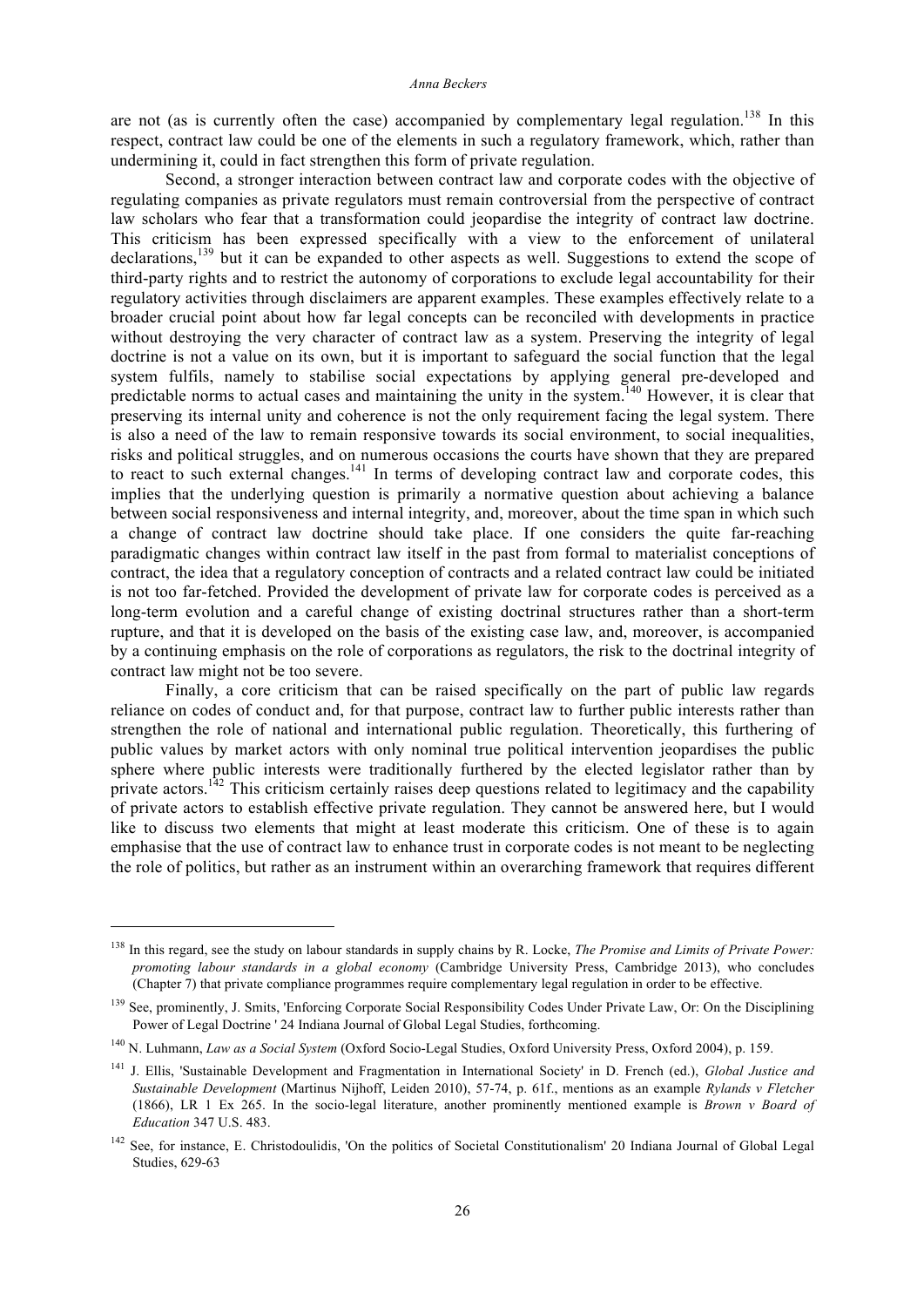complementary measures.<sup>143</sup> Another more complex vision relates to the insistence that any use of contract law in relation to corporate codes can never be envisaged as being informed only by the economic imperative, but always needs to consider the political claim to effectively regulate selfregulatory measures in the light of public concerns. The need to use contract law in relation to corporate codes rests on the assumption that there is a need for the law to emphatically not merely accept the claims of individual companies for authorship and legitimacy, but to constantly take into account the requirement of 'publicness.<sup>144</sup> In this sense, the use of contract law to enforce corporate codes is understood as needing to remain in proximity to the political discourse and as being informed by public law requirements.

# **V. Conclusion: Corporate codes, contract law and regulation**

This contribution has investigated the relation between corporate codes of conduct related to corporate social responsibility issues from the perspective of contracting and contract law. To that end, corporate codes have been described as instruments employed by corporations to regulate their global corporate operations and supply chains, but also to effectively regulate parties outside these corporate and contractual relations. In this respect, this specific form of private regulation rests on a selective and strategic use of contracts and contract law enforcement. From the perspective of contract law as evidenced through the academic debate on the topic and some court decisions, it has been shown that the difficulty in grasping this novel form of private regulation lies in doctrinal constraints related to the reciprocity of contracts, the threshold for contract interpretation, the accommodation of a logic of regulation within the contractual architecture, and the privity of contractual obligations. I have also proposed a normative argument identifying in contract law a legal area that can accommodate this new form of regulation through corporate codes.

This leads to two core conclusions on the relation of contract and regulation. First, in the private sphere one can indeed identify corporate codes as instruments of regulation that partly use the form of contracts and thus are evidence of the fact that the relation between contracts and regulation is blurring. Second, my contribution has sought to highlight the fact that this blurring of a clear divide between contracts and regulation in social practice requires contract law to be responsive to not only the contractual but also the regulatory aspect of the practice. Contract law has itself to reveal and more actively embrace its regulatory capacity.

<sup>&</sup>lt;sup>143</sup> See, for this notion of corporate code enforcement as a complementary measure (with a focus on contractually incorporated codes of conduct), Peterkova Mitkidis, 'Using Private Contracts', p. 53, 77.

<sup>&</sup>lt;sup>144</sup> I borrow here the term used by Kingsbury in his concept of global administrative law. His understanding of 'publicness' is law that has been 'wrought by the whole society, by the public' and that law 'has to address matters of concern to the society as such', see, e.g., Kingsbury, 'Weighing global regulatory rules and decisions in national courts', p.114.